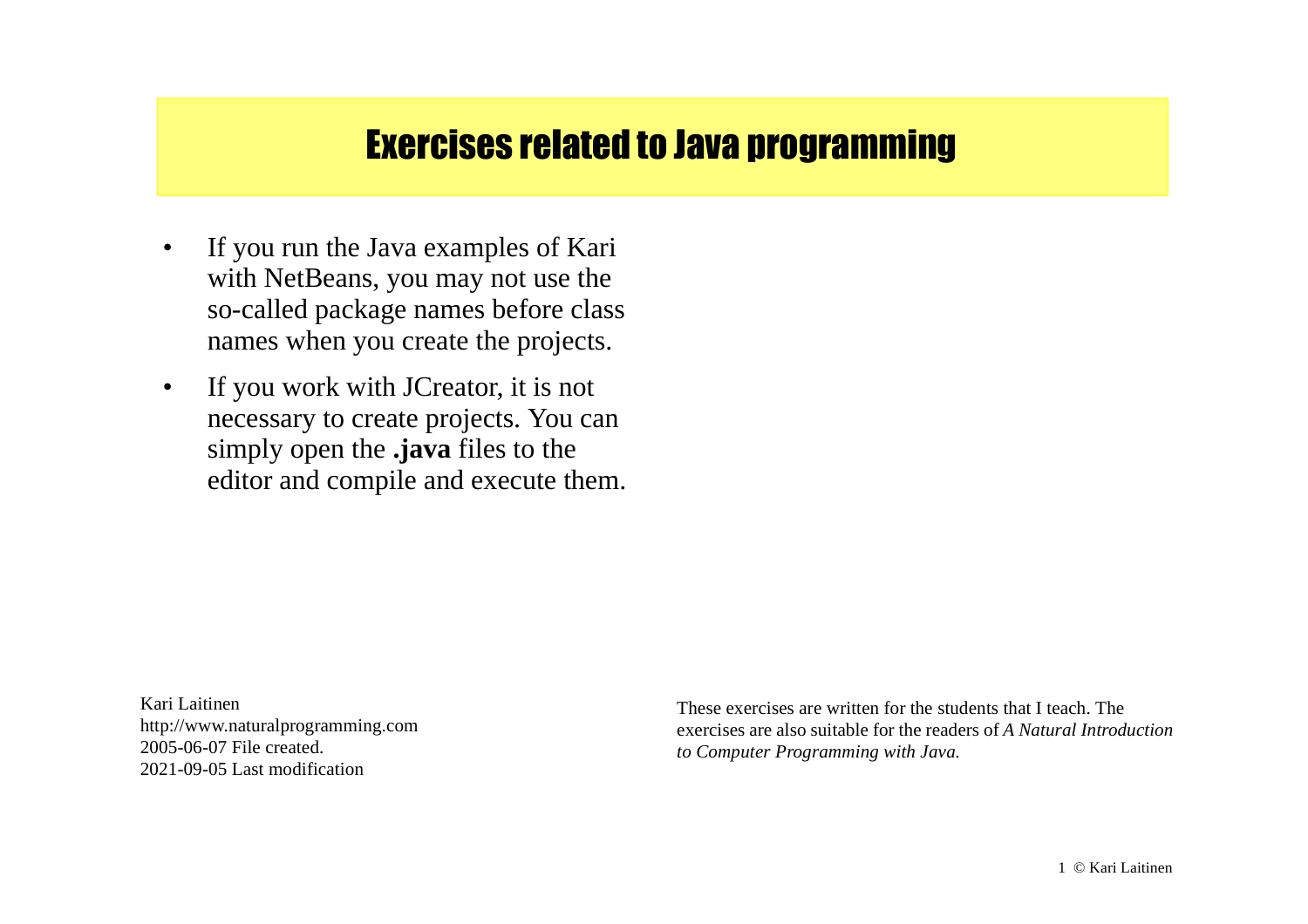## **EXERCISES WITH PROGRAM Game.java**

(Note that these are slightly different exercises than those provided in the book.)

### *Exercise 1:*

Now the program presents an integer that is only minimally larger than the integer written by the user of the program. Modify the program so that it outputs an integer that is twice as large as the integer typed by the user. (Here you should also invent a better name for the variable one\_1arger\_integer. The character \* is the multiplication operator in Java.)

#### *Exercise 2:*

Improve the program further so that it prints three integers to the user. The first number is the twice-as-large integer that is calculated in the previous exercise. The other two integers are numbers that follow the twice-as-large integer. For example, if the user types in the integer 144, your program must print numbers 288, 289, and 290. You should also modify the texts printed by the program. If the user types in the integer value 17, the output of the program should look like

 **This program is a computer game. Please, type in an integer in the range 1 ... 2147483646 : 17**

 **You typed in 17. My numbers are 34, 35, and 36. Sorry, you lost the game. I have more and larger numbers.**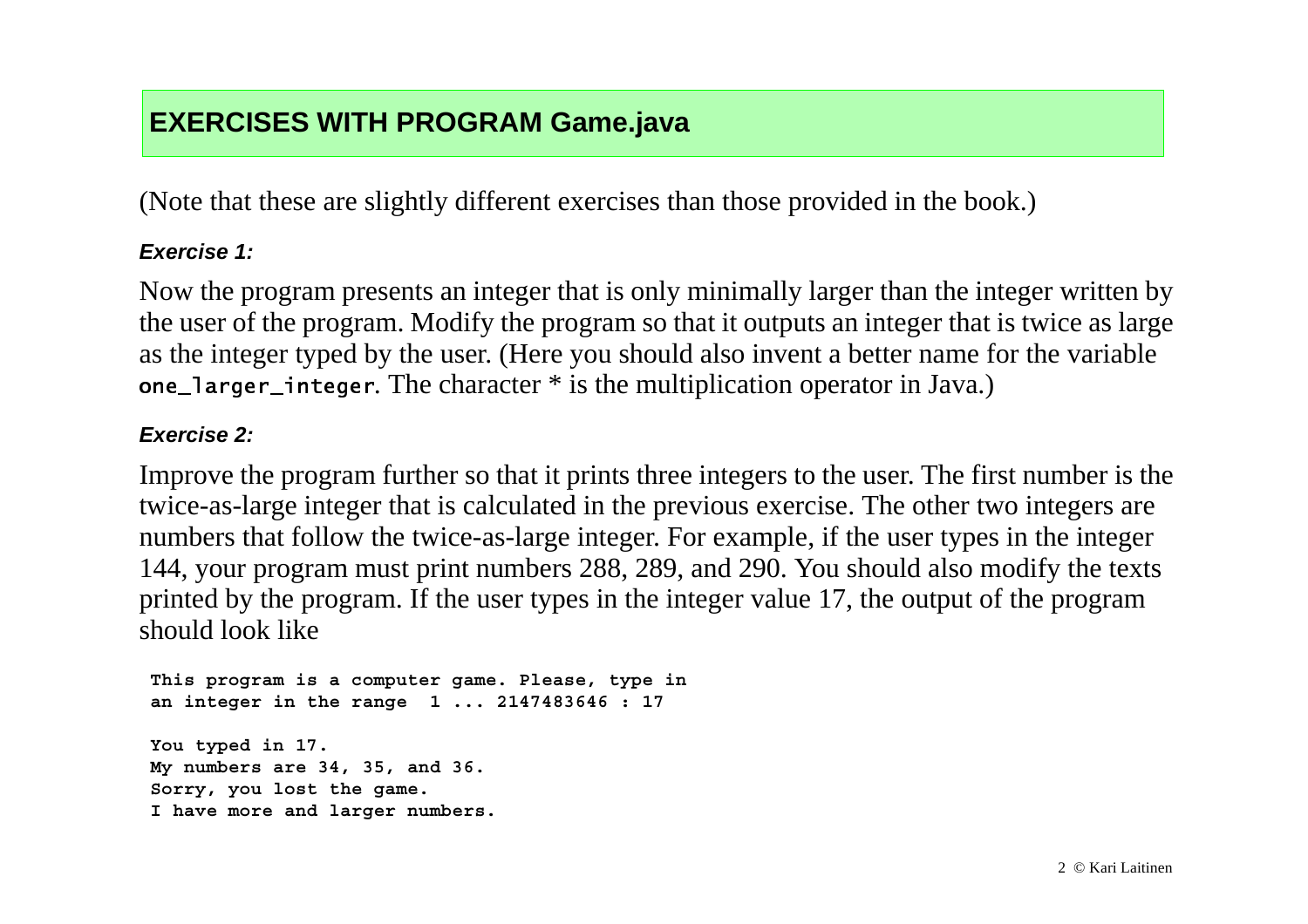#### *Exercise 3:*

Continue the program so that after the game is played, it lets the user play another game. In the new game the program will again ask an integer from the user. In the second game the program should lose the game so that it presents three integers that are much smaller than the integer provided by the user. The first integer should be half of the integer of the user, the second integer should be half of the first integer, and the third integer should be half of the second integer. The last part of the program should produce the following output when the user types in the value 144.

 **Let's play another game. Please, type in an integer in the range 1 ... 2147483646 : 144 You typed in 144. My numbers are 72, 36, and 18. You won the game! I have only small numbers.**

Note that it will be quite easy to make this second game if you copy the statements of the first game and paste the copied program lines to the end of the program. You must, of course, modify the copied program lines so that they work as specified above.

The character / is the division operator which you will need to get a half of an integer.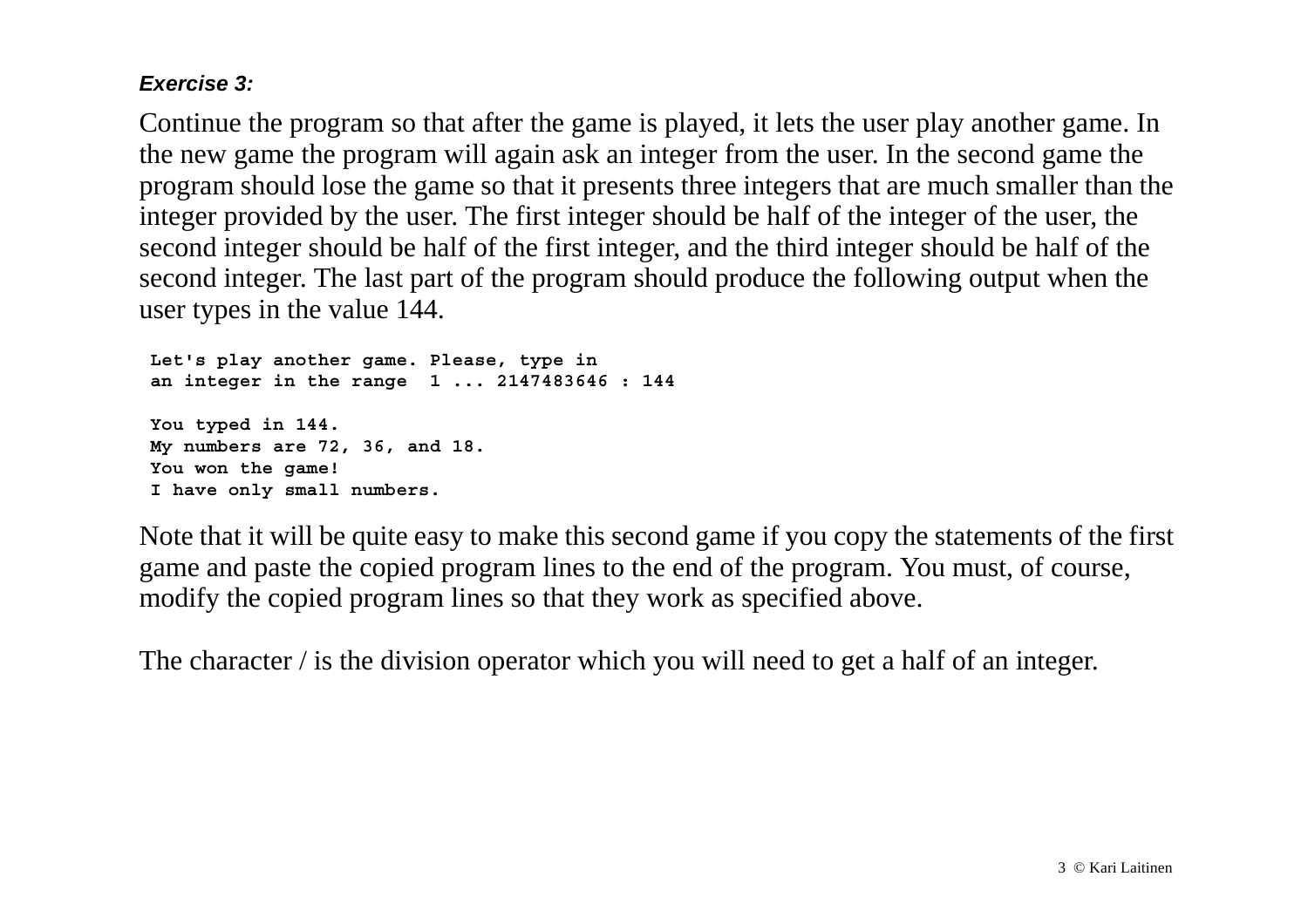### **EXERCISES RELATED TO CALCULATIONS AND DECISIONS**

There are different units to express lengths and heights in the world. For example, in the U.S. it is common to use feet and inches to express human heights, whereas in continental Europe meters and centimeters are in use. These units relate to each other so that 1 foot is 30.48 centimeters, 1 inch is 2.54 centimeters, and 1 foot is 12 inches.

#### *Exercise 1:*

Write a program with which you can convert a human height given in feet and inches to centimeters. The program should ask the user to type in his or her height in two parts: first the height in feet and then the inches part for the height. (A person can say that his or her height is, for example, 5 feet and 9 inches. That would be  $30.48 * 5 + 2.54 * 9$  centimeters.

There can be thus two separate input statements in the program. After the program has received the feet and the inches, it should calculate the corresponding value in centimeters and print it to the screen.

To start making this program, you can take, for example, the **Game.java** program and rename it to **Height.java**. Remember also to change the name of the class to <code>нeight.</code>

You can input the values to int variables but the calculation results could be stored in variables of type double. (See programs Miles.java and Distance.java.)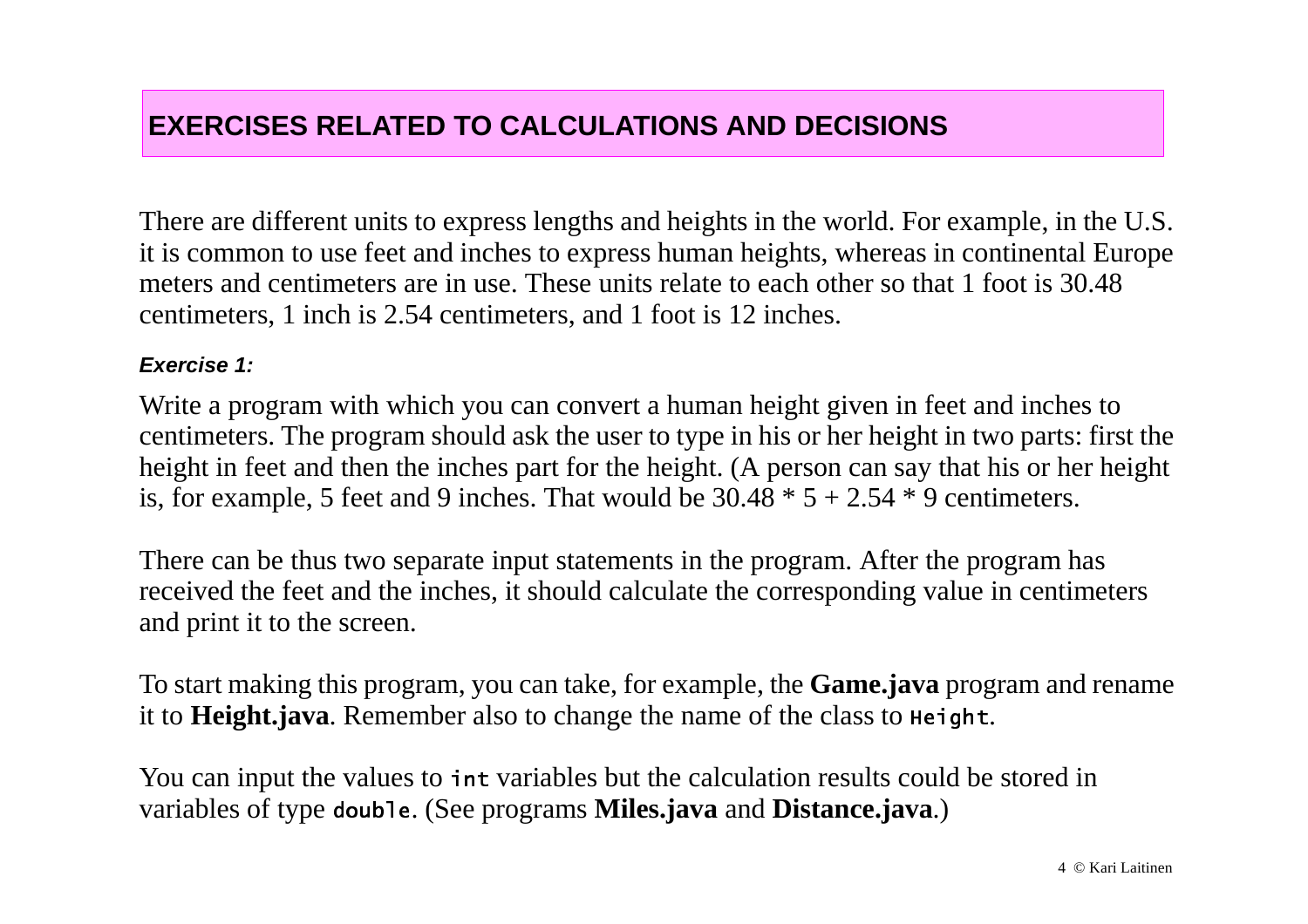#### *Exercise 2:*

Improve your program so that its user can give her or his height either in feet and inches or in centimeters. Before any height values shall be given, the program should ask what kinds of units the user wants to give. The program should have an  $\mathbf{i}$  f construct which decides what kinds of calculations will be made. Your program could have the following structure.

```
 System.out.print( " This program makes calculations related to your height."
                      +"\n Type 1 to give your height in feet and inches or"
                      +"\n Type 2 to give your height in centimeters. " ) ;
     int unit selection = keyboard.nextInt() ;
      if ( unit_selection == 1 )
      {
         // Here you can make the calculations already done in the
         // previous exercise.
      }
      else if ( unit_selection == 2 )
 {
         // Here you can ask the height in centimeters and do the necessary
         // calculations
      }
```
Conversion from centimeters to feet and inches can be done with the division operator / and with the remainder operator %. When calculating with the division operator  $\ell$  and  $\cdot$  int values, computers always round numbers downwards. The following text clarifies these operators.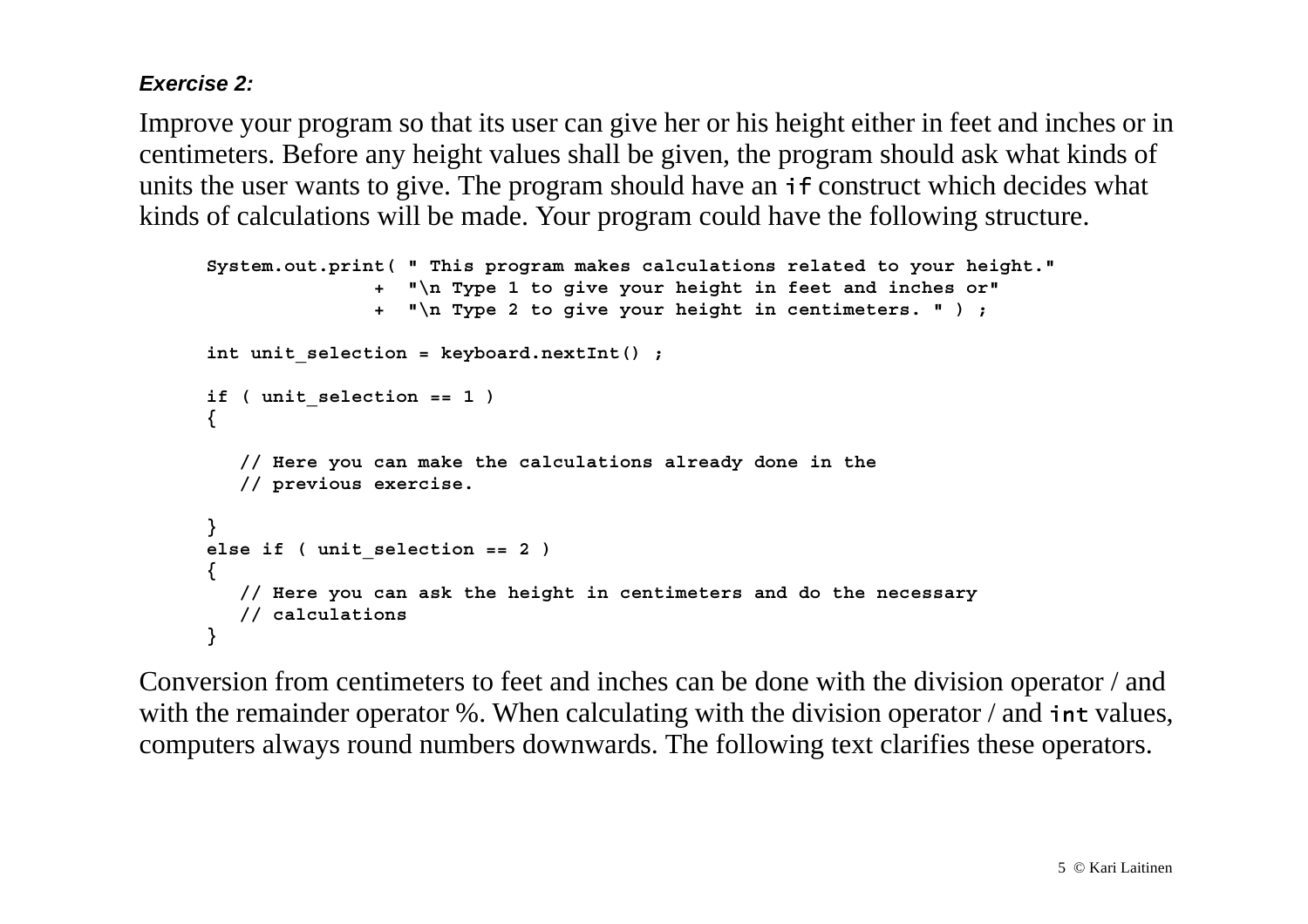#### **The remainder operator %**

The remainder operator %, which is sometimes called the modulus operator, is used with integers only. Division operations with integers are sometimes inaccurate because computers do not round numbers upwards. For example, the division operation 11/4, eleven divided by four, would be evaluated to 2 although 3 would be closer to the correct value. Computers do not obey human division rules. In division operations involving integers, computers always round downwards. For this reason, the remainder operator % is sometimes useful. To understand operators / and % properly, below are some correct calculations for you to study.

| $1 / 2$ is 0     | 1 % 2 1S 1       |  |
|------------------|------------------|--|
| $2/2$ is 1       | 2, 2, 2, 15, 0   |  |
| $7 / 4$ is 1     | 7 % 4 is 3       |  |
| $9 / 4$ is 2     | 9 % 4 is 1       |  |
| $14 / 5$ is 2    | $14 \,$ % 5 is 4 |  |
| $101 / 10$ is 10 | $101$ % 10 is 1  |  |

#### *Exercise 3:*

Improve the *if* construct of your program so that the program says "Wrong unit selection." if the user types something else than 1 or 2 in the beginning.

#### *Exercise 4:*

If you have time, search the Internet and find out how to calculate an ideal weight for a person who has a certain height. Make your program to print the user's ideal weight.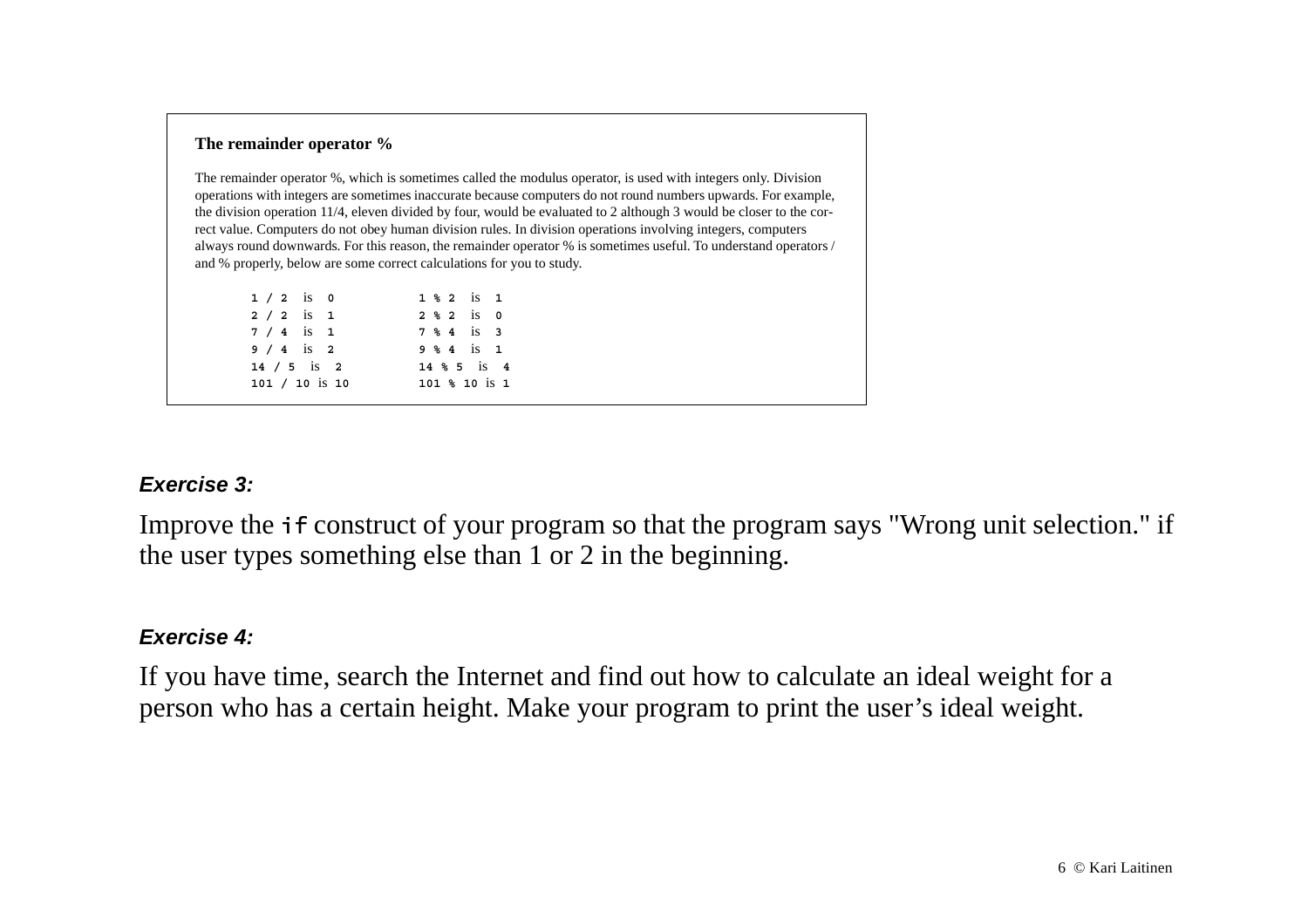### **EXERCISES RELATED TO LOOPS**

#### *Exercise 1:*

Write a program that prints a conversion table from miles to kilometers. The program should produce the following output to the screen

| miles  | kilometers |
|--------|------------|
| 10.00  | 16.09      |
| 20.00  | 32.19      |
| 30.00  | 48.28      |
| 40.00  | 64.37      |
| 50.00  | 80.47      |
| 60.00  | 96.56      |
| 70.00  | 112.65     |
| 80.00  | 128.74     |
| 90.00  | 144.84     |
| 100.00 | 160.93     |
| 110.00 | 177.02     |

You can make this program by first making a copy of program **Miles.java** that we have studied earlier. You should use a while loop or a for loop in your program. If you use a while loop, the structure of the loop can look like the following. ( In place of the four dots .... you need to put your own statements or expressions. Remember that it is good to indent the statements inside the braces { and }. Indentation means that you write the statements three character positions to the right.)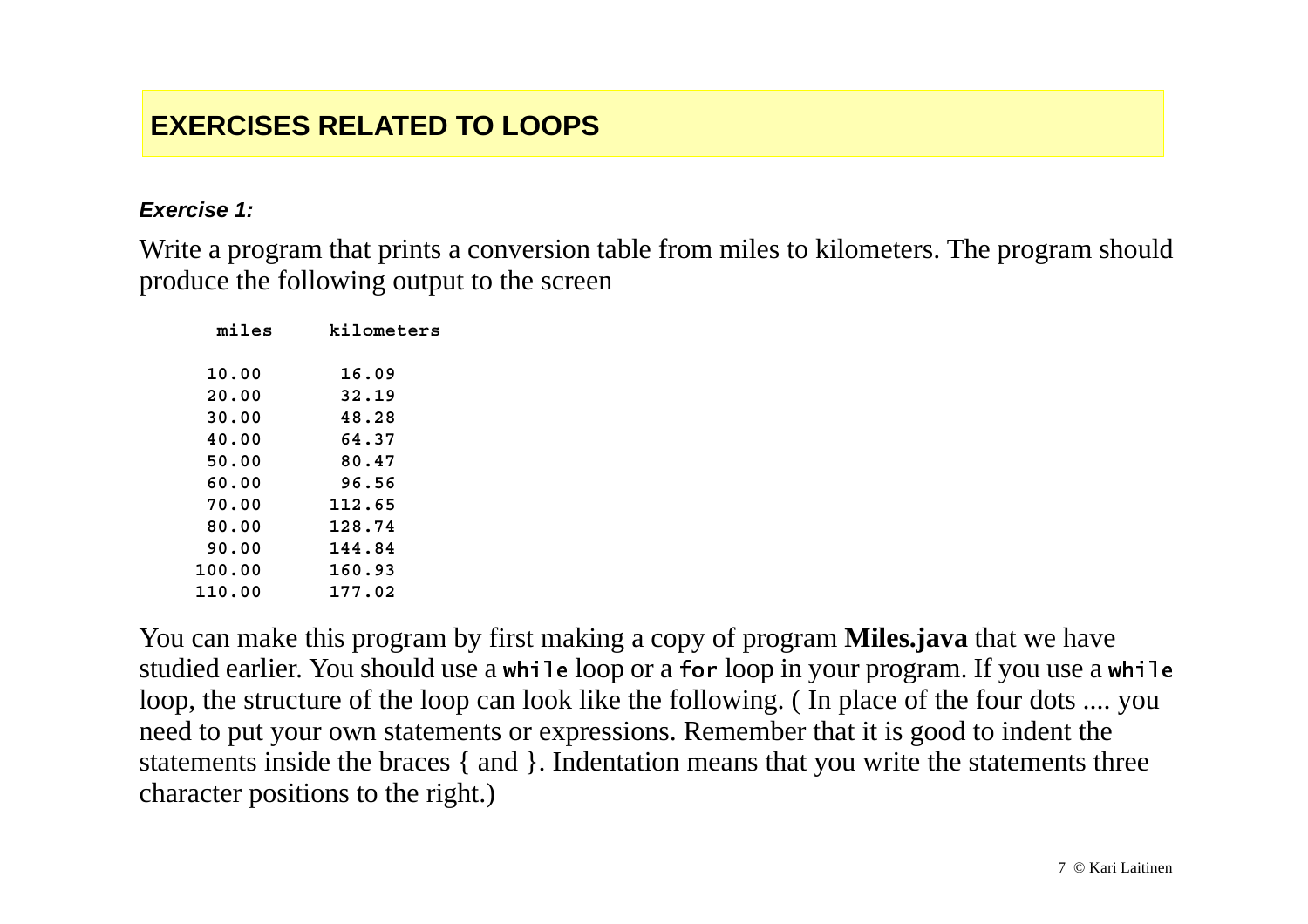```
 while ( .... )
 {
    .... ....  distance_in_miles = distance_in_miles + 10 ;
 }
```
#### *Exercise 2:*

Improve the program so that it prints, after the table created in the previous exercise, a table that contains conversions from kilometers to miles. The table could look like the following.

| kilometers | miles |
|------------|-------|
| 10.00      | 6.21  |
| 20.00      | 12.43 |
| 30.00      | 18.64 |
| 40.00      | 24.86 |
| 50.00      | 31.07 |
| 60.00      | 37.28 |
| 70.00      | 43.50 |
| 80.00      | 49.71 |
| 90.00      | 55.92 |
| 100.00     | 62.14 |
| 110.00     | 68.35 |

After this exercise is completed, your program should print two conversion tables.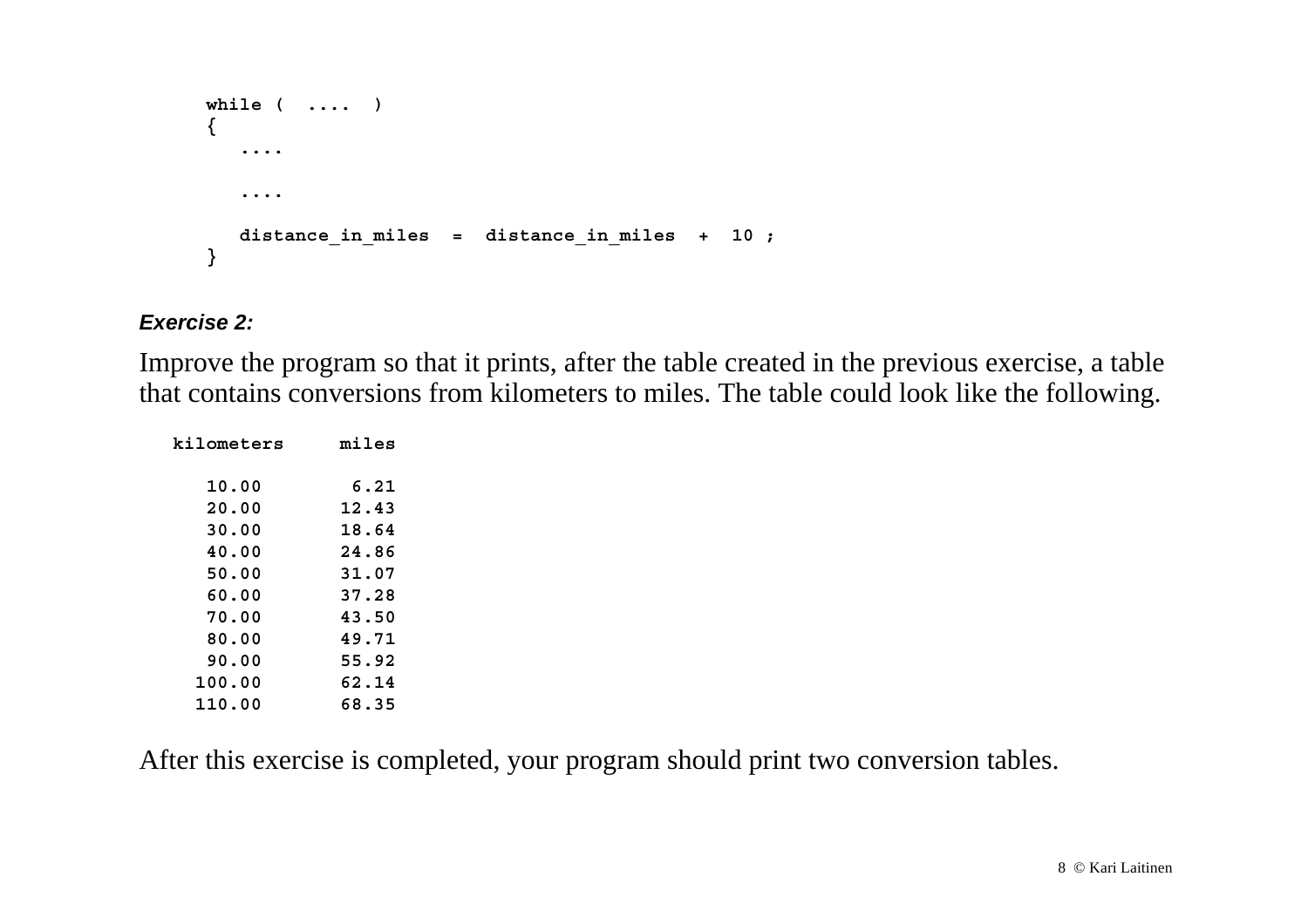#### *Exercise 3:*

Improve your program so that the user can select what kind of conversion table must be printed. In the beginning your program should print the following text.

```
 This program prints conversion tables.
 Type a letter to select a conversion table
 m miles to kilometers k kilometers to miles
```
After these lines are printed your program should read one character from the keyboard. According to the character the program should print the correct conversion table.

In this exercise you should add an if-else if-else construct to your program, and you must put the loops that were written in previous exercises inside the blocks of the **if-else if-else** construct. You should study program **Likejava.java** to find out how to organize the new version of your program.

#### *Exercise 4:*

Add a new selectable feature to your program. By pressing the letter P the user should be able to get a conversion table that contains conversions from pounds to kilograms. Pound is a unit of weight that is used in some countries. One pound is 0.4536 kilograms.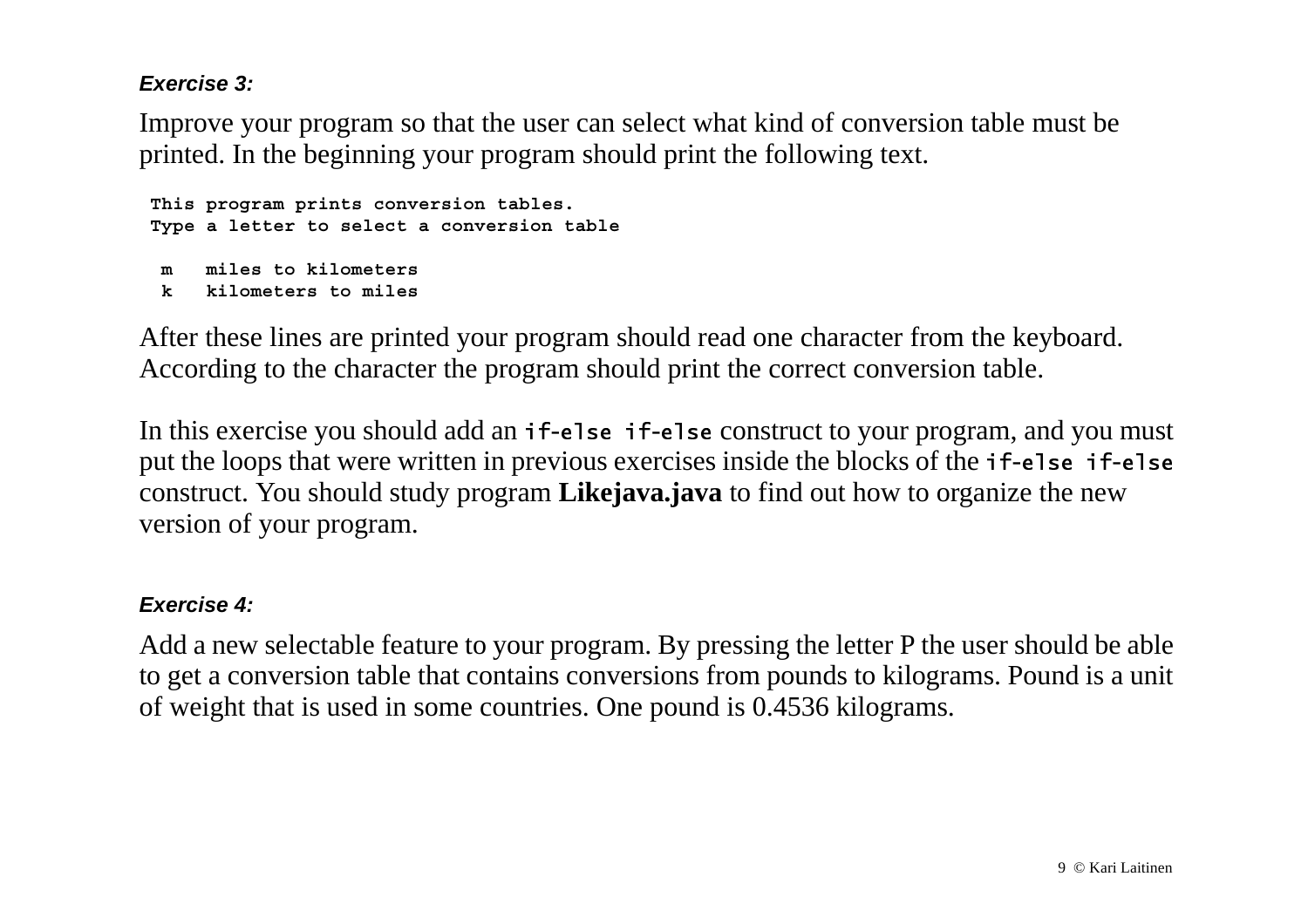#### *Exercise 5:*

Improve the program so that it does not stop after it has printed a conversion table. Instead, it should have the exit from the program a selectable feature. The whole program that is constructed in the previous exercises should be put inside a while loop, and inside the while loop the program should print the following menu

```
 This program prints conversion tables.
 Type a letter to select a conversion table
 m miles to kilometers k kilometers to miles p pounds to kilograms
  x exit the program
```
One possibility is to use a while loop that uses a boolean variable in the following way

```
 boolean user_wants_to_quit = false ;
 while ( user_wants_to_quit == false )
 {
    ....
```
Inside the loop the boo1ean variable should be set to value true when the user types the letter X.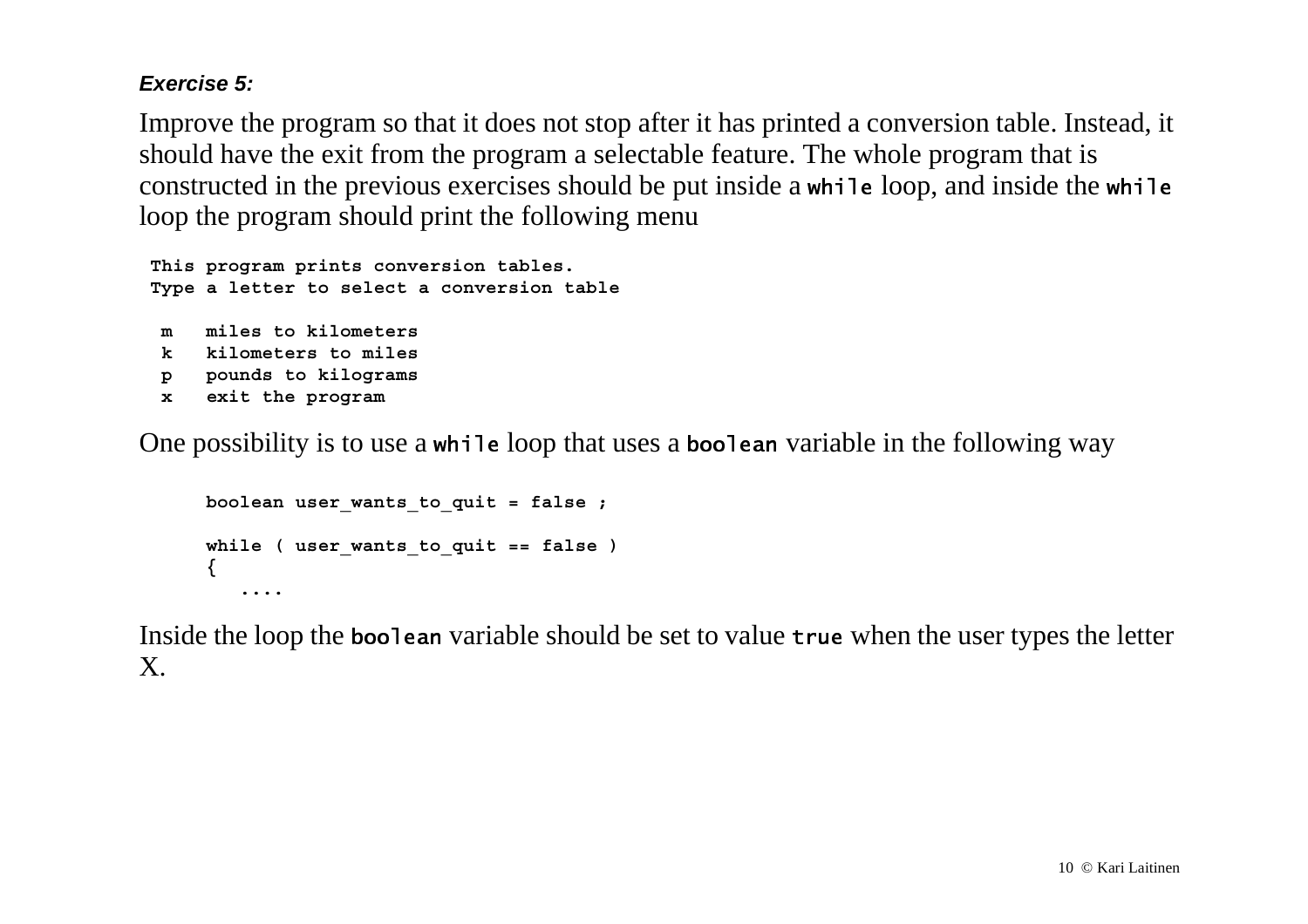## **EXERCISES RELATED TO ARRAYS**

#### *Exercise 1:*

Program **Reverse.java** stores integers in an array and prints the given integers in reverse order. Make a copy of **Reverse.java** and modify it so that it takes exactly seven integers to the array. Also, the program must ensure that the given integers are in the range from 1 to 39.

In this exercise you need to put an if construct inside the do-while loop of the program.

Make the program print the given integers in 'normal' order instead of the reverse order.

#### *Exercise 2:*

Modify the program so that it is not possible to enter an integer if the number has already been typed in previously.

To do this, you need a loop that checks that the new given integer is not among those integers that have already been given to the program.

You have to put the new loop inside the do-while loop that already exists in the program. You could also use a boolean variable to store information in the case that a given number has been entered previously. You should put the new loop before the *if* construct that you put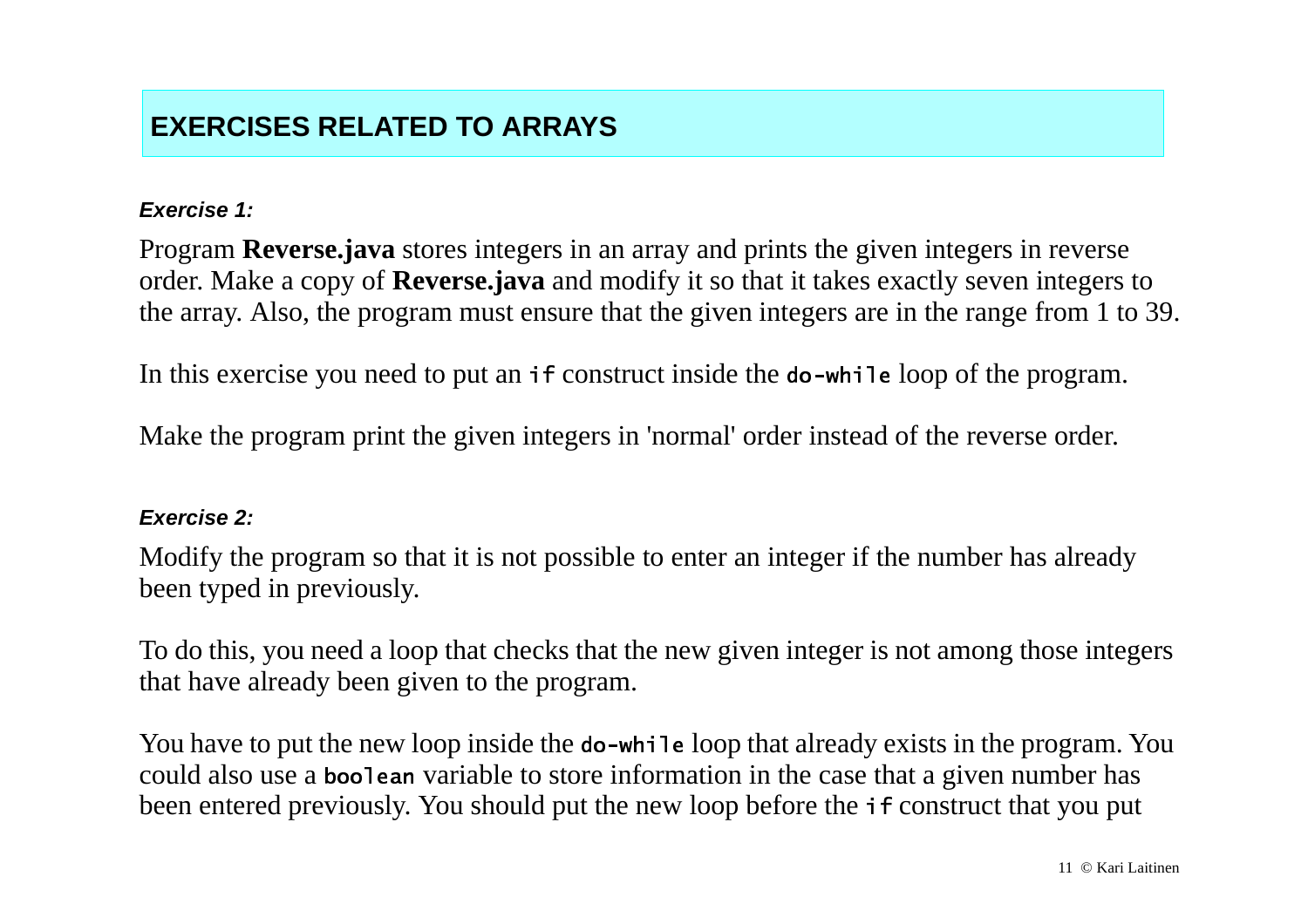there in the previous exercise.

A boo1ean variable can be given two values: true or fa1se. The necessary boo1ean variable and the loop could look like:

```
 boolean integer_previously_given = false ;
         // integer_index now tells how many integers have been given
         // before the current integer.
         for ( int index_for_previous_numbers = 0 ;
                   index_for_previous_numbers < integer_index ;
                   index_for_previous_numbers ++ )
 {
            if ( given_integers[ index_for_previous_numbers ] ==
                                                integer_from_keyboard )
 {
               System.out.print( "\n That integer has already been given.\n" ) ;
               // Here you have to modify the boolean variable.
            }
 }
```
In the above loop the used array is renamed to <code>given\_integers.</code>

After the loop described above you should check in the **if** construct that the given integer is in the range 1 ... 39 and that the integer has not been entered previously. You can include the test of the value of the boolean variable into the boolean expression of the existing if construct.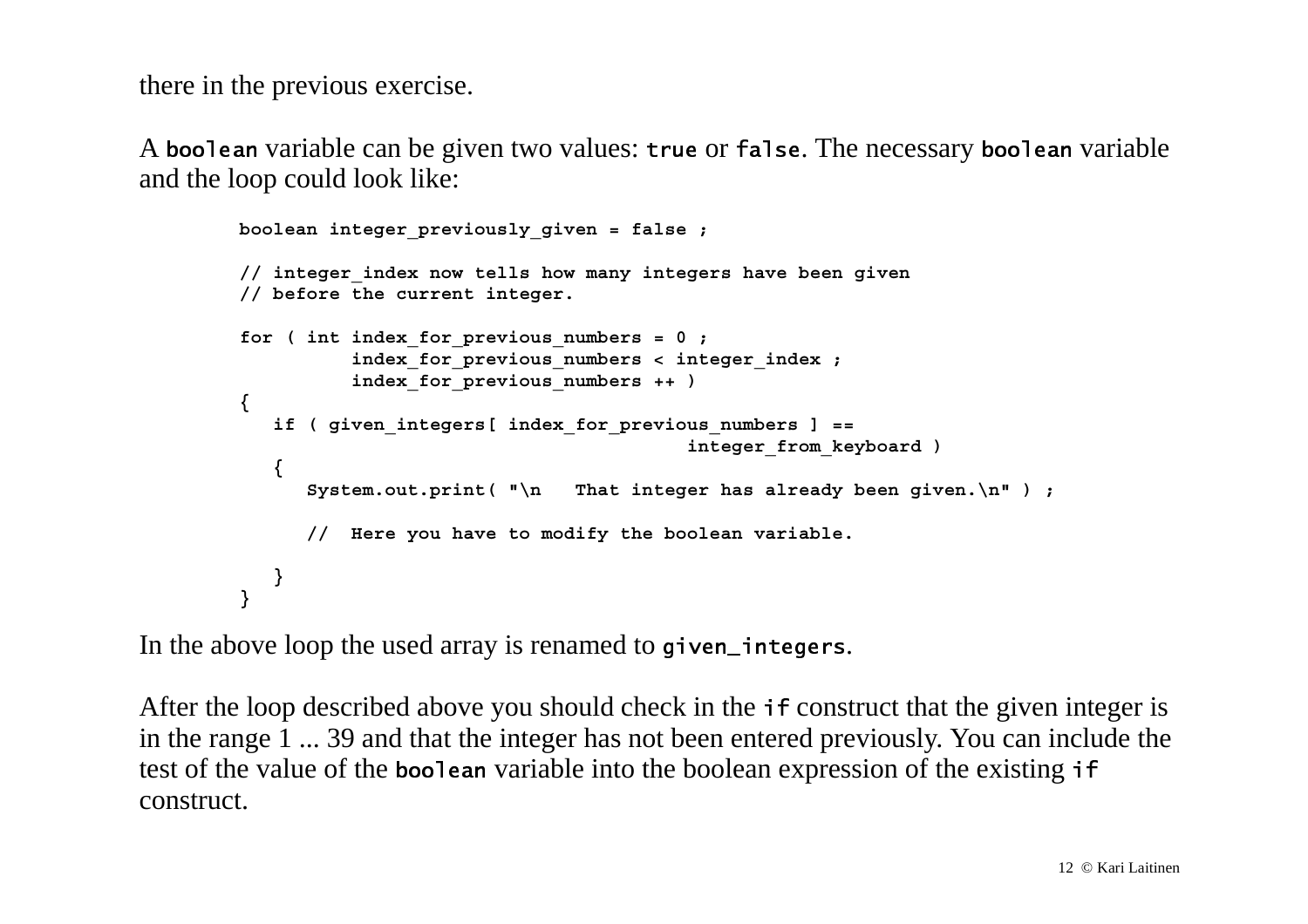#### *Exercise 3:*

After you have made the exercises above, you have a program that inputs numbers that could be used in Finnish national lottery game named Lotto.

Now you have to make the computer to generate its lottery numbers. In the folder **http://www.naturalprogramming.com/javabookprograms/javafilesextra/** you will find a program named **RandomNumbersInArray.java**. Copy suitable lines from that program to your program so that your program will have automatically generated lottery numbers.

After having done this, you have to improve your program so that it checks how many of the numbers given from the keyboard belong to the generated lottery numbers. You can think that the lottery numbers generated by the computer are the 'correct' numbers, and by typing in numbers from the keyboard you try to 'play' the lottery game.

To make testing of your program easier, you should make the program print the generated lottery numbers, so that you can enter some correct numbers from the keyboard.

#### *Exercise 4:*

Now the numbers used in the lottery game are in the range 1 ... 39. Try making this range smaller (e.g. 1 ... 14) and see how good results you can get by playing against the computer. In this exercise you should comment out some program lines so that it you cannot see the numbers generated by the computer.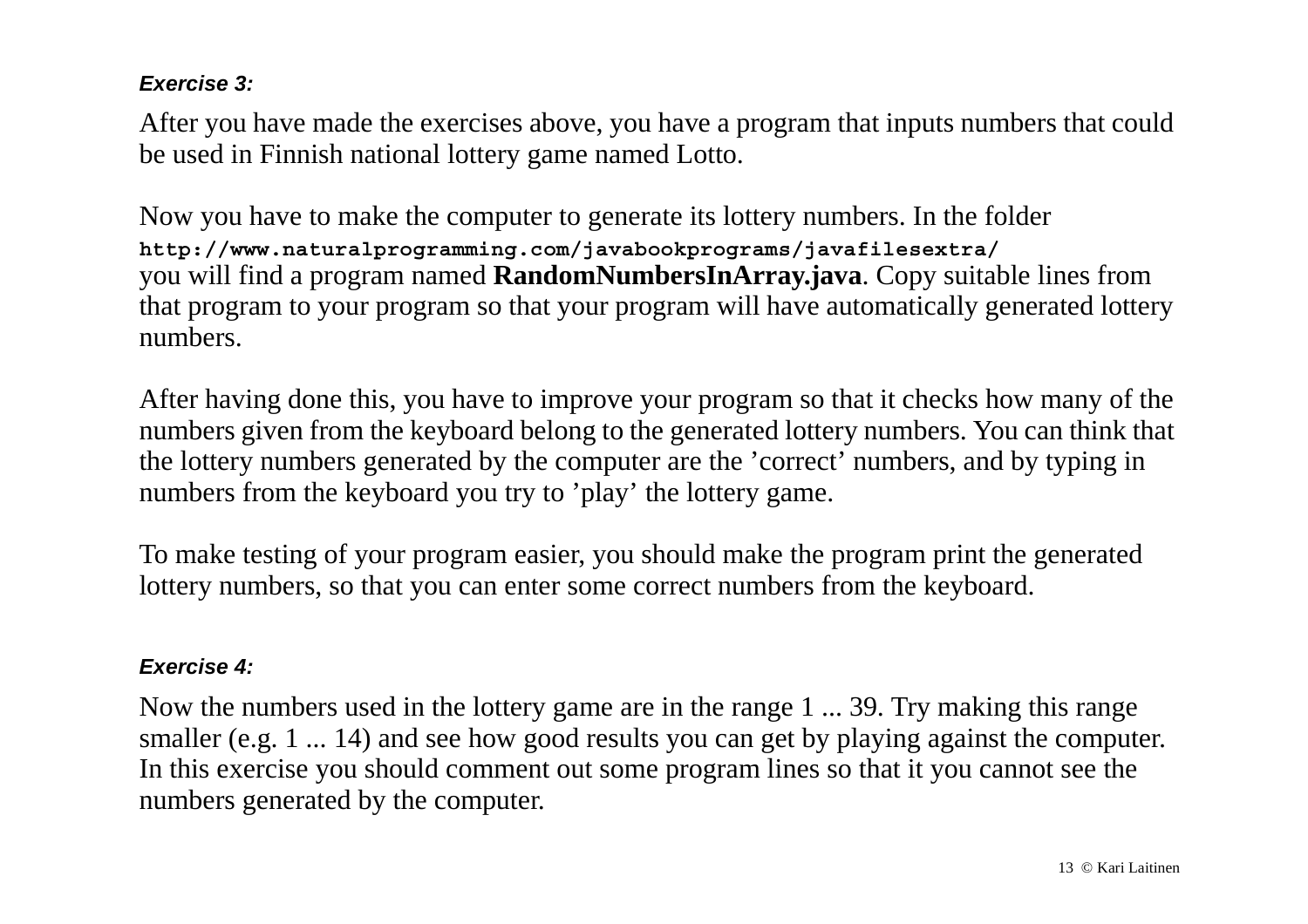## **EXERCISES RELATED TO STRINGS**

Strings in computer programming are data structures that store textual information. A string usually contains a set of character codes which represent some particular text, such as a name entered from the keyboard, or a line of text from a file. In Java, textual information is stored inside <code>string</code> objects. For example, the text of this entire paragraph could be stored inside a String object.

Program **Fullname.java** is an example in which string objects are created from the texts that are input from the keyboard. Make a copy of that program and do the following exercises.

#### *Exercise 1:*

Make the program print how many characters there are in the first name and in the last name. By studying program **StringReverse.java** you can see how to get the length of a string.

After this modification a sample run of the program could look like

 **Please, type in your first name: Kari Please, type in your last name: Laitinen Your full name is Kari Laitinen. Your first name has 4 characters. Your last name has 8 characters.**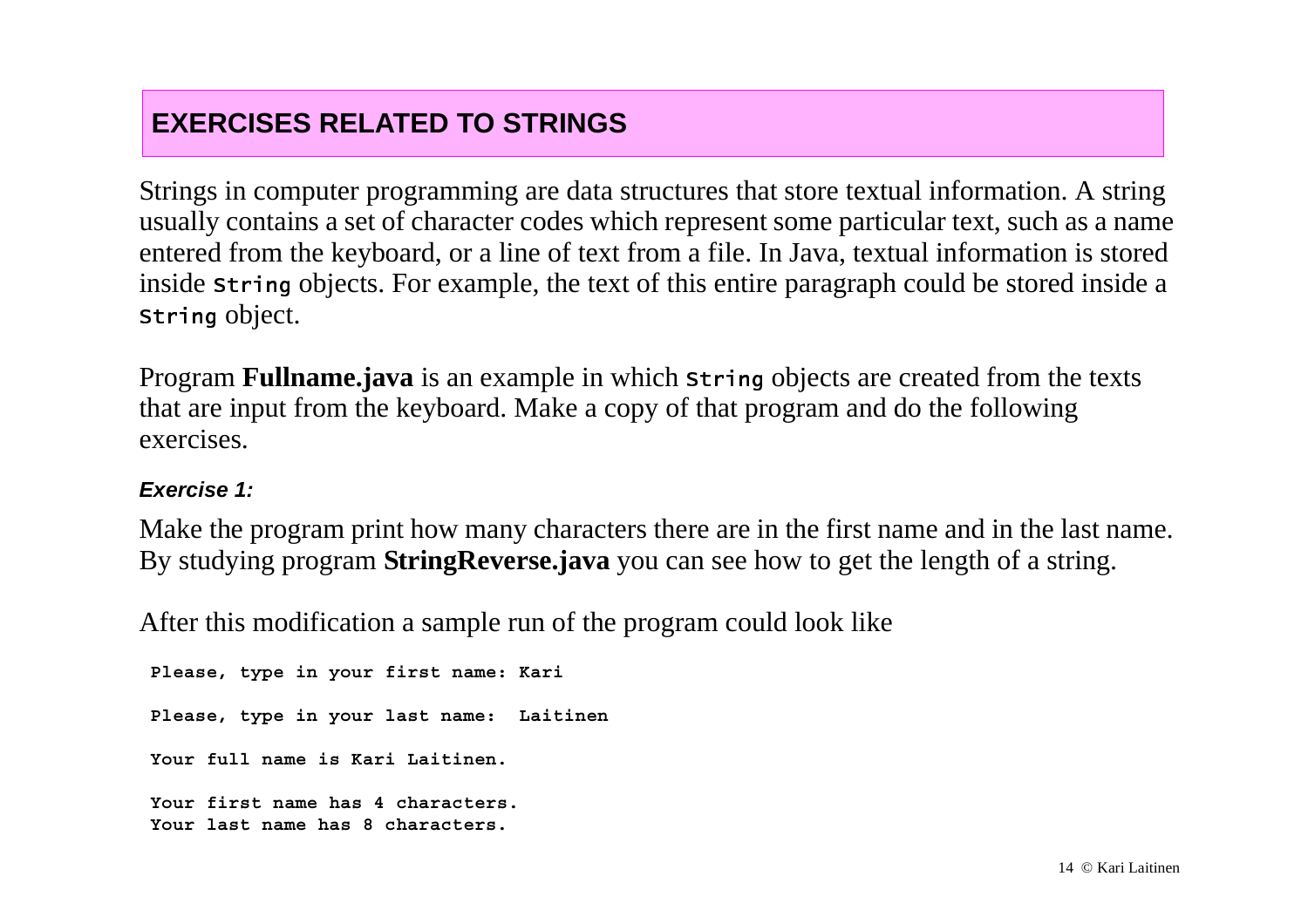#### *Exercise 2:*

In addition to the previous printings, make the program print your full name in reverse character order. Again, you can study **StringReverse.java** for help. The new output of the program could look like

**Your name in reverse order: nenitiaL iraK**

It will be helpful if you add the following line to your program

```
String full_name = first_name + " " + last_name ;
```
#### *Exercise 3:*

Improve the program so that it prints your full name also as hexadecimal character codes. The first character of your name could be printed as a hexadecimal code with the following statement

```
System.out.printf( " %X", (int) full_name.charAt( 0 ) ) ;
```
in which the format specifier  $\alpha x$  makes the printf() method print the int value in hexadecimal form. char value is converted to int before printing.

Your task now is to create a loop that prints all characters of your name in hexadecimal form.To ensure that your program works correctly, you can use the table at

```
http://www.naturalprogramming.com/for_reference/character_codes.pdf
```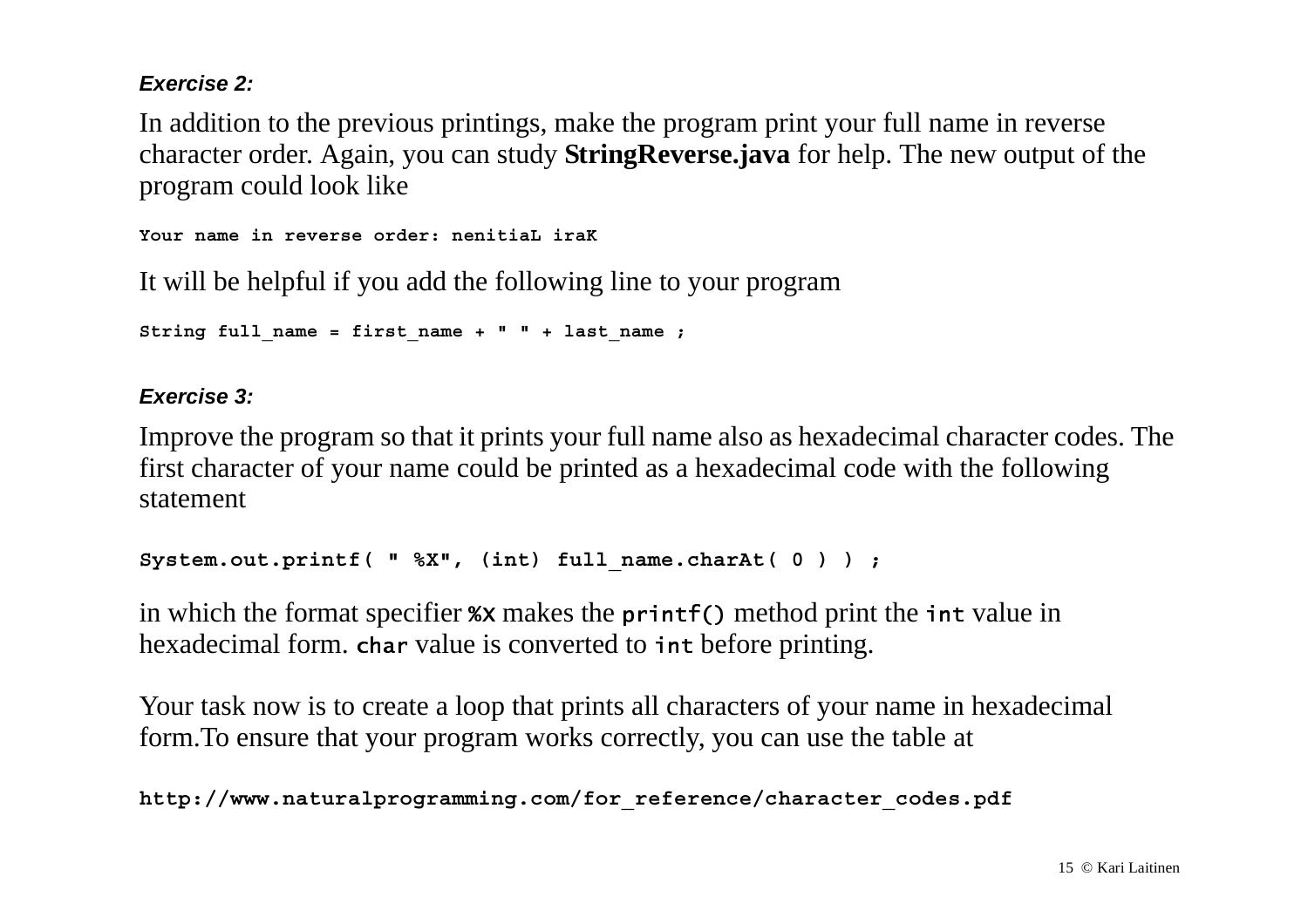#### *Exercise 4:*

Here your task is to improve the program so that it also prints the characters of your name in random order. One possibility to do this is to use a loop to remove the characters of your name randomly, and print them one by one until there are no characters left to print.

Because <code>string</code> objects cannot be modified or characters deleted from an existing object, you could create a <code>stringBuffer</code> object of your full name and operate then with that object. It is possible to remove or delete characters of a string that it contained inside a <code>stringBuffer</code> object.

The following program lines convert the string object to a stringBuffer object and remove a random character from the  $\sf{stringBuffer}.$ 

```
 StringBuffer full_name_buffer = new StringBuffer( full_name ) ;
 int random_character_index =
          (int) ( Math.random() * full name buffer.length() ) ;
char removed character = full name buffer.charAt( random character index ) ;
full name buffer.deleteCharAt( random character index ) ;
 System.out.print( "\n " + removed_character + " was removed from "
                + full_name_buffer ) ;
```
The method named 1ength() returns a value that tells how many characters are left in a <code>stringBuffer</code>. You could use the boolean expression ( <code>full\_name\_buffer.length() > 0 )</code> to check when your while loop should terminate.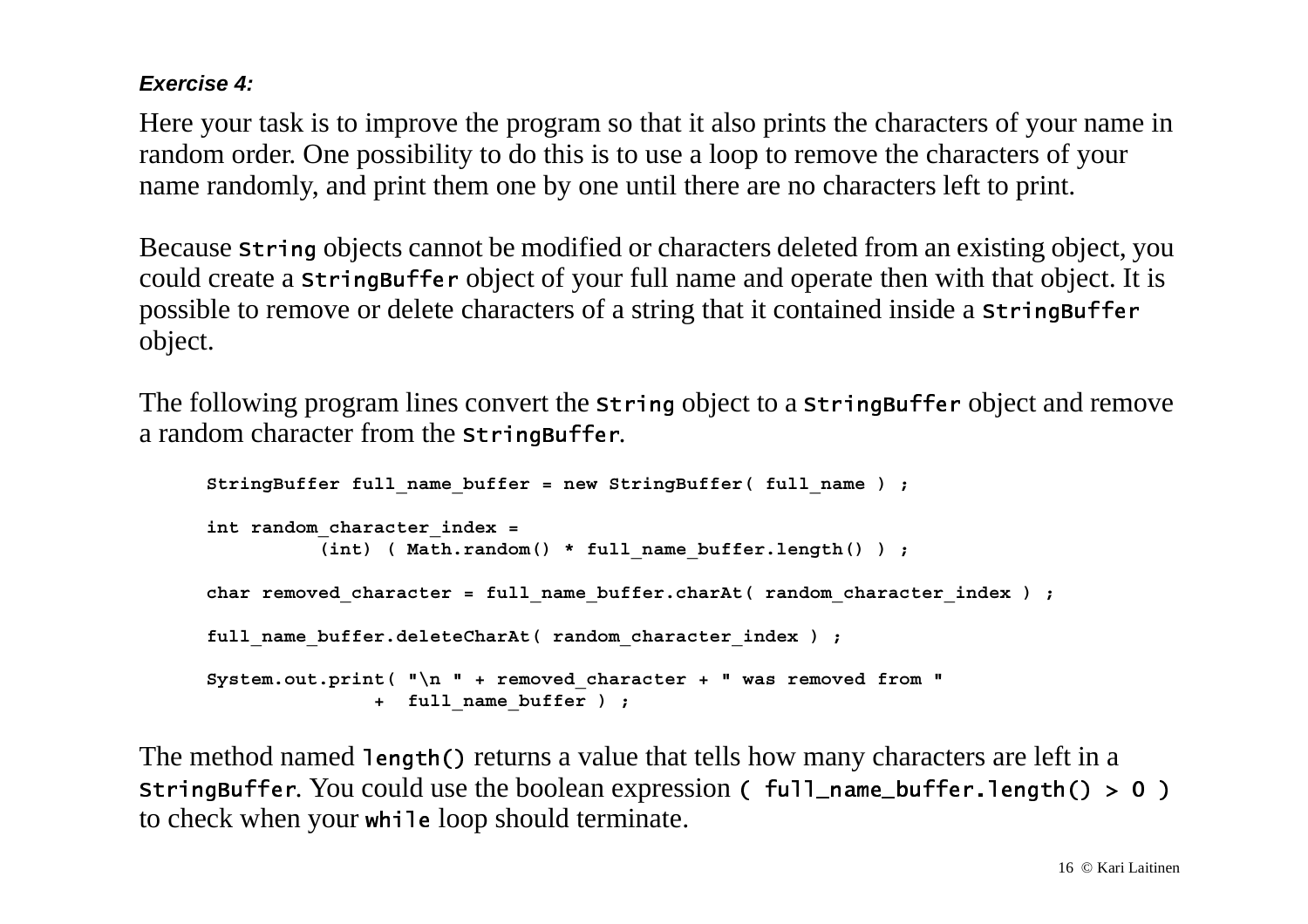#### *Exercise 5:*

Improve the feature developed in the previous exercise so that the program produces five variations of your name in random character order.

In this exercise you must put the loop created in the previous exercise inside a new loop. You can re-create the <code>stringBuffer</code> <code>object</code> inside the new loop.

The program could produce the following output if the full name is "Kari Laitinen"

```
 Characters of your name in random order:
     ainKLarntii e iret inKnaaLi n iiieLtaKnra nit iLnKaerai a itnLKirniae
```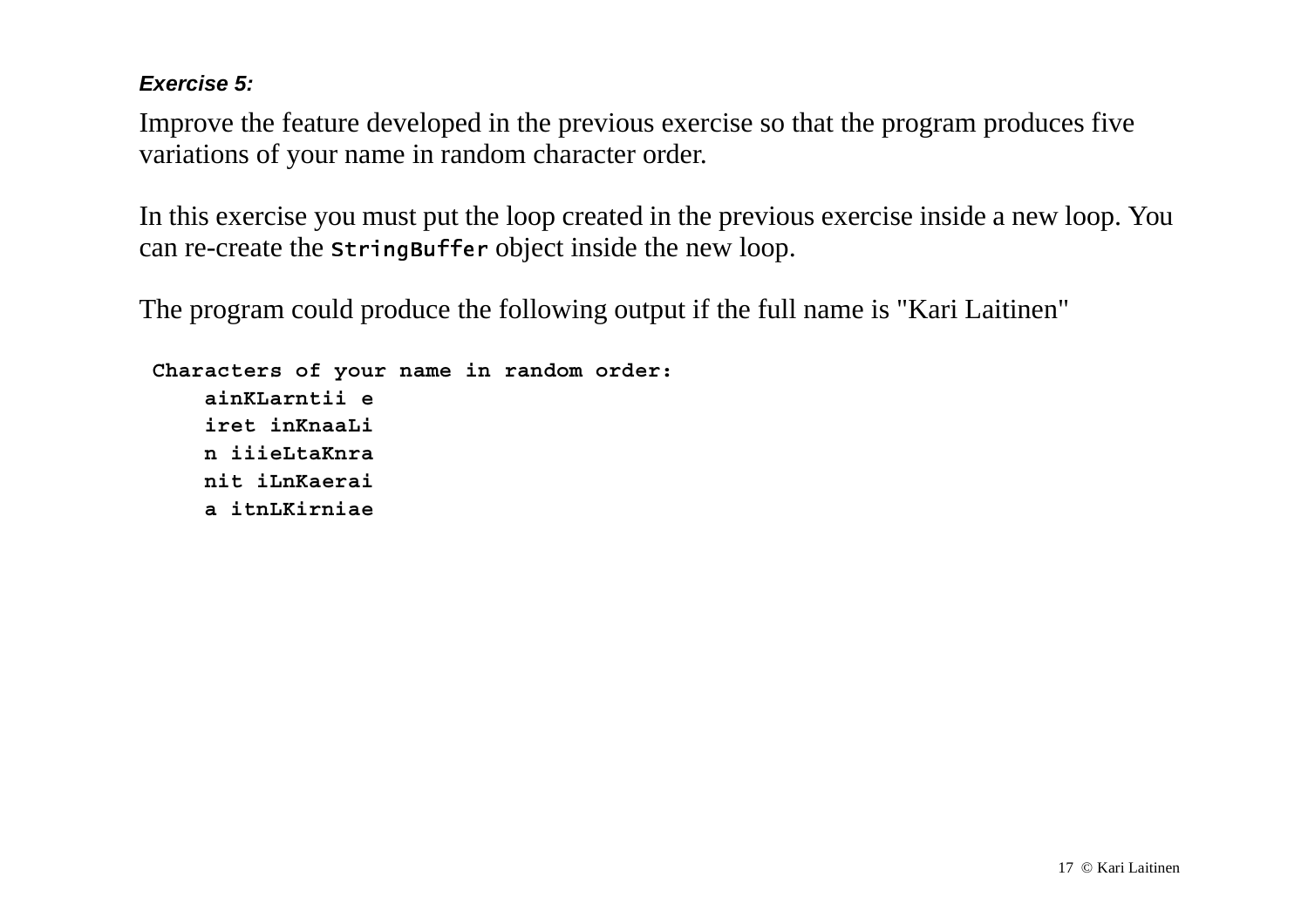## **EXERCISES RELATED TO STATIC METHODS WITH Pyramids.java**

You can find a program named **Pyramids.java** in the folder **http://www.naturalprogramming.com/javabookprograms/javafilesextra/** This program demonstrates the use of a static method in a computer program. The program has a method named print\_pyramid() that is called from the main method. A numerical value should be given as a parameter for the print\_pyramid() method. The numerical value specifies how many levels, or lines, the pyramid will have.

Make a copy of **Pyramids.java** to your own local folder, and do the following exercises.

You could first modify the last lines of the program to find out how you can adjust the size of the pyramids. With the numerical value it is possible to specify the size, or height, of the printed pyramid.

#### *Exercise 1:*

Write a new method to the program so that the beginning of the method looks like

```
static void print_pyramid_with_character( int desired_number_of_levels,
                                           char given_pyramid_character )
```
**{**

 **...**

Here you can copy and paste the method print\_pyramid() and modify its first lines.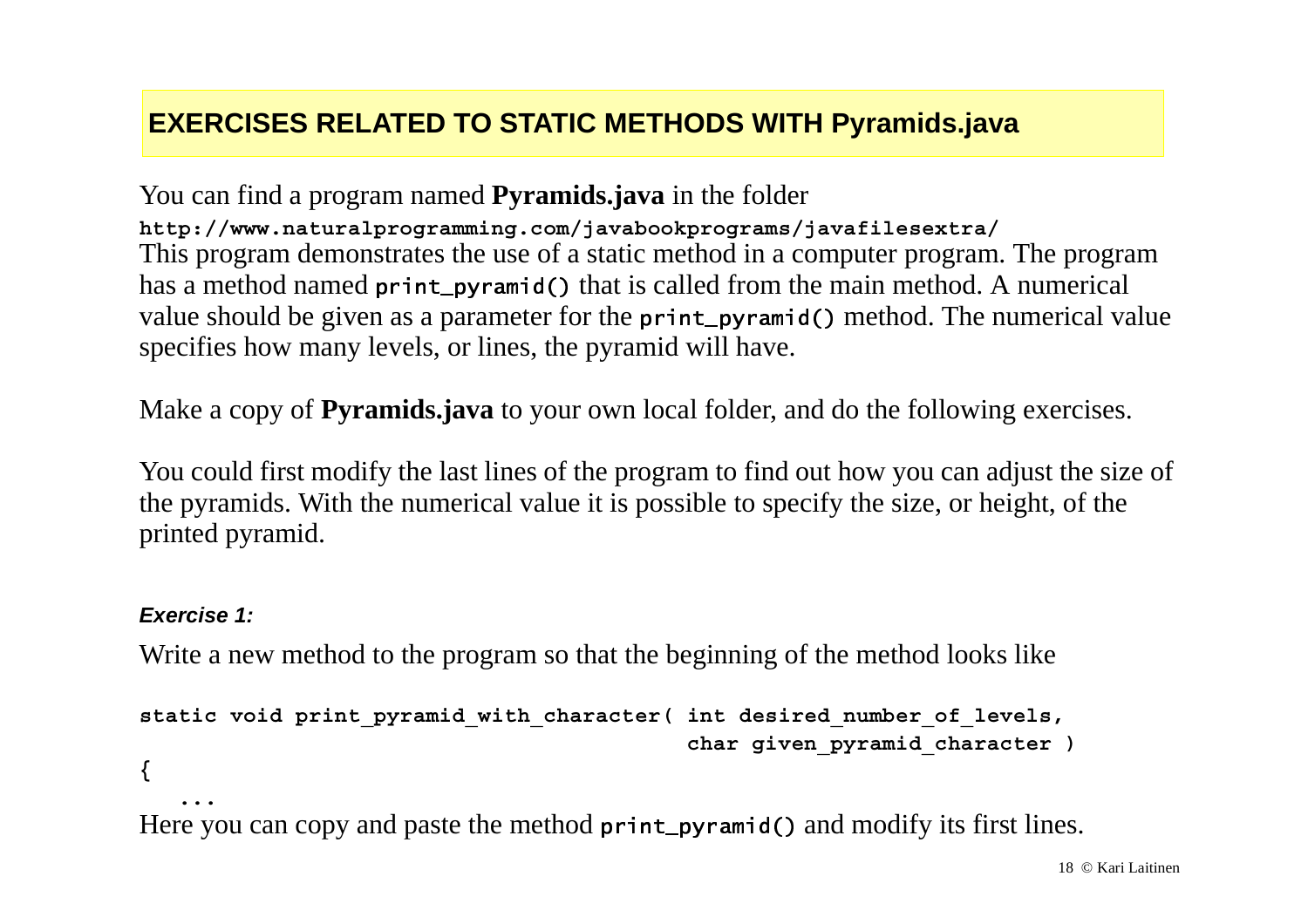You should also modify the body of the last for loop in the new method so that the given\_pyramid\_character will be printed twice in the following way

```
System.out.print( given pyramid character ) ;
System.out.print( given pyramid character ) ;
```
After these modifications it will be possible to call the method so that you can specify in the method call the character with which the pyramid will be printed. For example, if you call the method in the following way

```
print_pyramid_with_character( 8, 'X' ) ;
```
the pyramid will be printed with letter 'X' in the following way

| XX                |
|-------------------|
| <b>XXXX</b>       |
| <b>XXXXXX</b>     |
| <b>XXXXXXXX</b>   |
| <b>XXXXXXXXXX</b> |
| XXXXXXXXXXXX      |
| XXXXXXXXXXXXXX    |
| XXXXXXXXXXXXXXX   |

Test that the method works correctly after these modifications.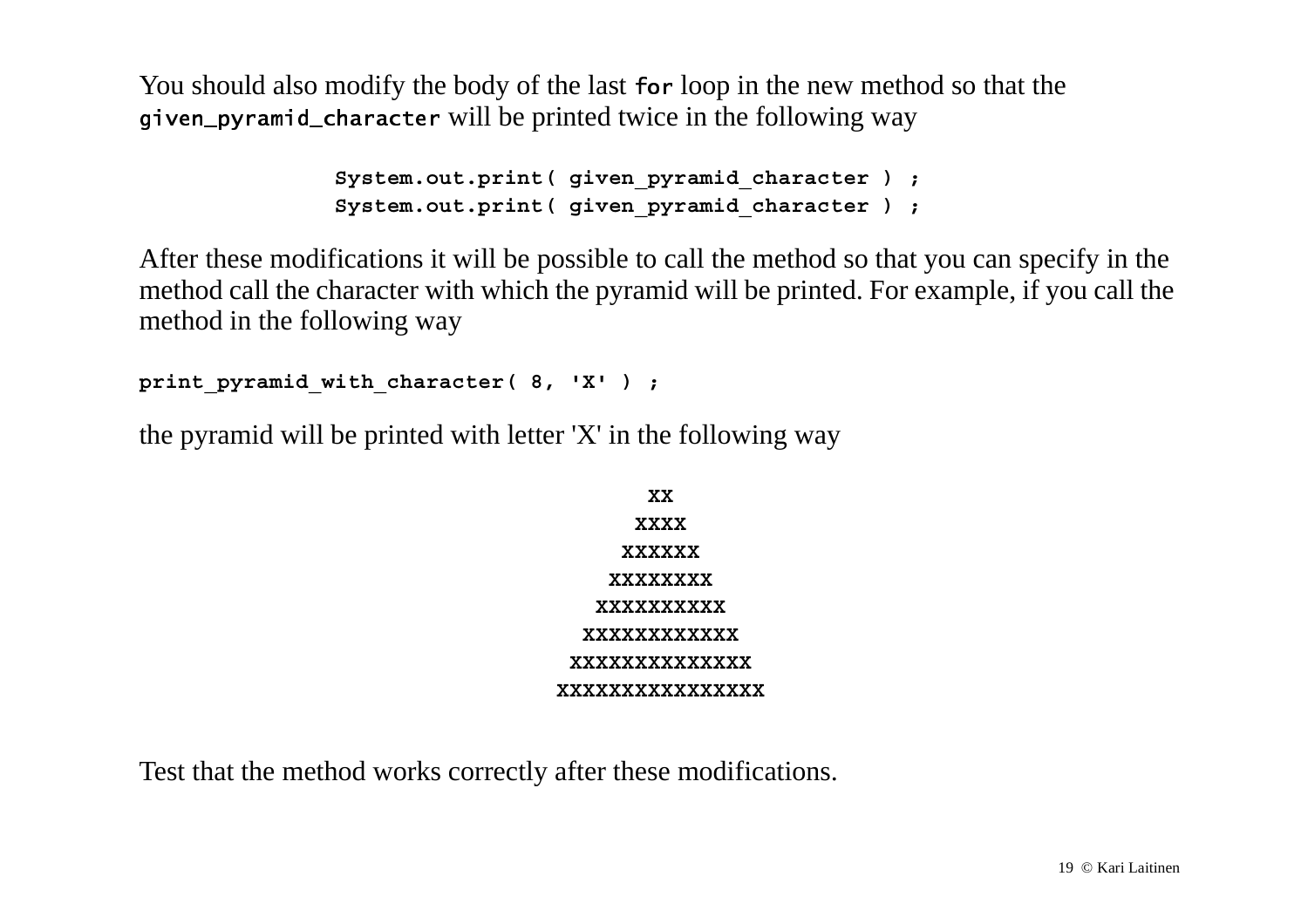#### *Exercise 2:*

Write a new method to the program so that it will be possible to print an inverted pyramid. If the new method is called

```
print_inverted_pyramid( 10 ) ;
```
a upside-down pyramid like the following should appear on the screen.

```
 ==================== ================== ================ ============== ============ ========== ======== ====== ==== ==
```
Again, you can make the new method by first copying the original method <code>print\_pyramid()</code> and renaming it as <code>print\_inverted\_pyramid().</code> In the new method, you should modify the header of the outer for loop so that the pyramid levels will be printed in opposite order when compared to the original method. You do not necessarily need to modify the body, i.e., the internal statements, of the for loop.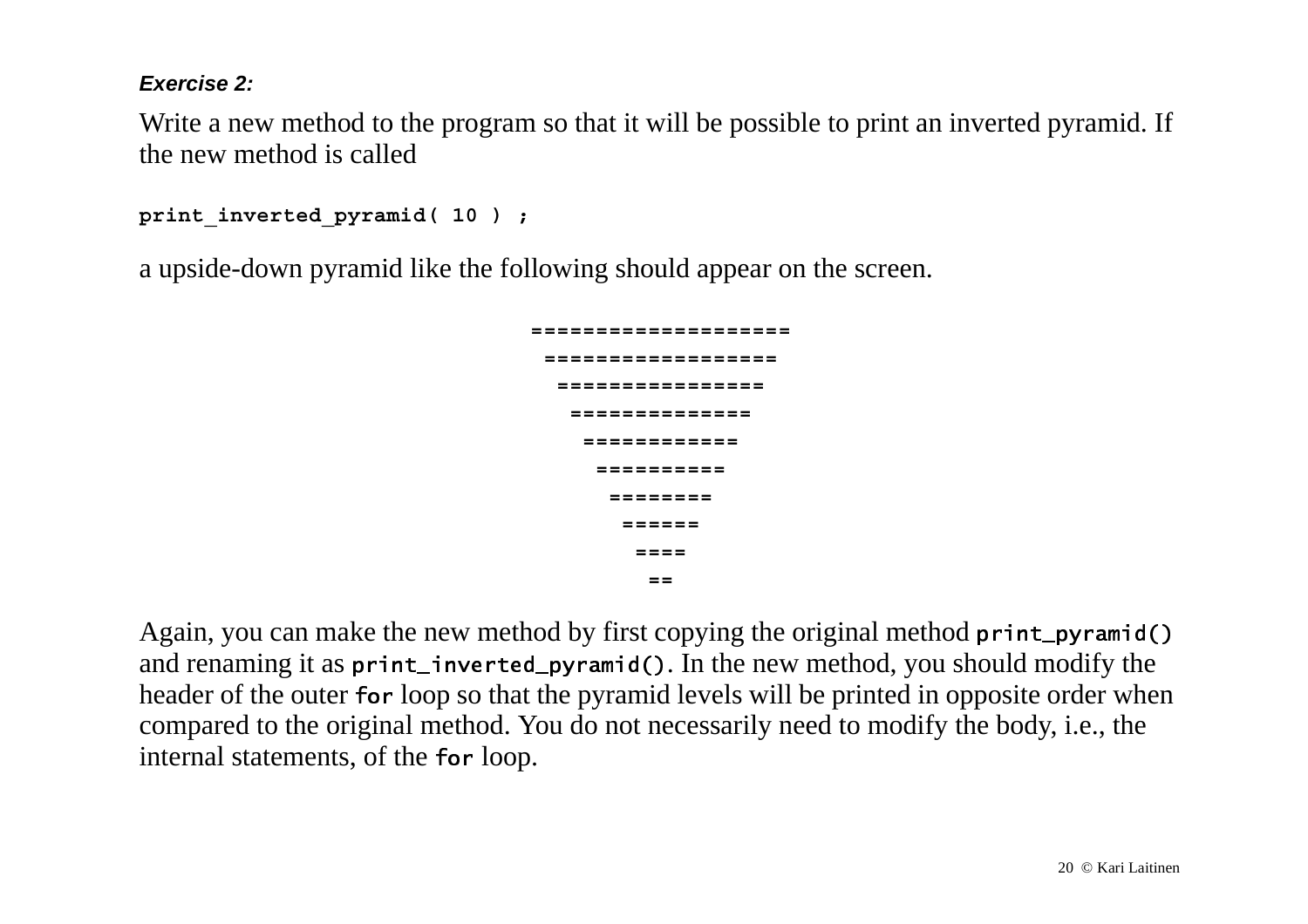*Exercise 3:*

Write again a new method to the program so that if the new method is called like

**print\_hollow\_pyramid( 16 ) ;**

a hollow pyramid like the following will be printed



Also this new method can be made by first making a copy of the original method.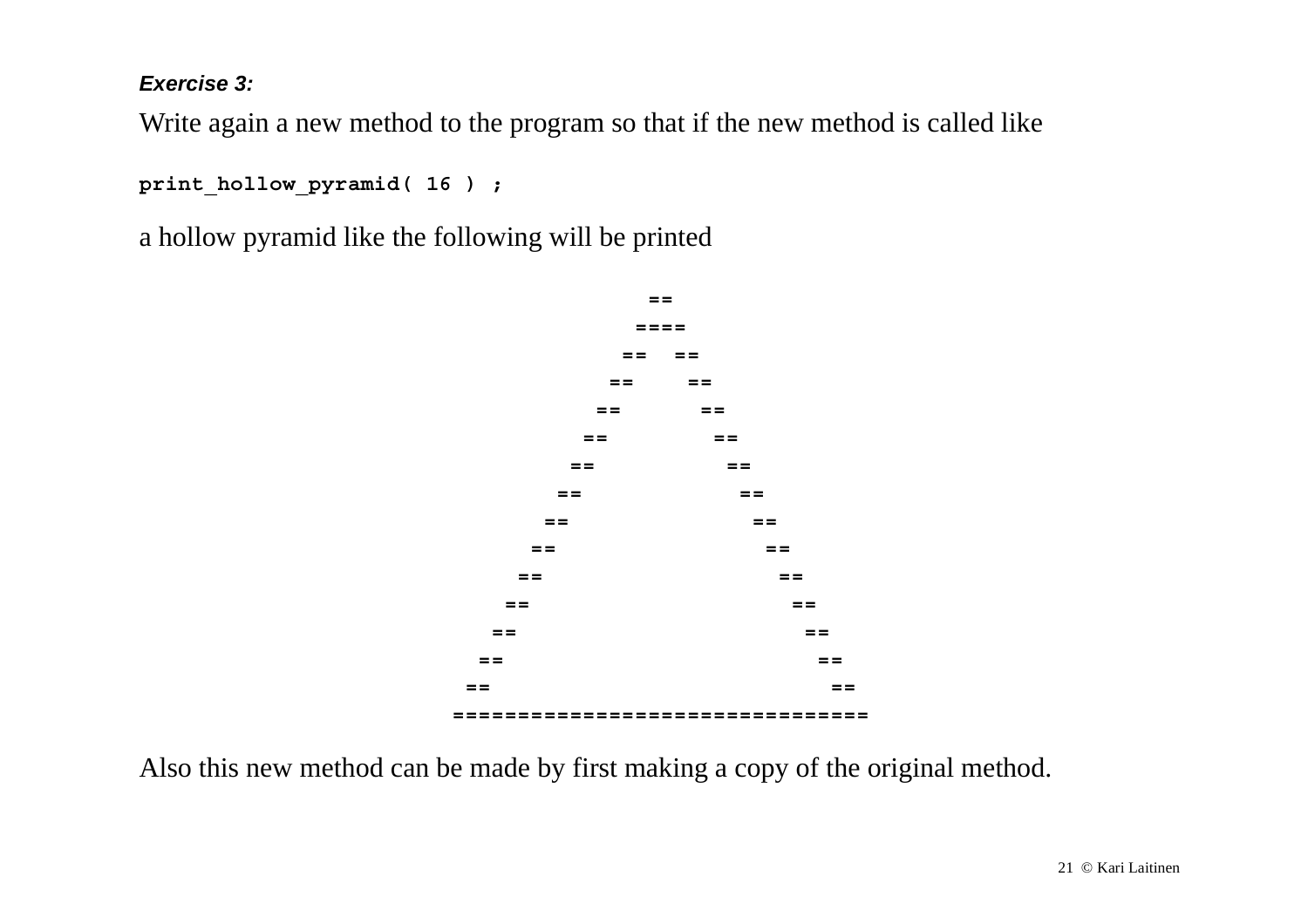#### *Exercise 4:*

Improve the method that prints a hollow pyramid so that the walls of the pyramid are printed with character pairs " $\wedge$ ", "//" and " $\wedge$ ", in the following way



Note that when you want in your program to specify a string that contains two backslash characters, you must write it " $\setminus \setminus \setminus$ " because backslash is a so-called escape character with which you can escape from the normal interpretation of characters. Then, two backslashes means that your really want a backslash printed.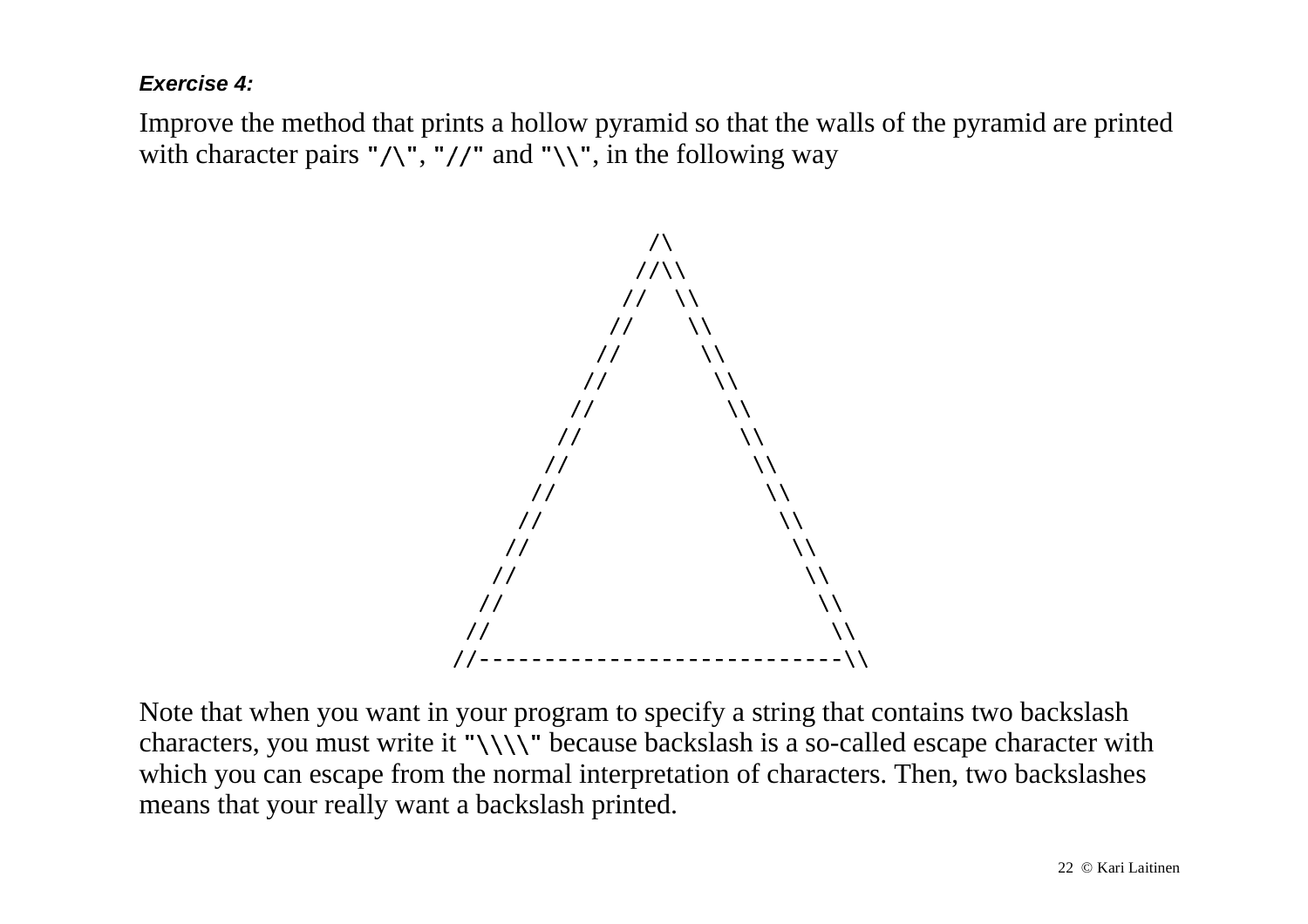## **EXERCISES RELATED TO (STATIC) METHODS WITH BigLetters.java**

You can find a program named **BigLetters.java** in the folder **http://www.naturalprogramming.com/javabookprograms/javafilesextra/** This program demonstrates the use of a static method in a computer program. The program has a method named <code>print\_big\_letter()</code> that is called from the <code>main()</code> method. A value of type char must be given as a parameter for the print\_big\_letter() method. The method then prints, if possible, the given character as a 'big letter' to the screen.

Make a copy of **BigLetters.java** to your own folder, and do the following exercises.

#### *Exercise 1:*

Improve the program so that it can print also the characters 'D' and 'E' as big letters.

For each printable letter the program has a static array of strings that contains the strings that can be used to write the particular letter as a 'big letter'.

While doing this exercise it is good to learn to use Copy and Paste operations with your program editor.

Inside the print\_big\_letter() method, the letter data is printed with a 'foreach' loop that processes all elements of an array. 'Foreach' loops are written with the keyword for but their structure differs slightly from the 'traditional' for loops. 'Foreach' loops can only be used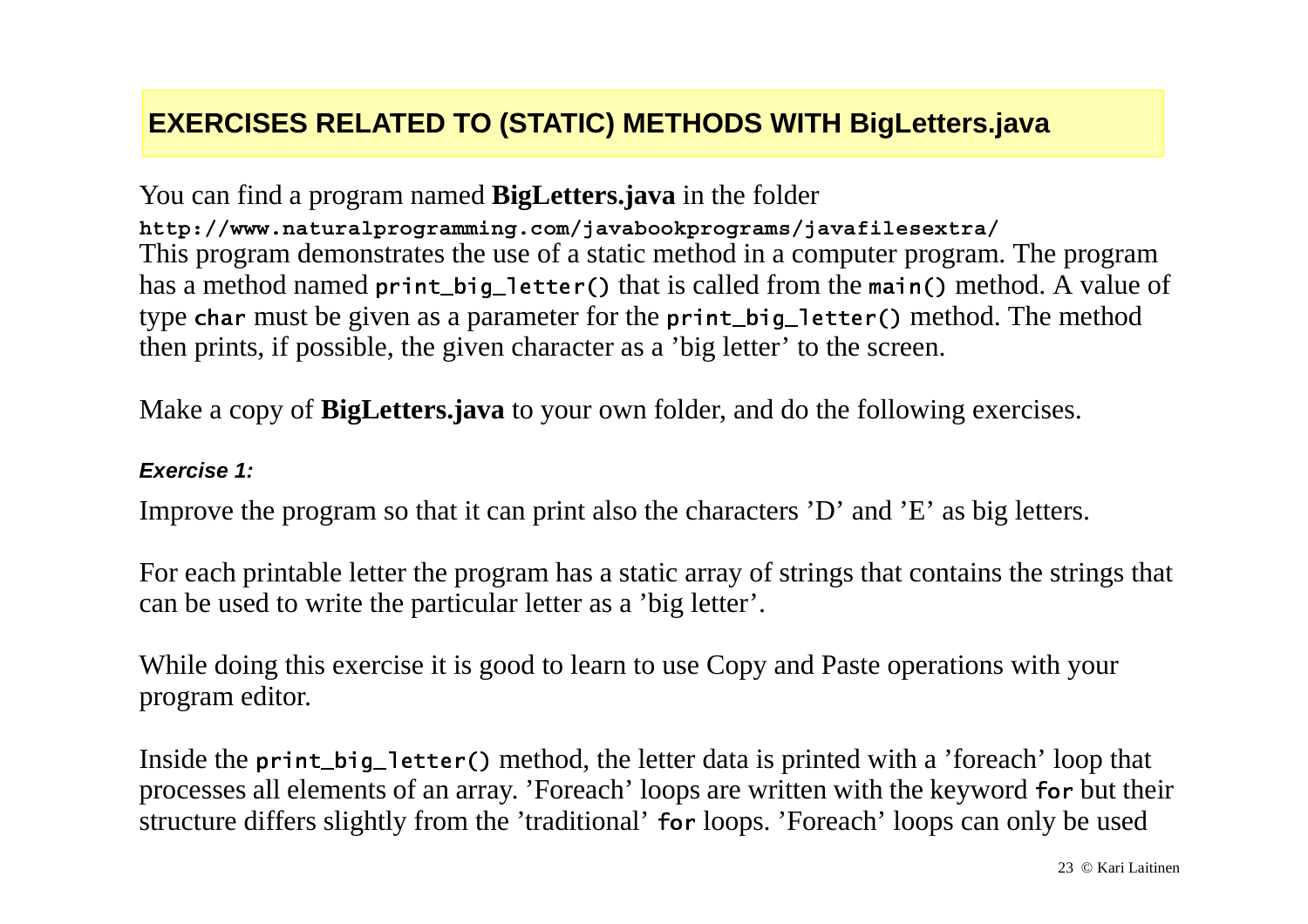with arrays and other collections. Unfortunately the characters inside a string object cannot be processed with 'foreach' loops. All 'foreach' loops can be replaced with traditional for loops. For example, the 'foreach' loop

```
 for ( String letter_data_line : letter_A_data )
 {
          System.out.print( "\n " + letter data line ) ;
 }
```
could be rewritten as the following traditional for loop

```
for ( int line index = 0 ;
                  line_index < letter_A_data.length ;
                  line_index ++ )
 {
           System.out.print( "\n " + letter A data[ line index ] ) ;
 }
```
As you can see, the 'foreach' loop is shorter, and you do not have define an index variable for it. In the above 'foreach' loop 1etter\_data\_1ine refers in turn to each <code>string</code> object stored in the array referenced by <code>letter\_a\_data</code>.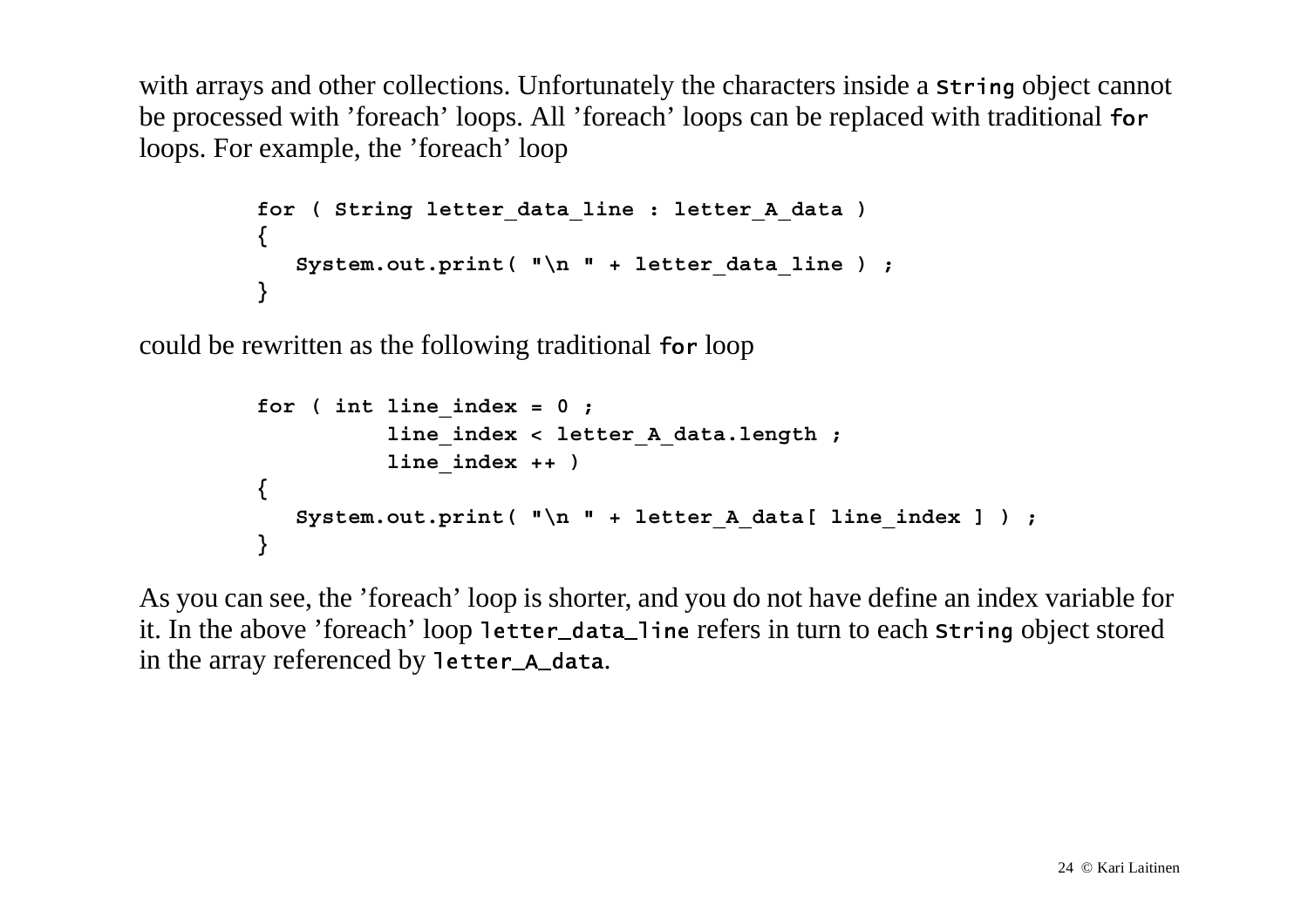#### *Exercise 2:*

Currently the <code>print\_big\_letter()</code> method contains a long <code>if ...</code> else <code>if ...</code> else <code>if</code> construct. That program structure is slightly complicated as all program blocks inside the long if ... else if ... else if ... contain a 'foreach' loop. The structure of the program can be simplified if we write it as follows.

```
 static String[] get_letter_data( char given_letter )
   {
      String[] letter_data ;
      switch ( given_letter )
 {
          case 'A' : letter_data = letter_A_data ; break ;
         case 'B' : letter_data = letter_B_data ; break ;
         case 'C' : letter_data = letter_C_data ; break ;
         default: letter_data = unknown_letter_data ;
      }
      return letter_data ;
   }
   static void print_big_letter( char given_letter )
 {
      String[] letter_data = get_letter_data( given_letter ) ;
      for ( String letter_data_line : letter_data )
 {
         System.out.print( "\n " + letter data line ) ;
 }
      System.out.print( "\n" ) ;
   }
```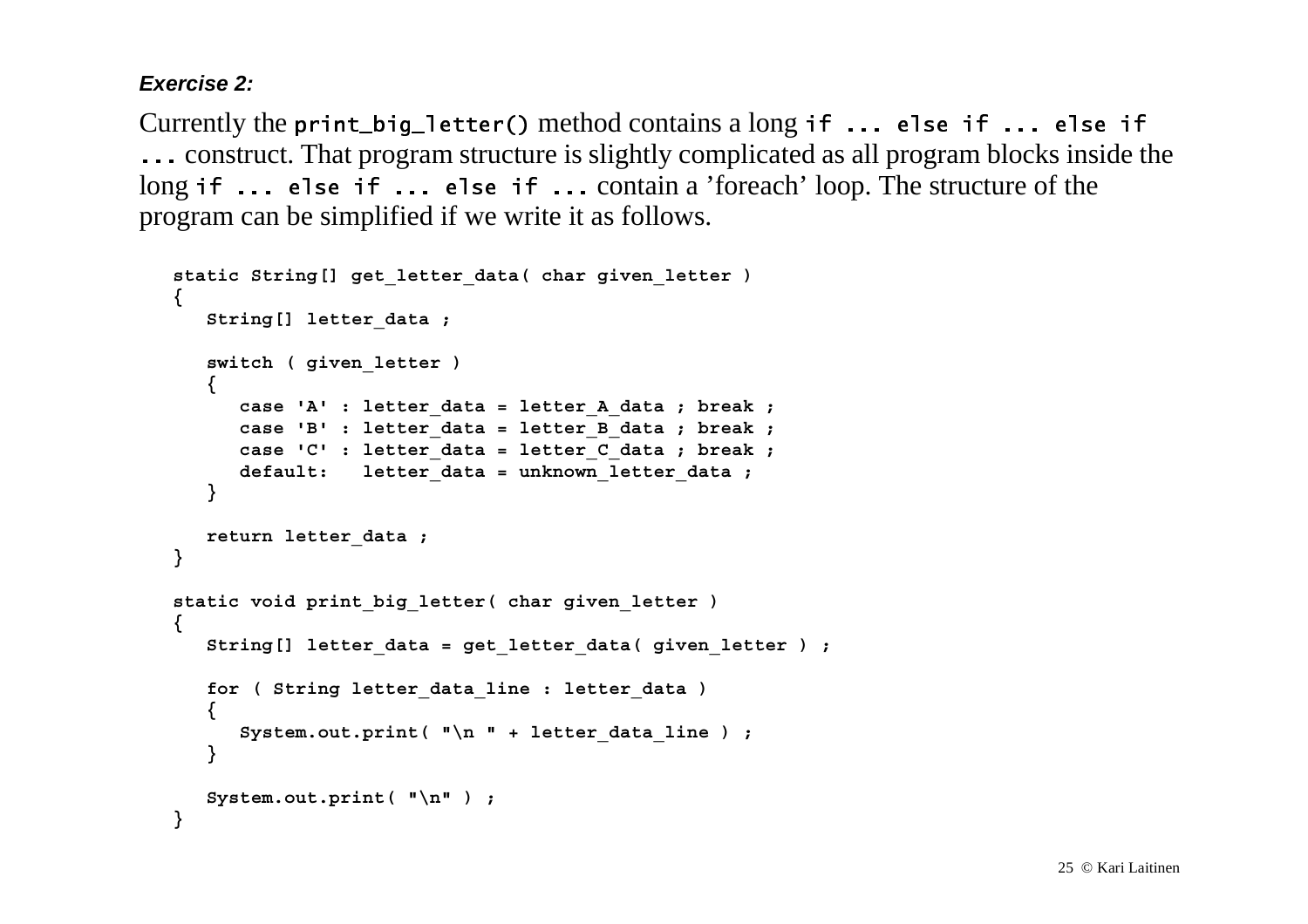The above two methods could replace the original  $\mathsf{print\_big\_letter}$  method of the program. A new method named <code>get\_letter\_data()</code> is used to find and return the correct letter data. Method get\_1etter\_data() uses a program construct named switch-case construct instead of the long <code>if ...</code> <code>else if ...</code> <code>else</code> <code>if ...</code> construct. <code>switch-case</code> constructs can be used instead of complicated  $if \ldots$  else  $if \ldots$  else  $if \ldots$  constructs in some cases. (By comparing programs **Likejava.java** and **Likejavas.java**, you can find more information about switch-case constructs.)

In this exercise your task is to modify the program so that you replace the original print\_big\_1etter() method with the above two methods. You should also modify the get\_1etter\_data() method so that the modifications made in the previous exercise still work.

It is very important that you try to understand how the above two methods work.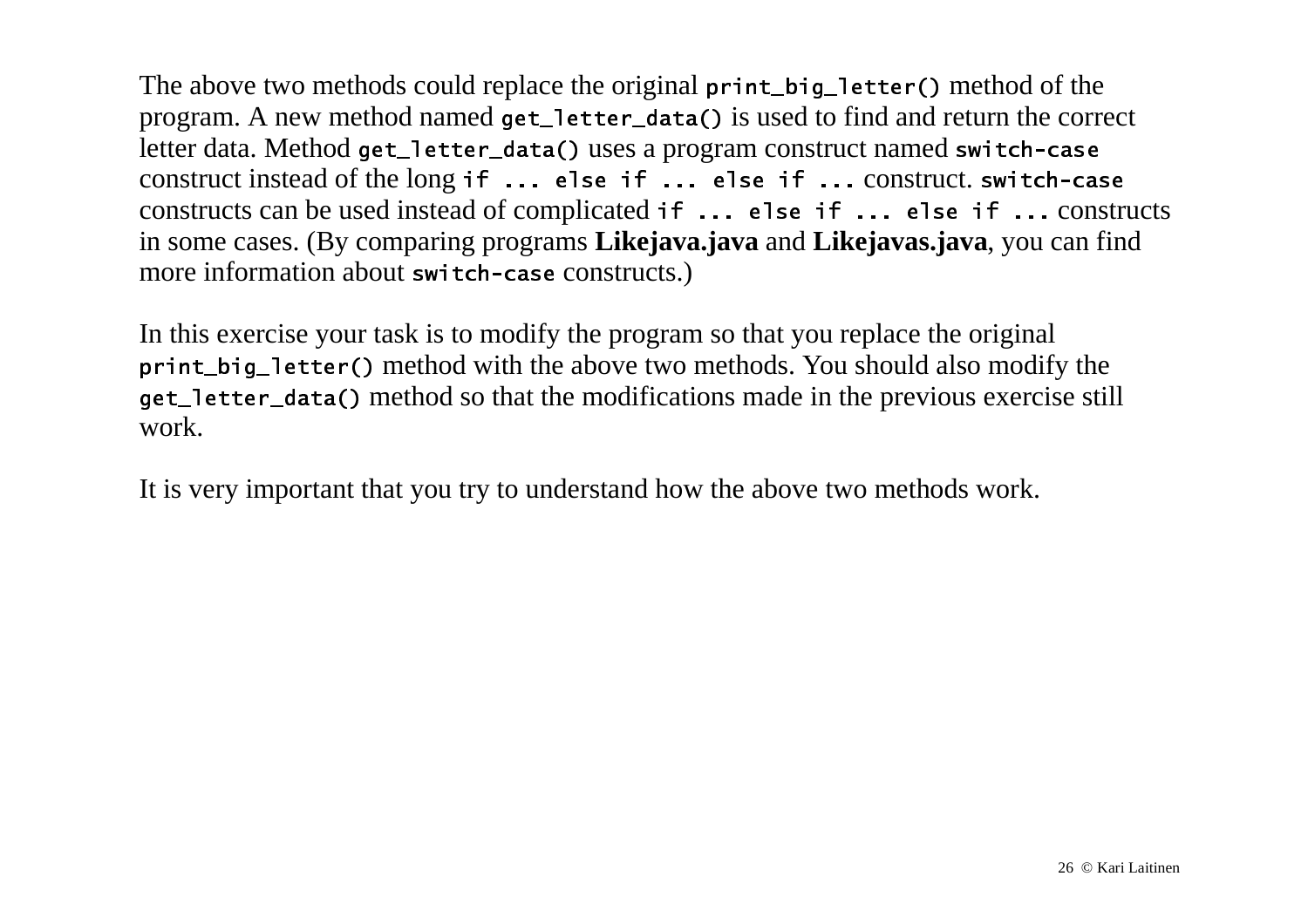#### *Exercise 3:*

Write a new method named print\_big\_wide\_letter() to the program. This new method should work so that, while the original  $\mathsf{print\_big\_letter}$  ( ) prints the character 'A' in the following way

 **XX XXXX XX XX XX XX XXXXXXXX XX XX XX XX**

the new print\_big\_wide\_letter() should print the letter 'A' in the following way

 **XXXX XXXXXXXX XXXX XXXX XXXX XXXX XXXXXXXXXXXXXXXX XXXX XXXX XXXX XXXX**

The new method can use the same letter data as the original printing method. You can start making the new method by first making a copy of <code>print\_big\_letter()</code>. In the new method you must print each character of the letter data twice. As characters of a <code>string</code> cannot be printed with a 'foreach' loop, you must use a traditional for loop, or a while loop, to print each character of a line twice.

The following statement prints a character of a string twice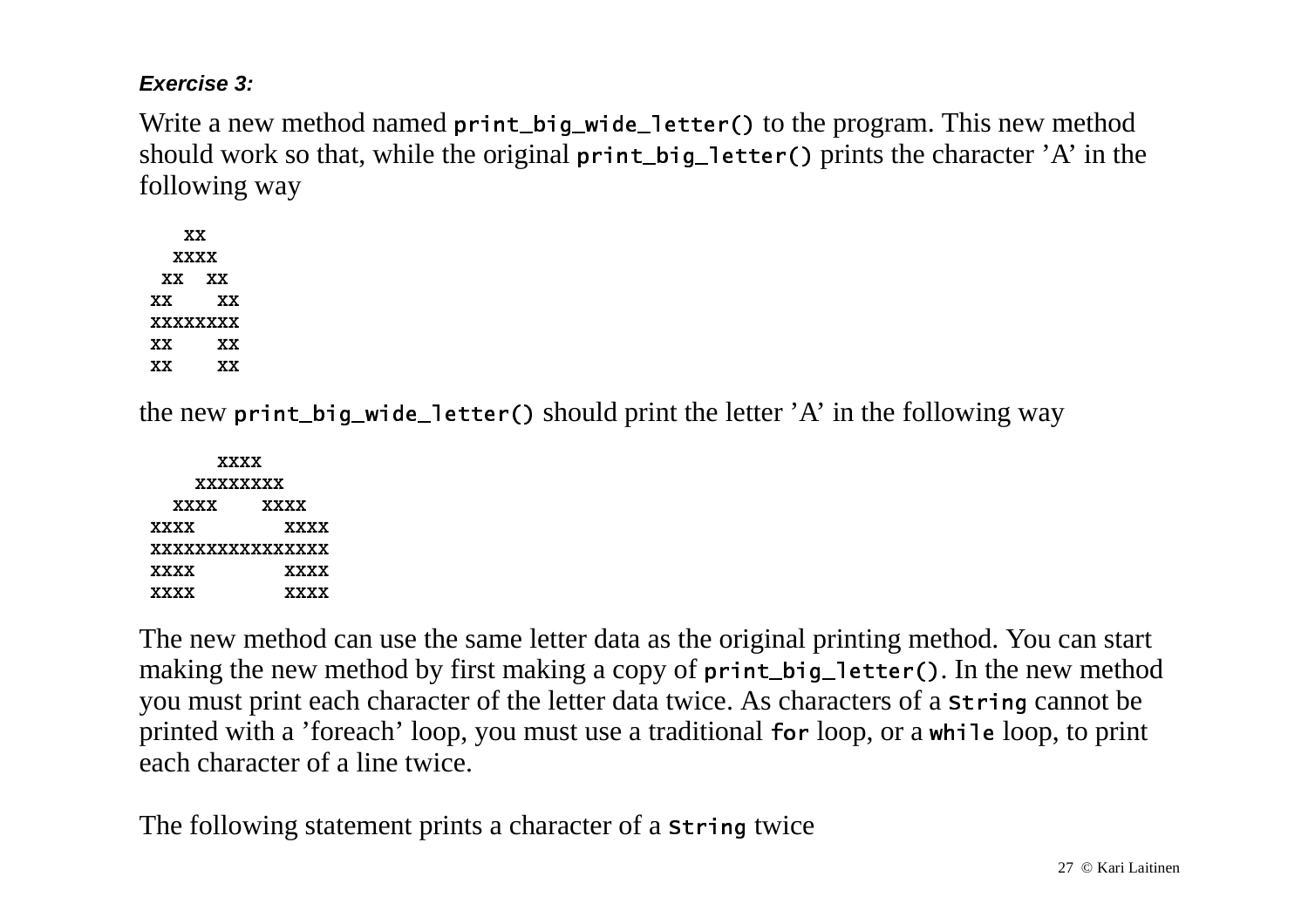```
System.out.print( "" + letter data line.charAt( character index )
                      + letter_data_line.charAt( character_index ) ) ;
```
To test the new method, you must call it from the main() method.

#### *Exercise 4:*

Improve the program by adding yet another new method. The new method could be named print\_big\_word() and it could begin in the following way

```
 static void print_big_word( String given_word )
   {
 ...
```
If this new method is called from the main() method in the following way

 **print\_big\_word( "ABBA" ) ;**

The following should appear on the computer screen

|     | XX —        |       |                | xxxxxxx xxxxxxx               |       | XX   |     |
|-----|-------------|-------|----------------|-------------------------------|-------|------|-----|
|     | <b>XXXX</b> | xx    |                | xx xx xx                      |       | xxxx |     |
|     | xx xx       |       |                | xx xx xx xx                   |       | XX   | XX. |
|     |             |       |                | xx xx xxxxxxx xxxxxxx xx      |       |      | XX  |
|     |             |       |                | xxxxxxxx xx xx xx xx xxxxxxxx |       |      |     |
| XX. |             | xx xx |                | xx xx                         | xx xx |      | XX  |
| XX. | XX.         |       | <b>XXXXXXX</b> | xxxxxxx                       |       | XX.  | xх  |

Also in this exercise you should use the same letter data that is used by the other methods. Note that in the original letter data definitions there exist the necessary space characters at the end of each <code>string</code> of the letter data.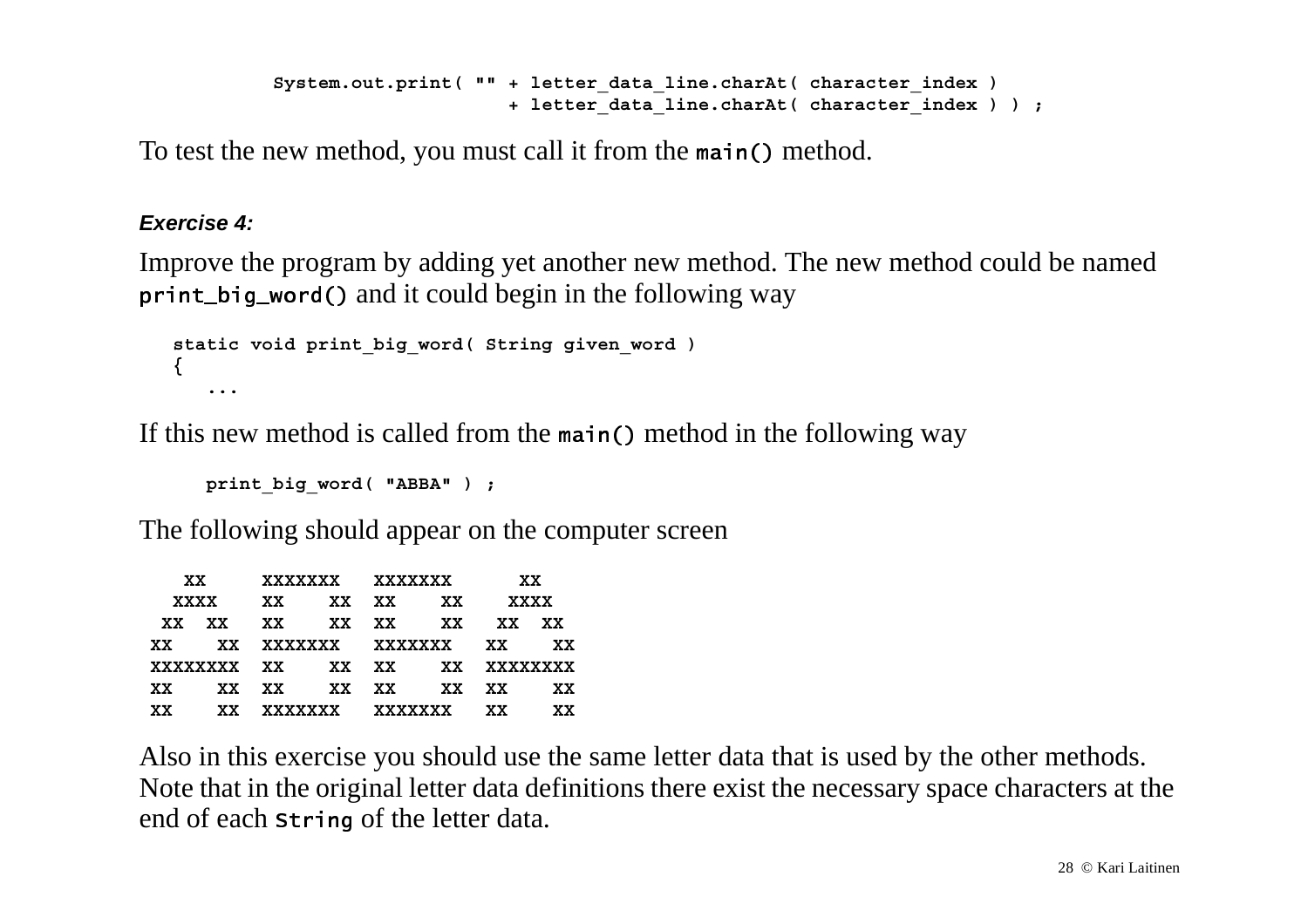### **Java Recap Exercises: A program to convert temperature values**

There are two common systems for measuring temperature. Degrees of Fahrenheit (ºF) are used in the U.S. and some other countries, while degrees of Celsius (ºC) are in use in most European countries and in many countries throughout the world. The freezing point of water is 0 degrees Celsius and 32 degrees Fahrenheit, 10ºC is 50ºF, 20ºC is 68ºF, 30ºC is 86ºF, and so on. You can see that 10 degrees on the Celsius scale corresponds to 18 degrees on the Fahrenheit scale.

#### *Exercise 1:*

Write a program that can convert degrees Fahrenheit to degrees Celsius, or vice versa.

#### *Exercise 2:*

Improve your program so that it converts the given numerical value to both Degrees Celsius and to Degrees Fahrenheit. For example, if the user of the program types in 30, your program should say how much 30 ºC is in Degrees Fahreinheit and how much 30 ºF is in Degrees Celsius.

#### *Exercise 3:*

Improve your program so that if the user types in the value  $0$  (zero), the program prints a table which looks like the following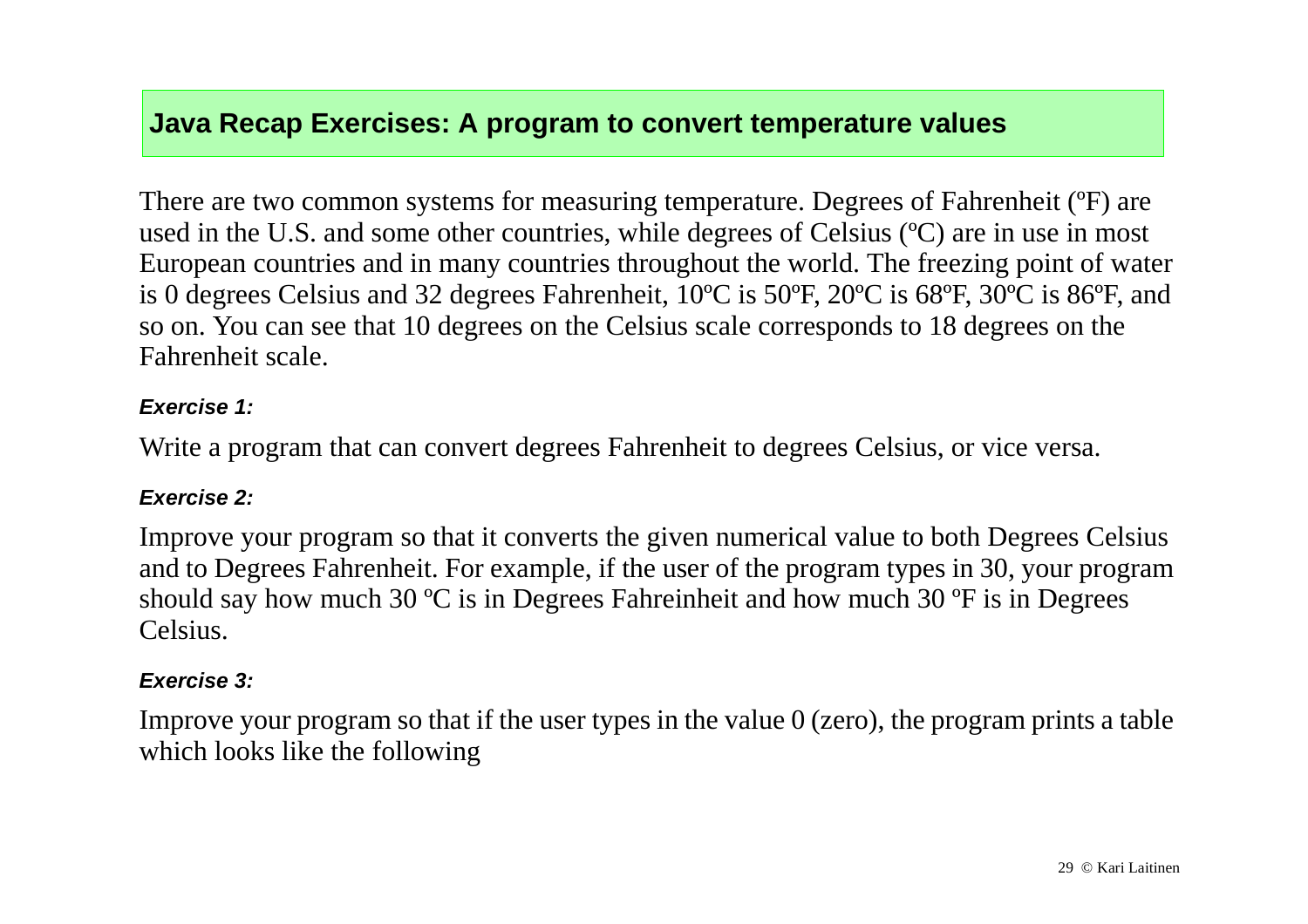| Celsius  | Fahrenheit |
|----------|------------|
| $-20.00$ | $-4.00$    |
| $-15.00$ | 5.00       |
| $-10.00$ | 14.00      |
| $-5.00$  | 23.00      |
| 0.00     | 32.00      |
| 5.00     | 41.00      |
| 10.00    | 50.00      |
| 15.00    | 59.00      |
| 20.00    | 68.00      |
| 25.00    | 77.00      |

You need an if construct to test whether the given value is zero. In addition you must print the temperature table in in a loop. Program Largeint.java is an example where if constructs are used. A while loop is demonstrated in program Whilesum.java. Programs Distance.java and Formatting.java show how to format the output on the screen.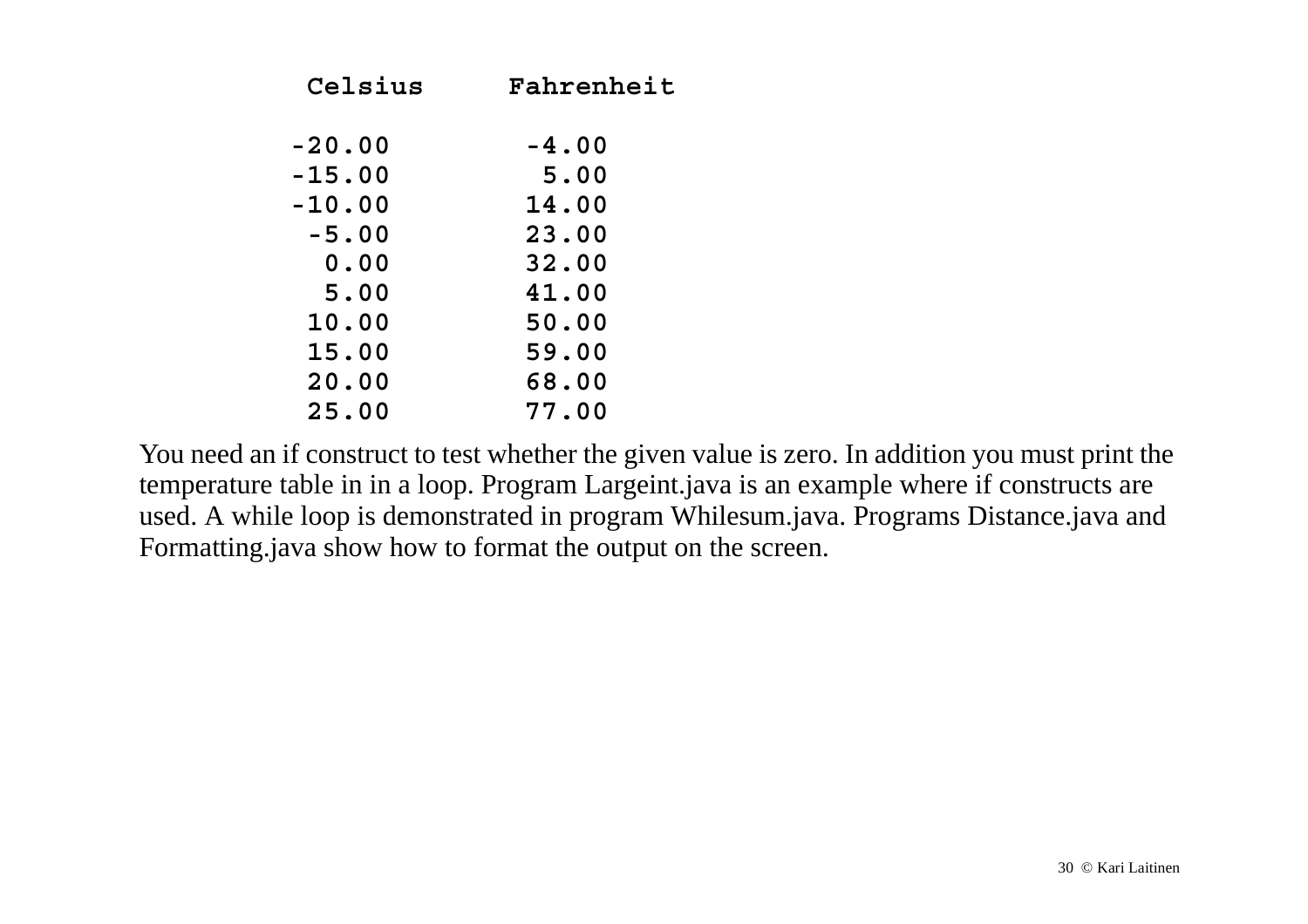### *Exercise 4:*

Improve your program so that the above temperature table is printed with a separate static method. The method should look like

```
public static void print_temperature_table()
{
    ...}
```
and it can be called from the main() method in the following way

```
if ( given_temperature == 0 )
{
  print temperature table();
}
```
Program Letters.java is an example that demonstrates how a parameterless method can be called.

#### *Exercise 5:*

If you still have time, improve the program so that the temperature table is stored into a file. Program Filecopy.java is an example in which text lines are written to a file. (If file handling is not yet covered in your studies, this exercise might be too difficult.)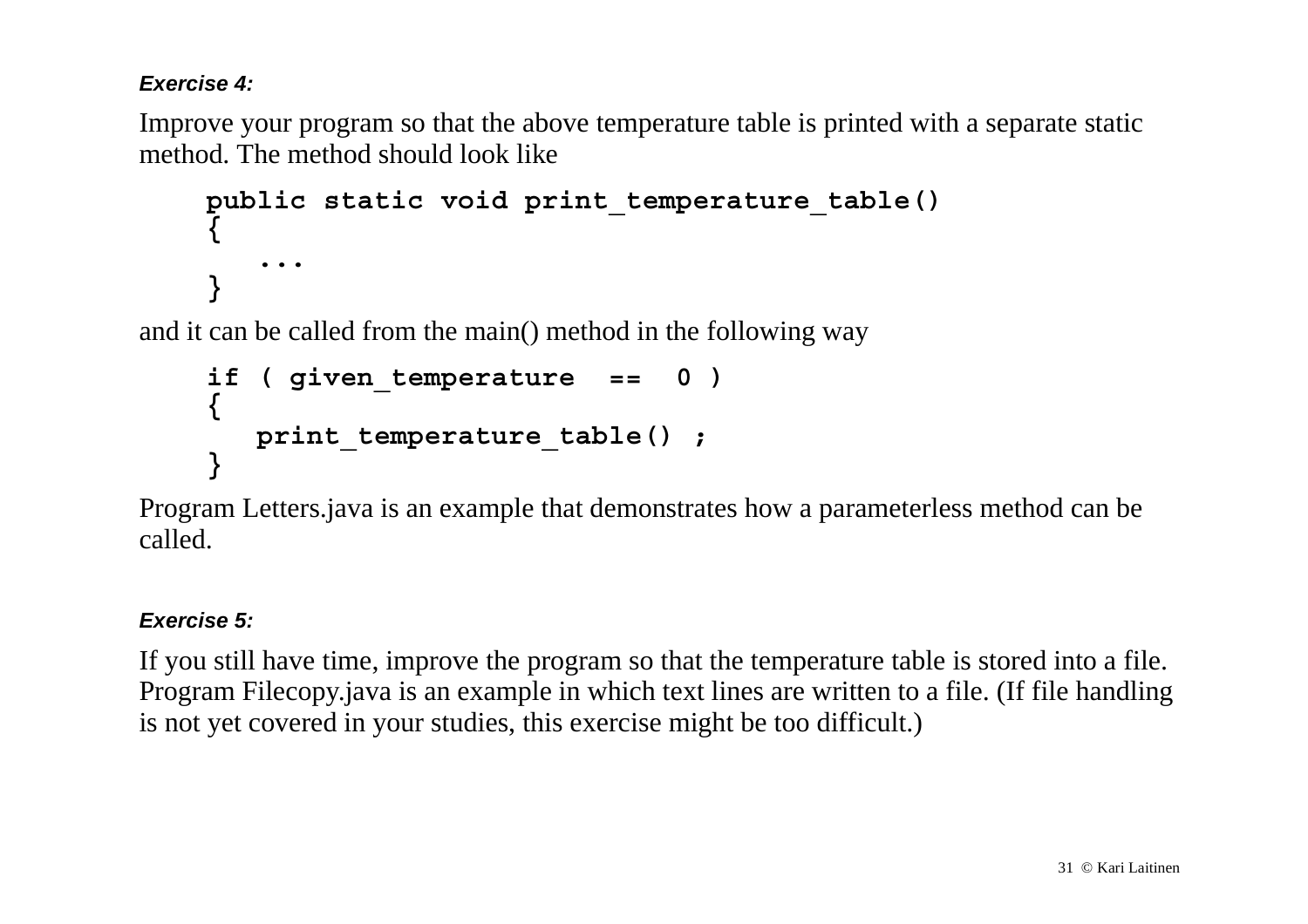## **EXERCISES WITH PROGRAM GuessAWord.java**

You can find a program named **GuessAWord.java** in the folder **http://www.naturalprogramming.com/javabookprograms/javafilesextra/** This program is a simple computer game in which the player has to try to guess the characters of a word that is 'known' by the game. Study the program and play the game in order to find out how the game has been programmed.

#### *Exercise 1:*

Improve the Guess-A-Word game so that the word to be guessed is randomly taken from an array of <code>string</code> objects. Such an array can be created with a statement such as

```
String[] words_to_be_guessed = 
                  { "VIENNA", "HELSINKI", "COPENHAGEN",
                    "LONDON", "BERLIN", "AMSTERDAM" } ;
```
A random index for an array such as the one above can be created with the Math.random() method in an expression like

```
(int) ( Math.random() * words_to_be_guessed.length )
```
The Math.random() method returns a **double** value in the range  $0.0 \dots 1.0$  so that the value 1.0 is never returned. The above expression thus calculates a suitable random index. When doub1e values are converted to <code>int</code> values, they are always rounded 'downwards' to the smaller integer value.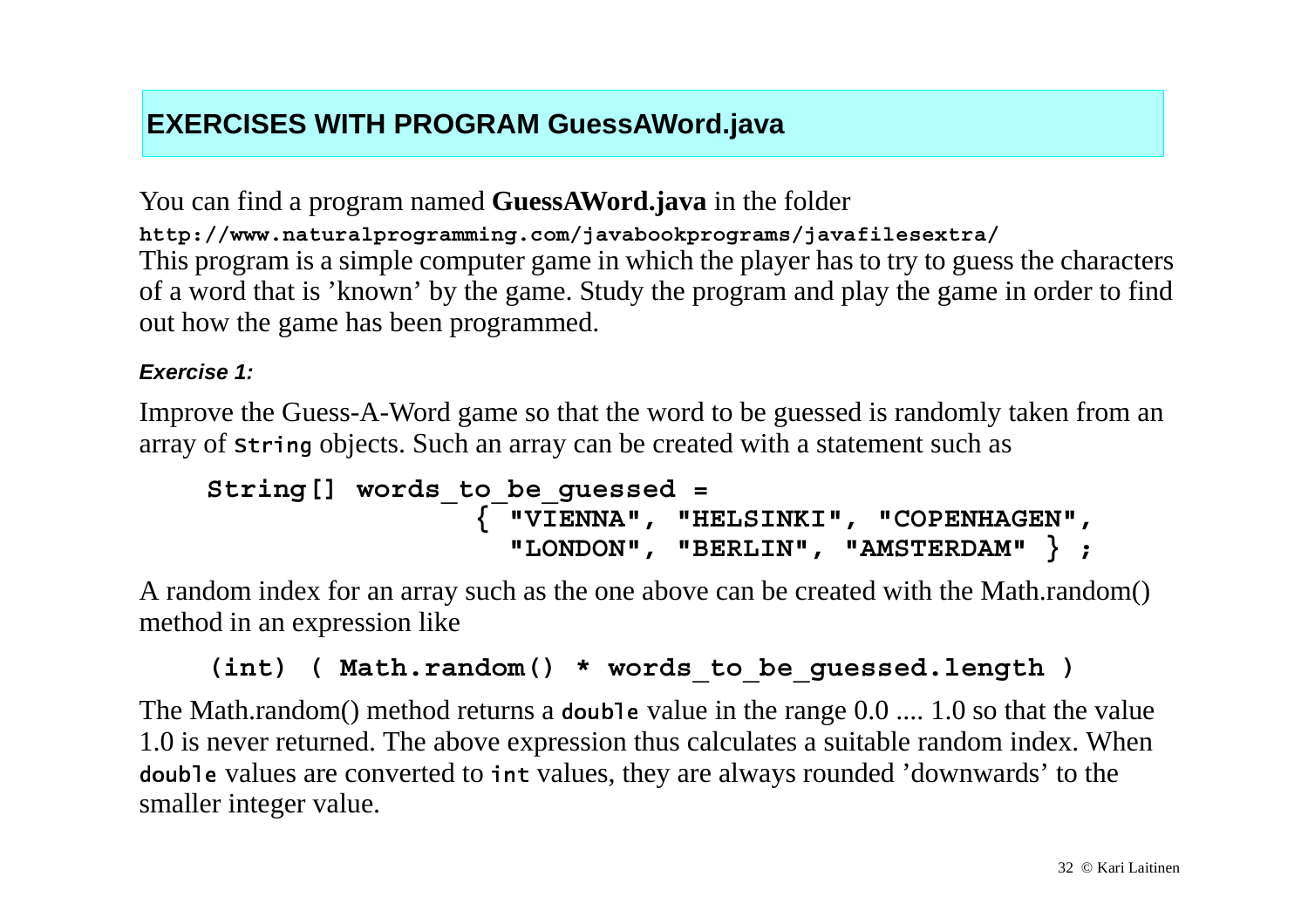#### *Exercise 2:*

Now the program is such that it terminates when the game is finished. Modify the program so that the game can be played several times during a single run of the program. In the abovementioned folder there is a program named **RepeatableGame.java** which should be a helpful example.

#### *Exercise 3:*

Improve the program so that it counts how many guesses the player makes during a game. After a game is played, and before a new game starts, the program should print how many guesses were made. The following variable could be useful in this task

```
int number_of_guesses = 0 ;
```
#### *Exercise 4:*

Improve the program so that it prints game statistics before the program terminates. This means that the program shows which words were being guessed and how many guesses were made for each word. The game statistics could look like the following.

| PLAYED WORD       | <b>GUESSES</b> |
|-------------------|----------------|
| <b>COPENHAGEN</b> | 7              |
| <b>LONDON</b>     | 6              |
| <b>COPENHAGEN</b> | 4              |
| <b>BERLIN</b>     | 5              |
| <b>HELSINKI</b>   |                |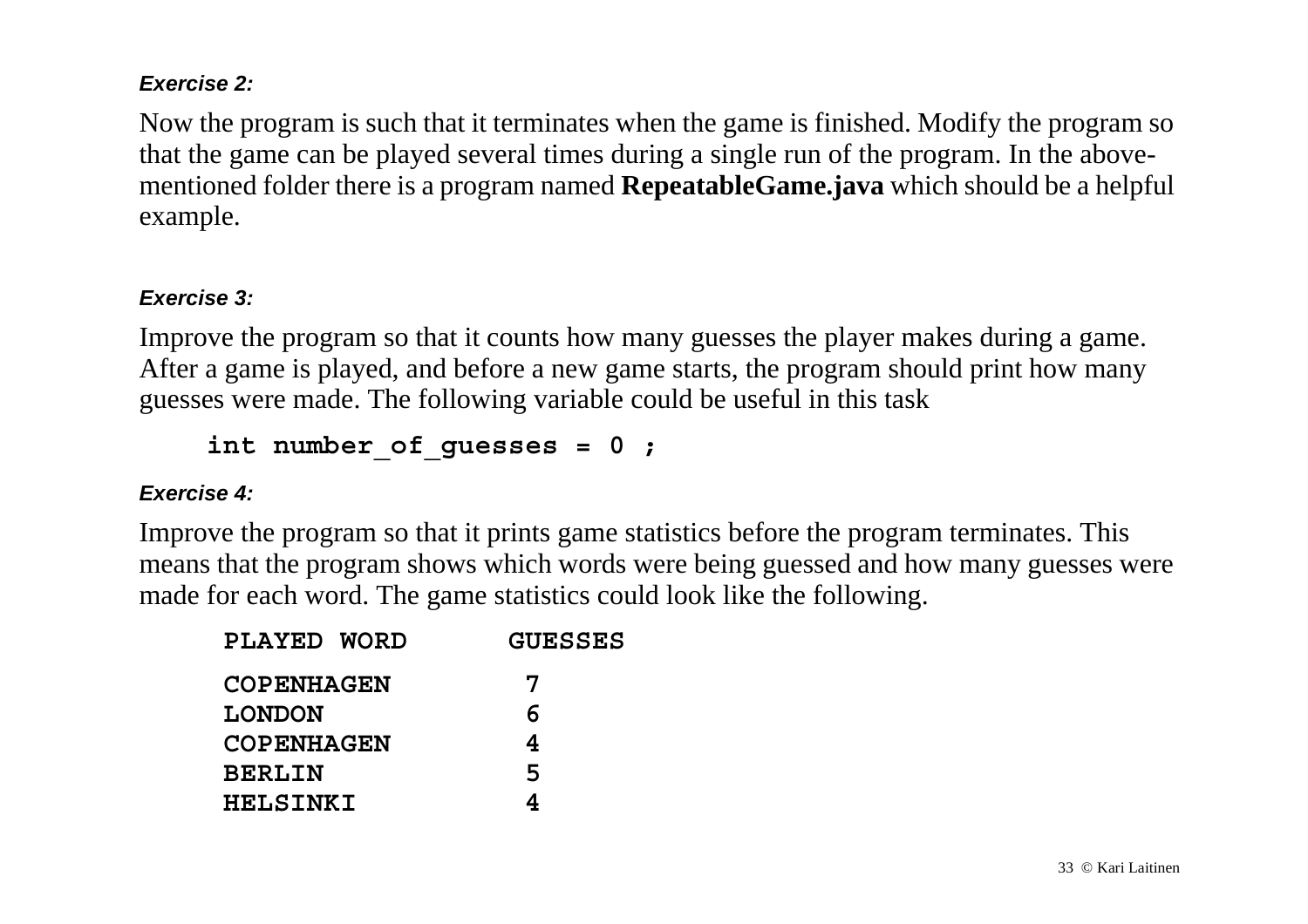As the 'played words' will be randomly selected from an array, it is possible that the same word is played several times.

You can use the following kind of data items to store data of games:

```
int games played = 0 ;
 String[] played_words = new String[ 50 ] ;
 int[] guesses_in_games = new int[ 50 ] ;
```
A variable of type <code>int</code> can be used to count how many games are played, and it can also be used to index the arrays. New data should be put to the arrays after each game is played, and the data should be displayed on the screen in the end when the user no longer wants to play new games.

If you are familiar with classes and objects, you can alternatively use objects to store the above mentioned gaming data.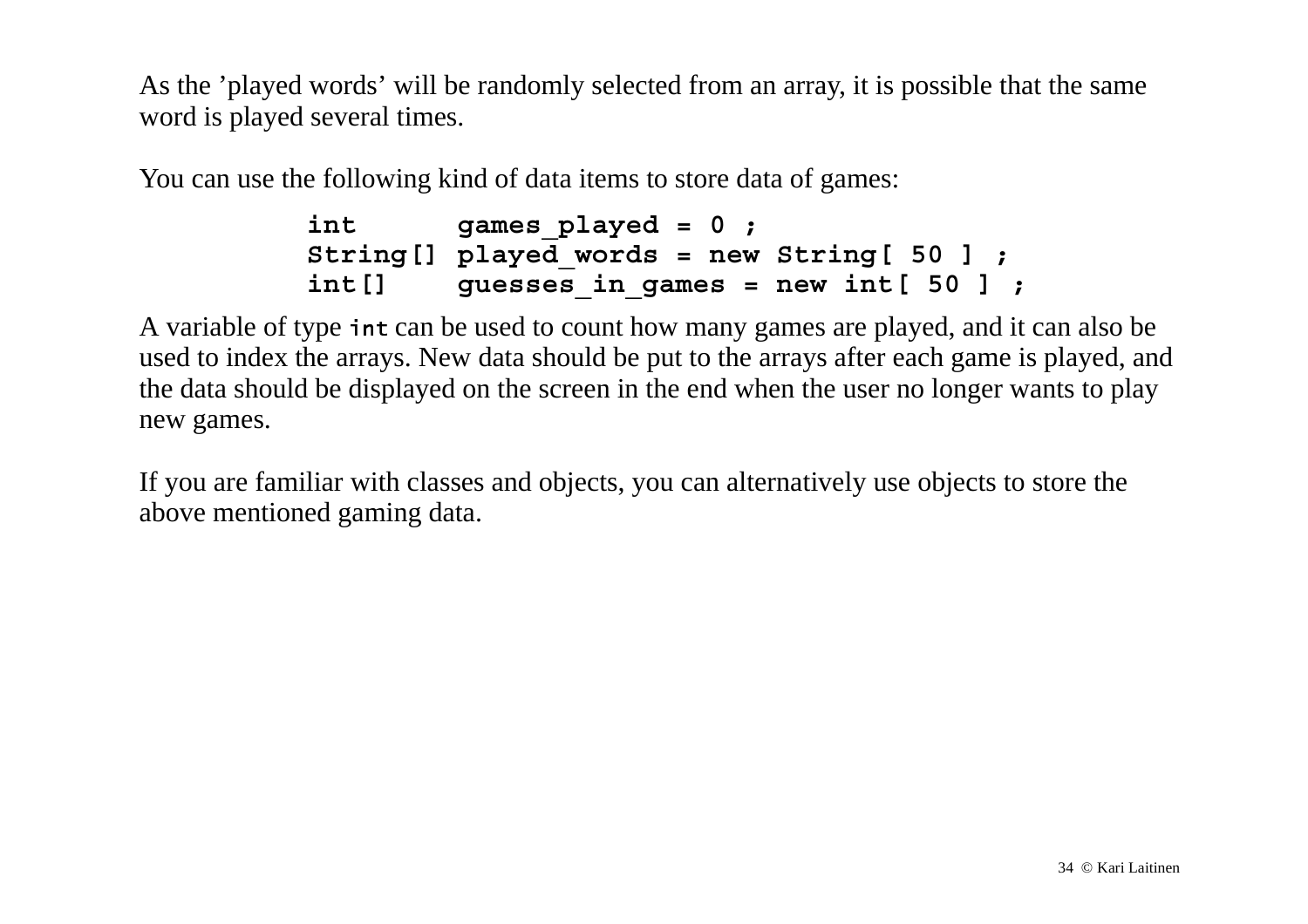### **EXERCISES WITH PROGRAM Animals.java**

#### *Exercise 1:*

Write a new method named make\_stomach\_empty() to class Animal in Animals.java. The new method could be called

```
animal_object.make_stomach_empty() ;
```
and it should make stomach contents reference an empty string "".

#### *Exercise 2:*

Add the new data field

### **String animal\_name ;**

to class Animal in program Animals.java. You have to modify the first constructor of the class so that an Animal object can be created by writing

**Animal named\_cat = new Animal( "cat", "Ludwig" ) ;**

You also need to modify the copy constructor so that it copies the new data field. Method make\_speak() must be modified so that it prints something like

```
Hello, I am a cat called Ludwig.
I have eaten: ...
```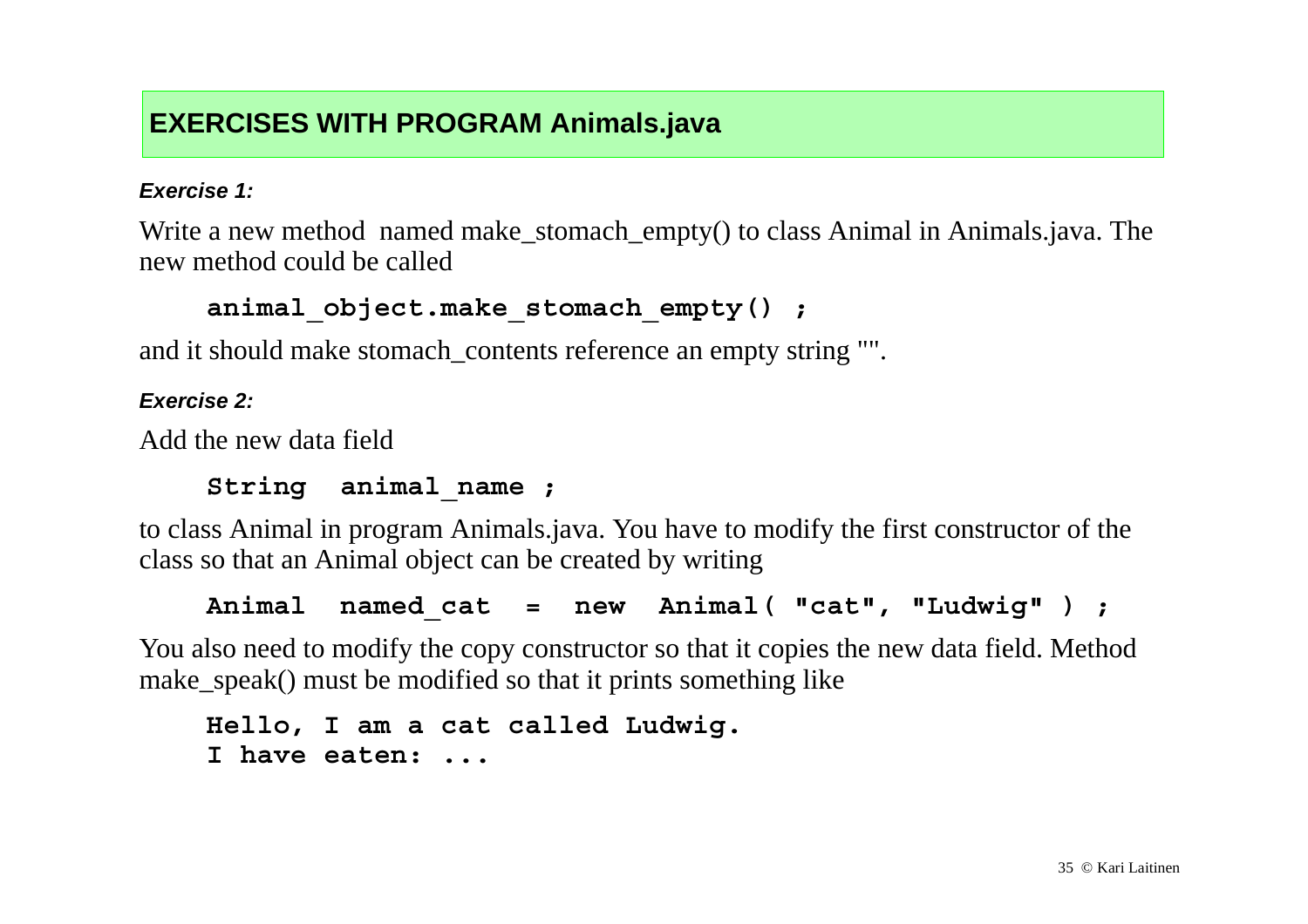*Exercise 3:*

Modify method make\_speak() in program Animals.java so that it prints something like

```
Hello, I am ...
My stomach is empty.
```
in the case when stomach\_contents references just an empty string. The stomach is empty as long as method feed() has not been called for an Animal object. You can use the standard string method length() to check if the stomach is empty. Method length() can be used, for example, in the following way

```
if ( stomach_contents.length() == 0 )
{
    // stomach_contents references an empty string.
    ...
```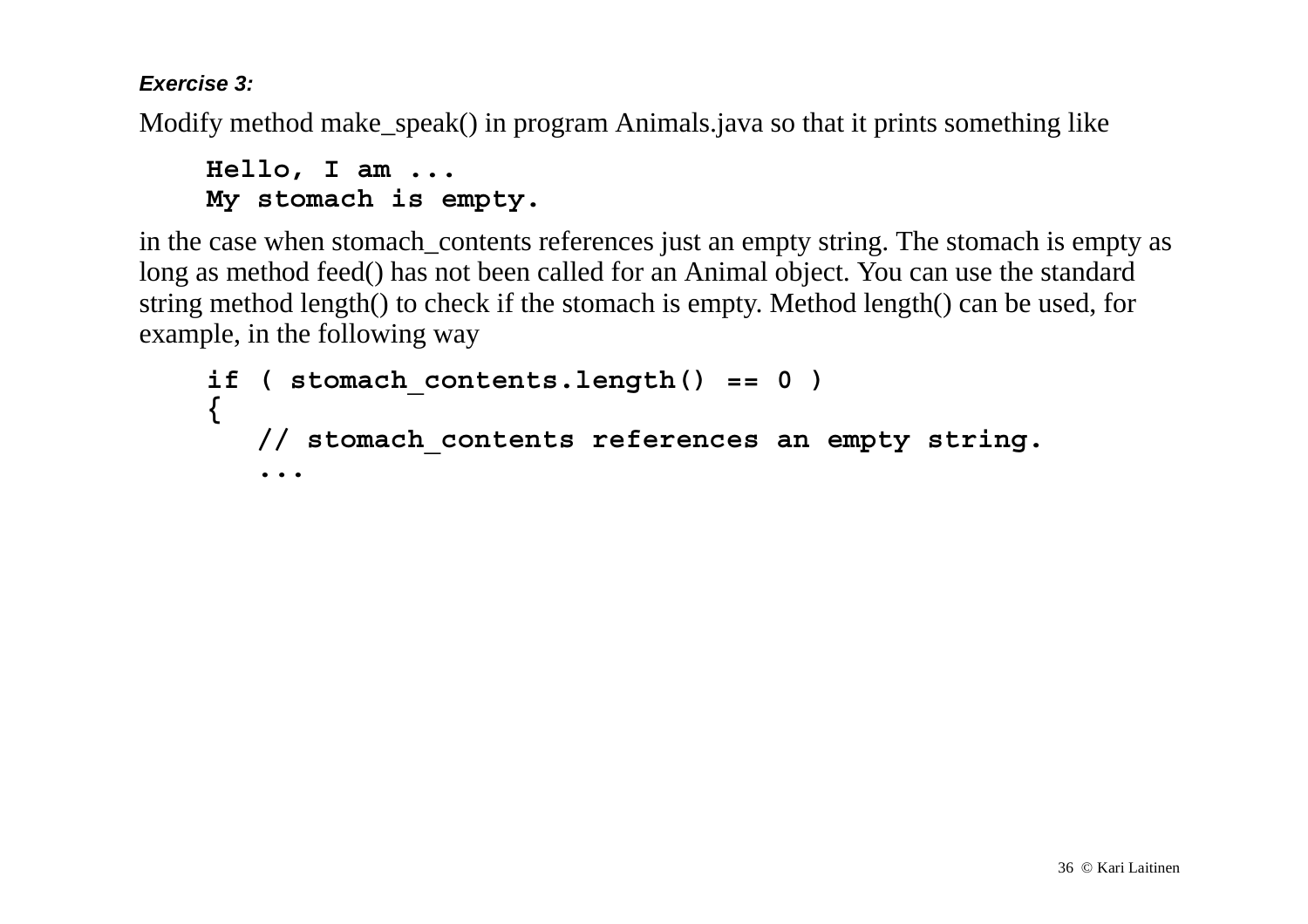#### *Exercise 4:*

Write a default constructor for class Animal in program Animals.java. A default constructor is such that it can be called without giving any parameters. The default constructor should initialize the data fields so that the program lines

```
Animal some_animal = new Animal();
some_animal.make_speak() ;
```
would produce the following output on the screen

```
Hello, I am a default animal called no name.
...
```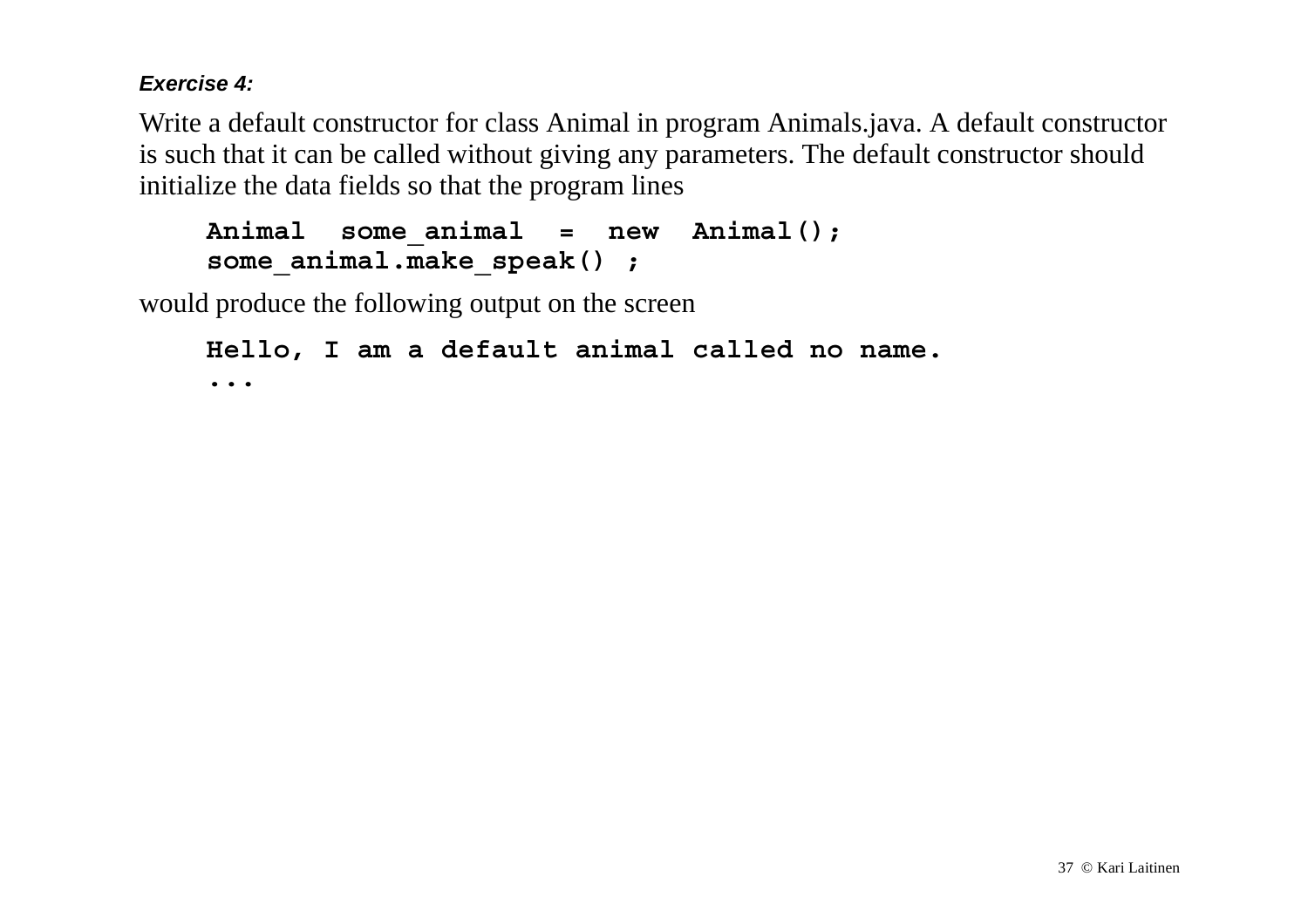### *Exercise 5:*

Modify program Animals.java so that you add there a new class named Zoo. You can write this new class after the Animal class. Objects of class Zoo should be objects that contain a set of Animal objects. You do not necessarily need a constructor in class Zoo if you initialize the data members when they are declared. The Zoo class should hava a method named add\_animal() with which a new Animal object can be added to the zoo. Moreover, the Zoo class should contain a method named make\_animals\_speak(). Inside this method the make\_speak() method should be called for each Animal object. The Zoo class can look like the following:

```
class Zoo{
   Animal[] animals_in_zoo = new Animal[ 20 ] ;
    int number_of_animals_in_zoo = 0 ;
   public void add_animal( Animal new_animal_to_zoo )
 {
 ...
   public void make_animals_speak()
 {
      for ( int animal_index = 0 ;
                animal_index < number_of_animals_in_zoo ;
                animal_index ++ )
```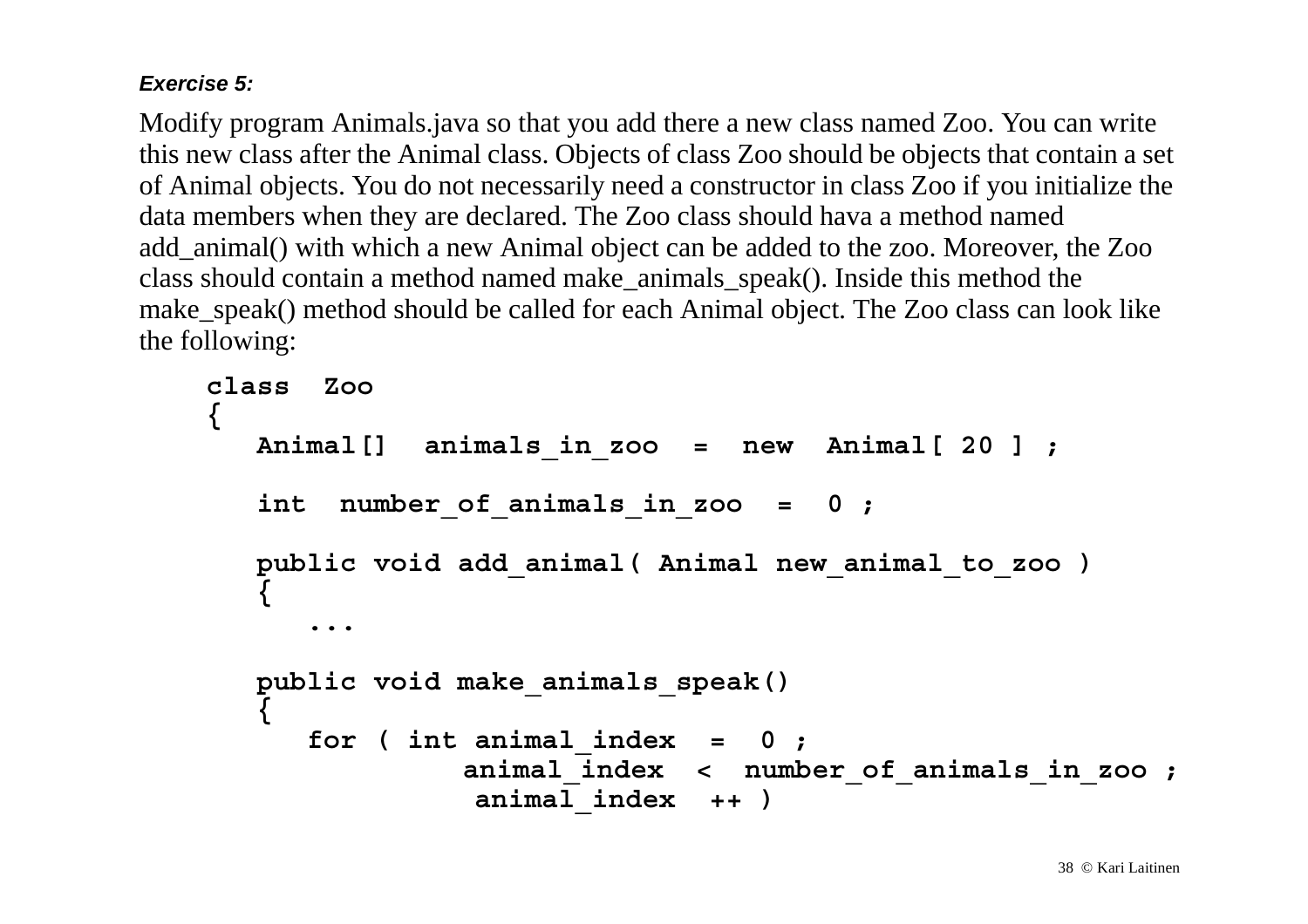**{ ...**

This Zoo class contains an array of type Animal[] which stores references to Animal-objects. The variable number of animals in zoo is used to count how many animals have been added to the zoo. By studying program Olympics.java, you can find out how an array of objects can be used.

You can test your new Zoo class by writing the following statements to method main():

```
 Zoo test_zoo = new Zoo() ;
 test_zoo.add_animal( cat_object ) ;
 test_zoo.add_animal( dog_object ) ;
 test_zoo.add_animal( another_cat ) ;
 test_zoo.add_animal( some_animal ) ;
 test_zoo.make_animals_speak() ;
```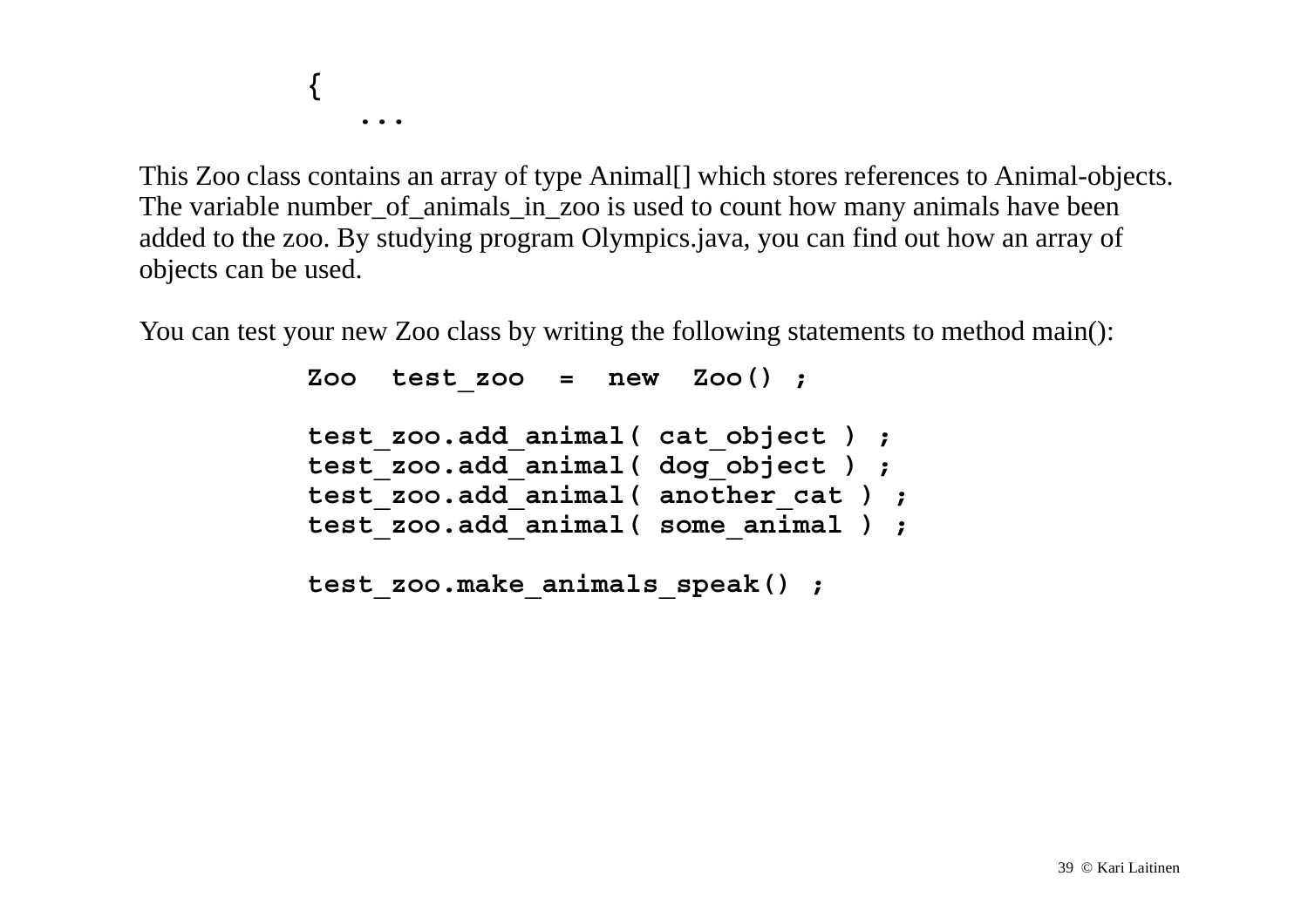### *Exercise 6:*

In this exercise we will modify only the internal structure of class Animal. The functionality of the methods of class Animal may not change although their internal statements will be modified. This means that you do not need to modify the main() method.

Modify the data field stomach contents in class Animal so that it becomes an array of type String[]. You can write it as follows

```
String[] stomach_contents = new String[ 30 ] ;
```
This array can store 30 references to String objects. When an Animal object is being fed, the given "string of food" should always be stored in the first free array position. To store the strings into this array, you need to have a variable that counts how many times the animal in question has been fed. For this purpose you can use a data field like

```
int number_of_feedings = 0 ;
```
which can also serve as an array index.

To use the above-defined array, you need to modify the internal statements of the methods in class Animal. For instance, the feed() method must be modified so that the given food is stored to the array. This can be accomplished with a statement like

```
stomach contents[ number of feedings ] =
                                 food for this animal ;
```
Method make\_speak() can find out whether or not the the animal has been fed by checking the value of number\_of\_feedings. Stomach contents can be printed with a loop that begins in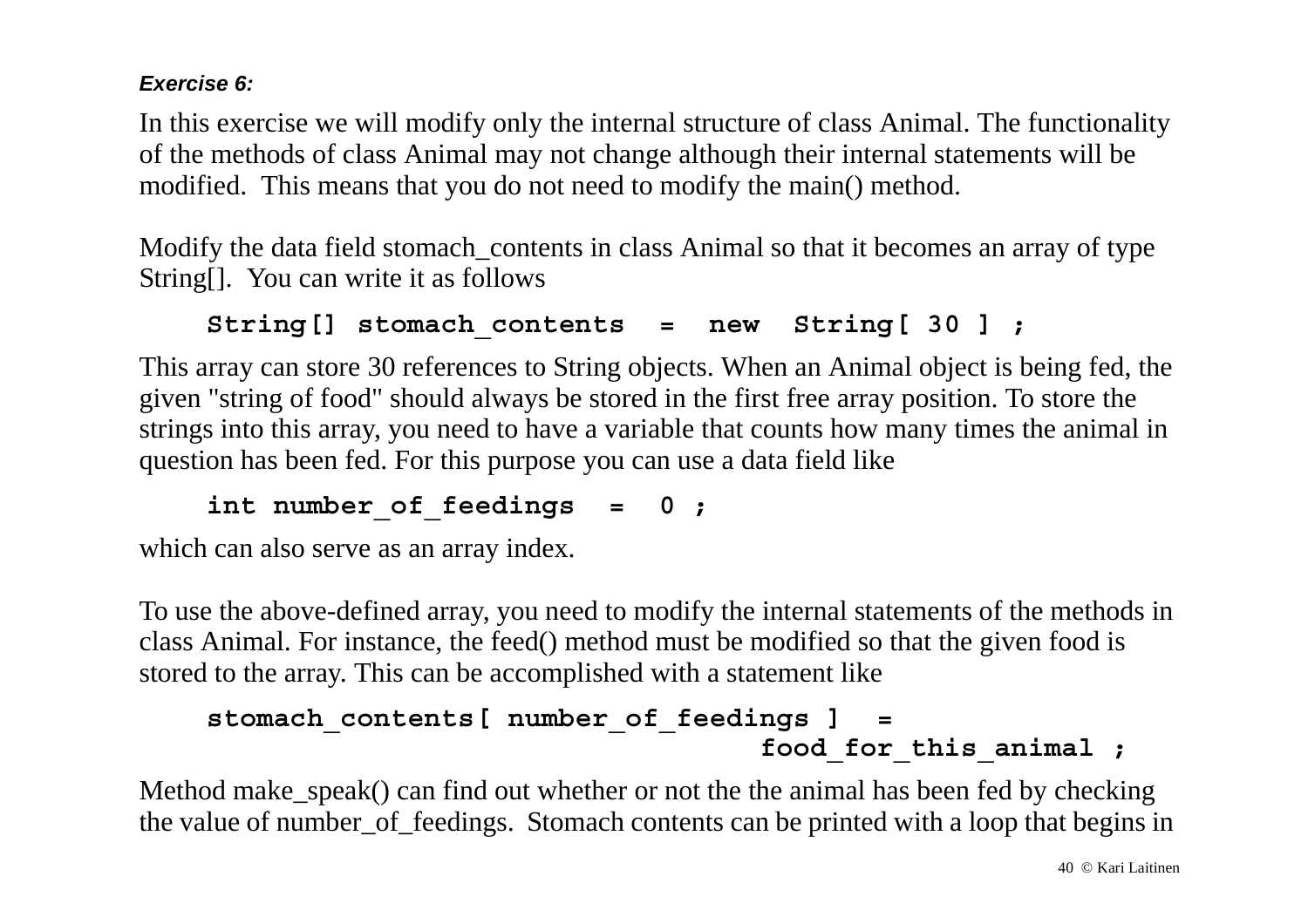the following way

```
for ( int food_index = 0 ;
           food_index < number_of_feedings ;
           food_index ++ )
{
    System.out.print( ...
            // print one "string of food" at a time
```
#### *Exercise 7:*

Derive from class Animal a new class named Carnivore. (A carnivore is an animal that eats other animals.) The Carnivore class must contain a new version of method feed(). With this new method it will be possible to feed other animals to a Carnivore object. The new feed() method can begin in the following way:

### **public void feed( Animal animal\_to\_be\_eaten ) {**

An animal can be eaten so that the data field species\_name is copied to the stomach of a Carnivore object. Inside the new feed() method, the data field species\_name of the given Animal object can be referred to in the following way:

### **animal\_to\_be\_eaten.species\_name**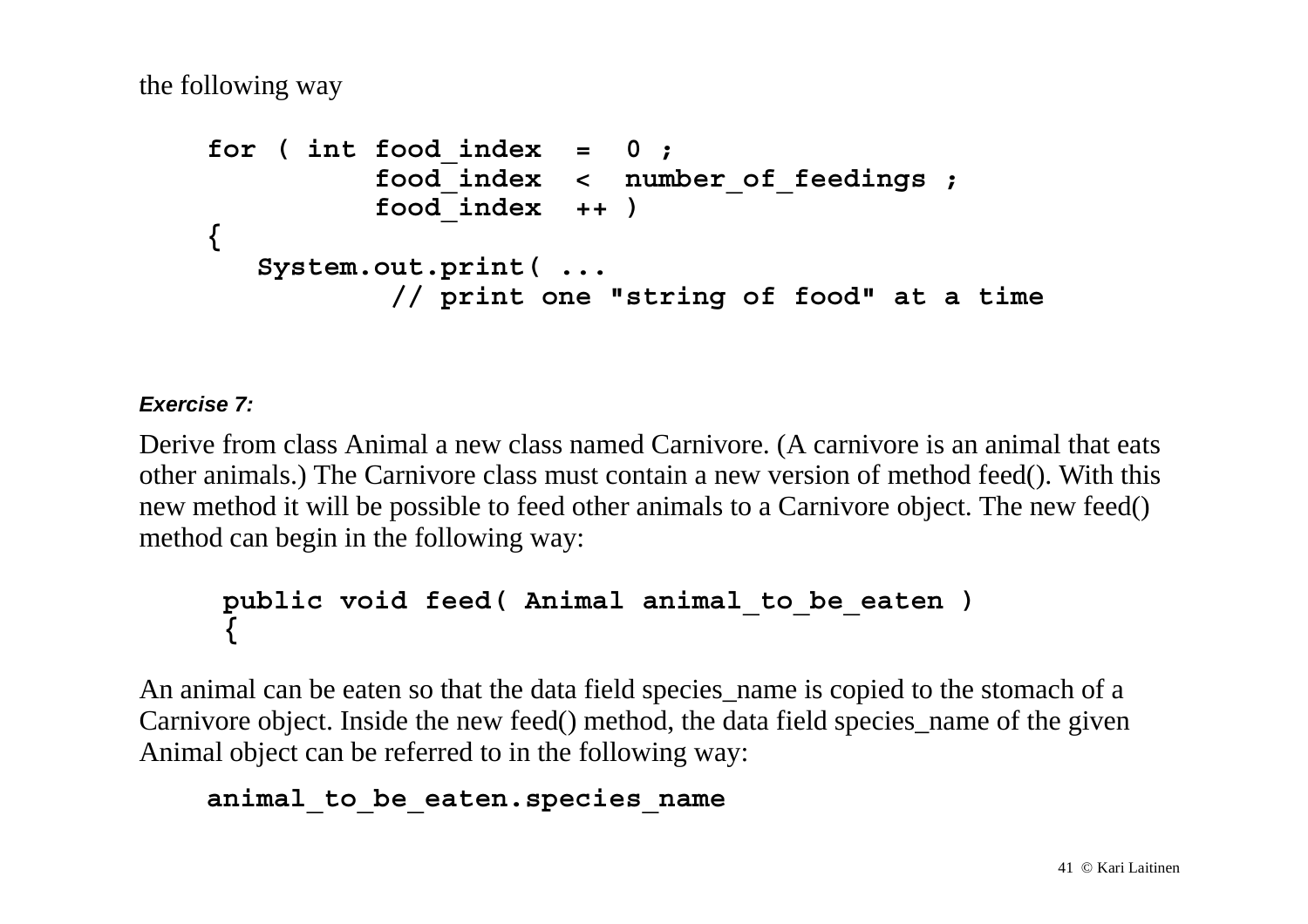The following statement would copy a reference to this data field

```
stomach contents[ number of feedings ] =
```
### animal to be eaten.species name ;

You can build the new Carnivore class gradually so that you first write the class so that it only has a constructor. After you have found out that the new class works so that you can construct and use Carnivore objects, you can add the new feed() method.

You can write the new class after the Animal class into the existing .java file. (A single .java file may contain several classes if the classes are not declared with the keyword public.)

Please, study the programs BankPolymorphic.java and Windows.java to find out how a class can be derived from an existing class. In Java, a new class is derived with the keyword extends in the following way:

```
class Carnivore extends Animal{
    ...
```
Your Carnivore class could be tested with statements like:

```
Carnivore tiger = new Carnivore( "..." ) ;
Animal cow = new Animal( "..." ) ;
tiger.feed( cow ) ;
```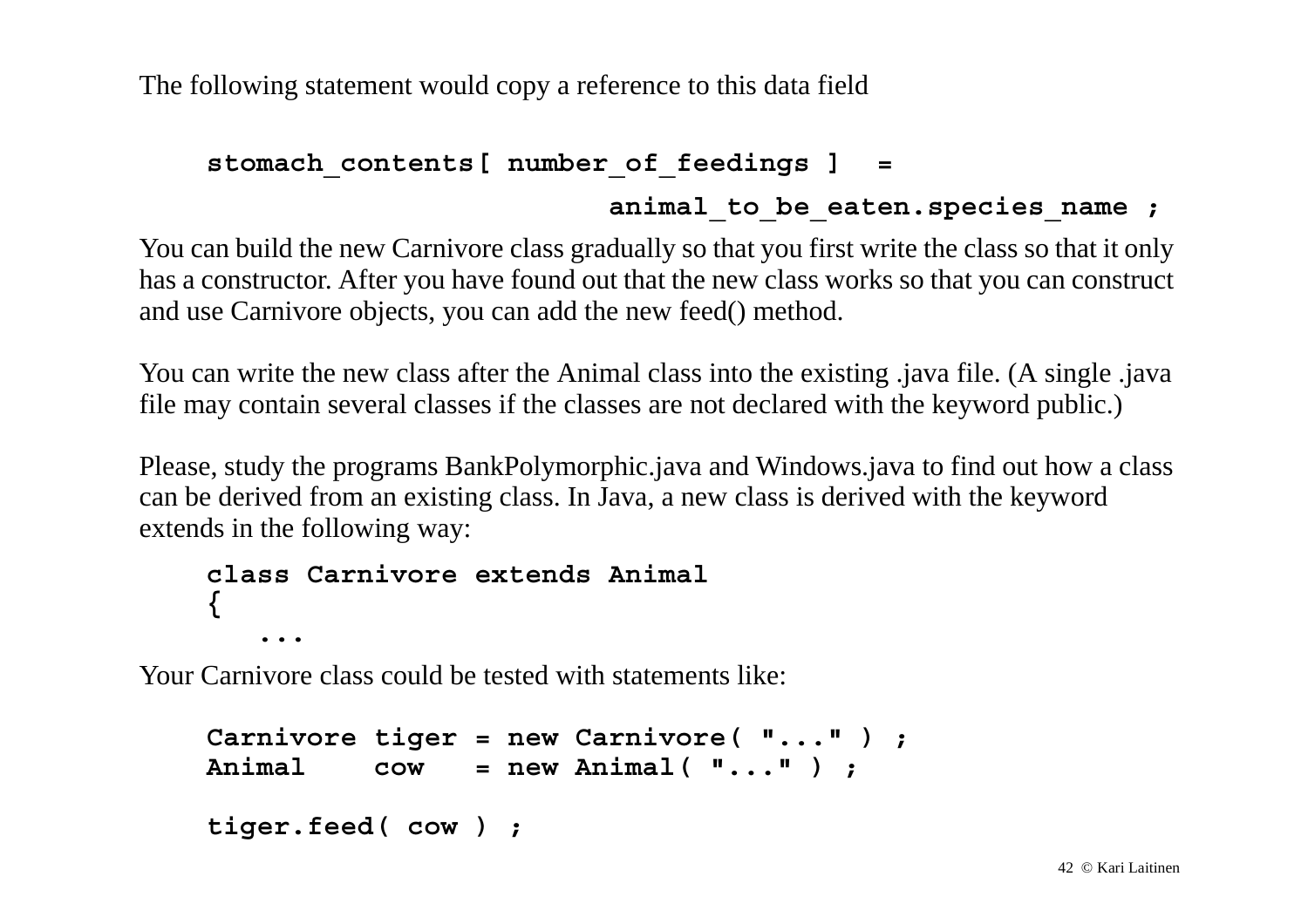### **EXERCISES RELATED TO CLASS LocalDate**

When you write Java programs, you can use many standard Java classes in your programs. One such class is named <code>Loca1Date</code>. With this class you can do various calculations related to dates and our calendar. Example programs which show how the <code>Local</code>Date class can be used include **Apollo11.java**, **ImportantBirthdays.java**, **BadLuckDays.java**, **Weddingdates.java** and **TitanicTimes.java**.

#### *Exercise 1:*

Write a program that calculates your current age in years, months, and days. You can accomplish this when you first create Loca1Date objects in the following way

```
LocalDate my birthday = LocalDate.of ( 1977, 07, 14 ) ;
LocalDate date now = LocalDate.now() ;
```
By studying program **TitanicTimes.java**, you'll find out how the time difference between two L**ocalDate** objects can be calculated. In program **TitanicTimes.java** a method named until() is used to create a Period object that contains the time difference between two Loca1Date <code>objects.</code> Note that a <code>Period</code> object represents a different concept than a <code>Loca1Date</code> object.

You can do these exercises so that you start modifying program **TitanicTimes.java**. You should, however, change the names in the program so that they reflect what you are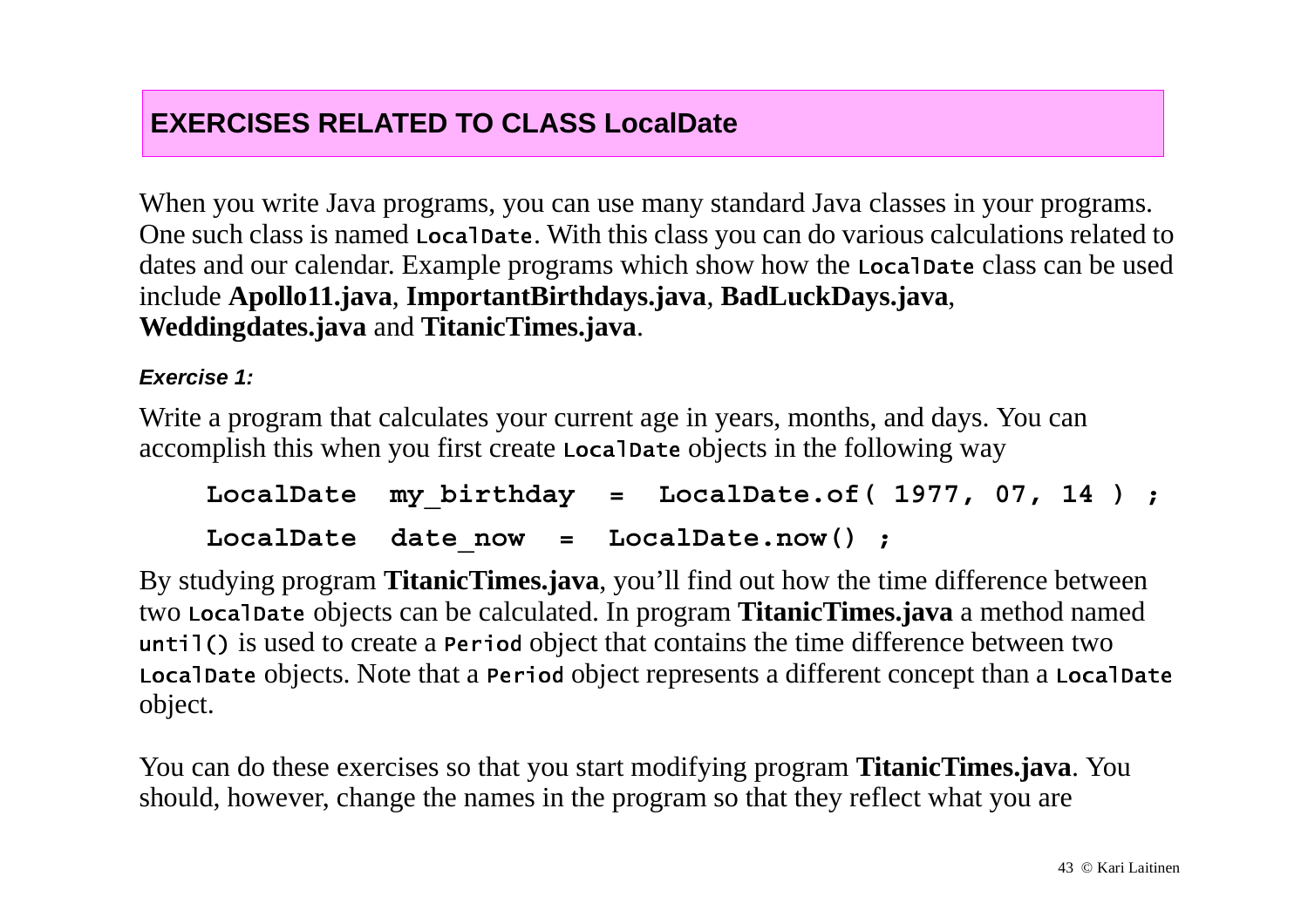calculating. You can use the names given above.

#### *Exercise 2:*

Improve your program so that it prints a list of your most important birthdays and tells on which day of week those birthdays occur. You should study program **ImportantBirthdays.java** to find out how to do this. Actually, you can copy suitable lines from **ImportantBirthdays.java** and change the names so that they match the names used in the program developed in the previous exercise.

While doing these exercises, you should realize that our calendar is built into the methods of class Loca1Date. For example, there is a method named <code>p1usDays()</code> with which it is possible to add days to a date contained inside a <code>LocalDate</code> object. The <code>plusDays()</code> method returns a new Loca1Date object. While adding days to a date, the <code>p1usDays()</code> method takes care of varying month lengths, leap years, etc.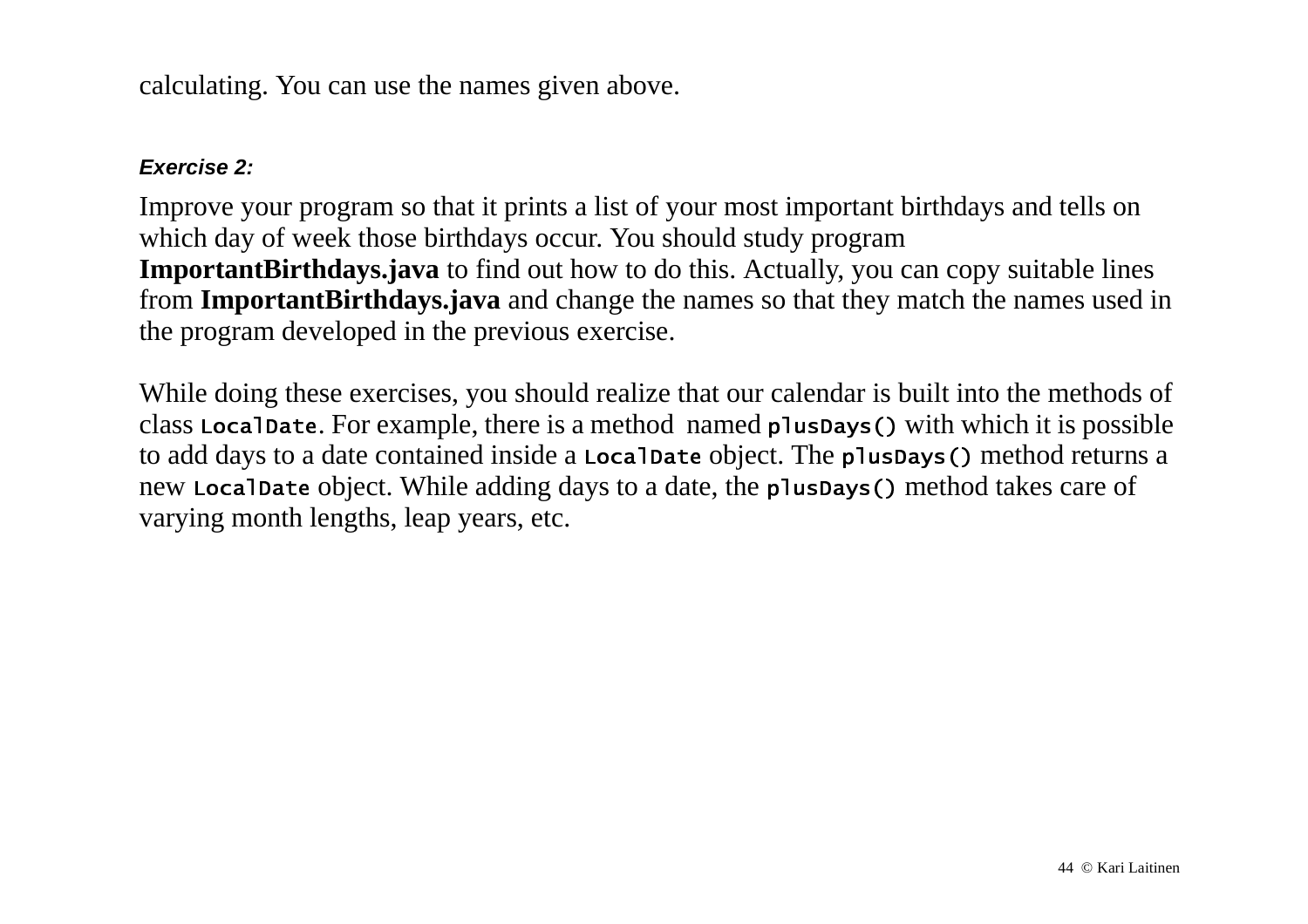### *Exercise 3:*

Improve your program so that it prints dates when you are 10000 and 20000 days old. The age of a person is 10000 days, when his/her 'conventional' age is approximately 27 years and 4 1/2 months. With this feature in your program, you'll get new days for partying. This feature can be programmed when you increment a day counter and an <code>Local</code>Date <code>object</code> inside a loop, for example, in the following way.

```
 // First we'll make a copy of the origianal birthday object.
LocalDate date to increment = LocalDate.of( my birthday.getYear(),
                                              my_birthday.getMonth(),
                                             my_birthday.getDayOfMonth() ) ;
int day counter = 0 ;
 while ( day_counter < 20001 )
 {
    // We'll increment the LocalDate object with method plusDays()
   date to increment = date to increment.plusDays( 1 ) ;
    day_counter ++ ;
    if ( ( day_counter % 10000 ) == 0 )
    { 
       // Continue the program in a suitable way.
```
Above, the LocalDate object that contains the birthday is first copied. It is important to do this because the original 'birthday object' is needed in later exercises.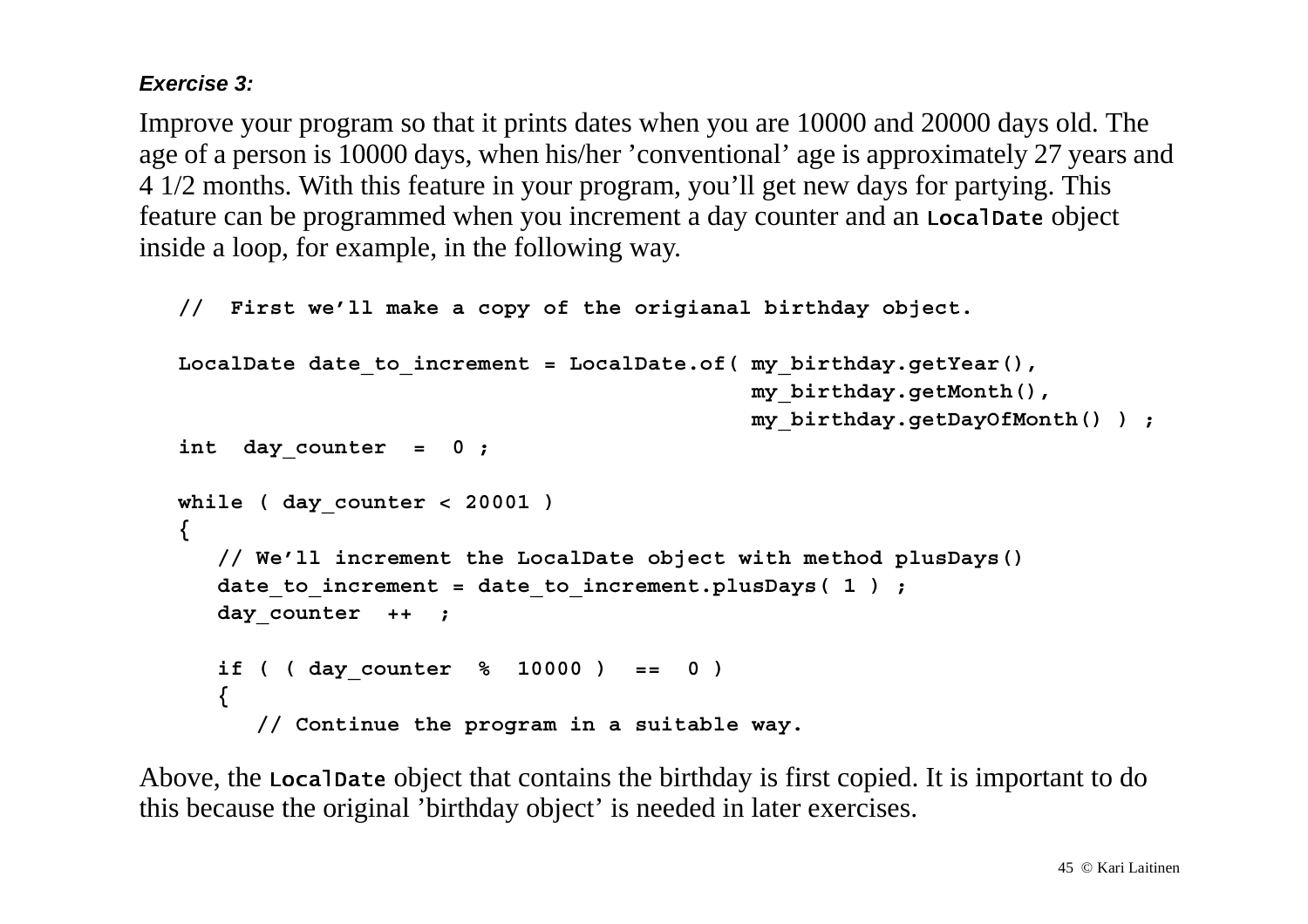#### *Exercise 4:*

Improve the feature that you programmed in the previous exercise so that the program tells your exact age—in years, months, and days—on the days when you are 10000 or 20000 days old. After you have done this exercise, your program should produce an output that looks like the following:

```
 10000 days old on 2004-11-29 (Monday) 27 years, 4 months, and 15 days.
 20000 days old on 2032-04-16 (Friday) 54 years, 9 months, and 2 days.
```
#### *Exercise 5:*

Improve your program so that it tells when you are 1000000000 seconds old. Also this feature can be programmed so that you count days starting from your birthday. Each day has 24 \* 60 \* 60 seconds. 1000000000 seconds will be reached some time after you are 31 years old. Your program should print your age in years, months, and days on the day when you are 1000000000 seconds old. Again you'll have one more day to celebrate!

You can do this exercise first so that you suppose that the day on which you were born is a 'full day' of  $24 * 60 * 60$  seconds. Thus, you do not need know the exact hour of day when you were born, or to count any seconds in this exercise. Later on, if you want, you can make a more accurate calculation, in which you take into account the exact time of day when you were born. In such a calculation it might be better to use the standard Java class LocalDateTime.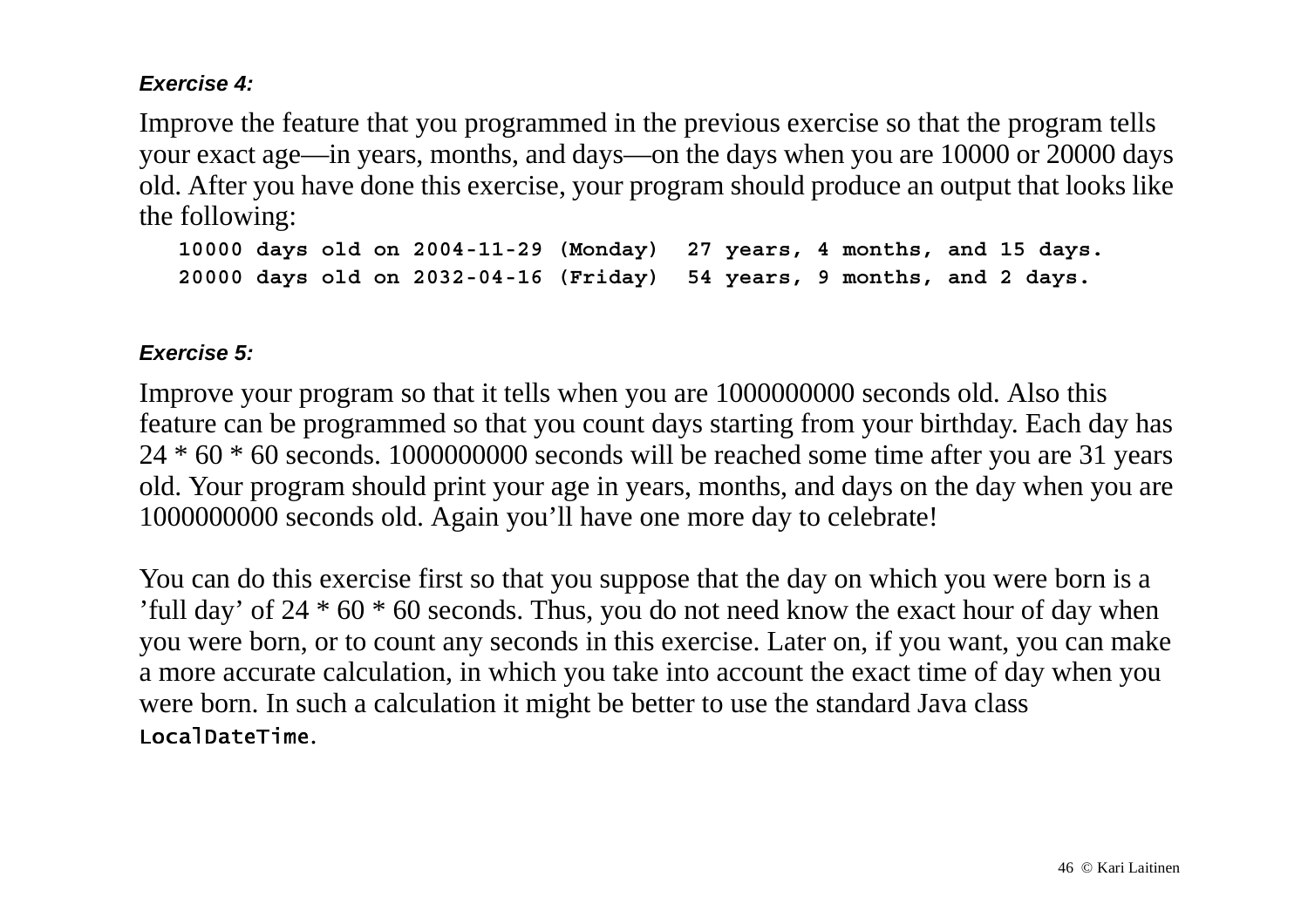## **EXERCISES WITH PROGRAM Olympics.java**

#### *Exercise 1:*

Modify the program so that you replace the existing olympics\_table with the alternative olympics\_table that is given in comments at the end of the program file. This can be done with Copy and Paste operations. In this exercise you can still let the 'absurd' olympics object be at the end of the table.

Update also the olympics table so that the latest known Olympic games have Olympics objects created.

Ensure that the program works correctly after these modifications.

#### *Exercise 2:*

Now the olympics table contains an 'absurd' **o**lympics object with the year 9999. This 'absurd' olympics object is used to mark the end of the data in the table.

After you have done the previous exercise, the length of the olympics table is such that the last olympics object is referenced from the last position in the table. There is thus no need to have the 'absurd' object to mark the end of data. Instead, it is possible to use the <code>length</code> property to check when the end of table has been reached.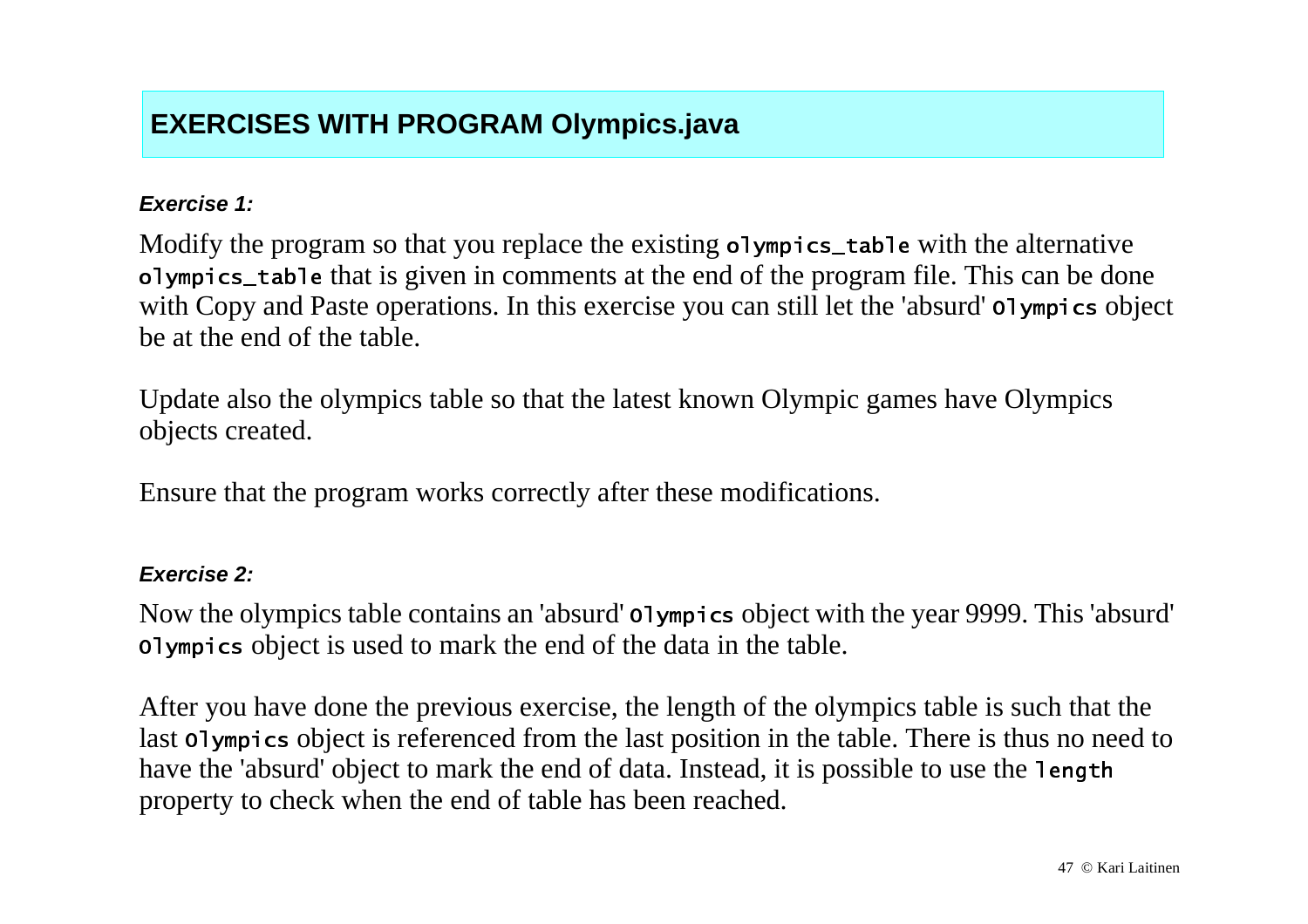In this exercise your task is to remove the 'absurd' olympics object from the table, and modify the *if* construct of the program so that it checks first if the end of table has been reached. The if construct inside the while loop could begin in the following way:

```
 if ( olympics_index >= olympics_table.length )
 {
            // The end of olympics data has been reached.
```
The operation of the program should not change in this exercise. The purpose is just to make the structure of the program better.

### *Exercise 3:*

Create a new class named winter<code>olympics</code> so that the new winter<code>olympics</code> class will be a subclass of the original  $\mathsf{olymplies}$  class. The definition of the <code>winterOlympics</code> class should begin

```
 class WinterOlympics extends Olympics
 {
    ...
```
You can write the new winterolympics class after the olympics class in the program file. With the keyword extends we can make winter01ympics to inherit the 01ympics class. We can say also that class winter**o**lympics is  $derived$  from the <code>olympics</code> class.

Usually a superclass must have a default constructor because the contructor of superclass is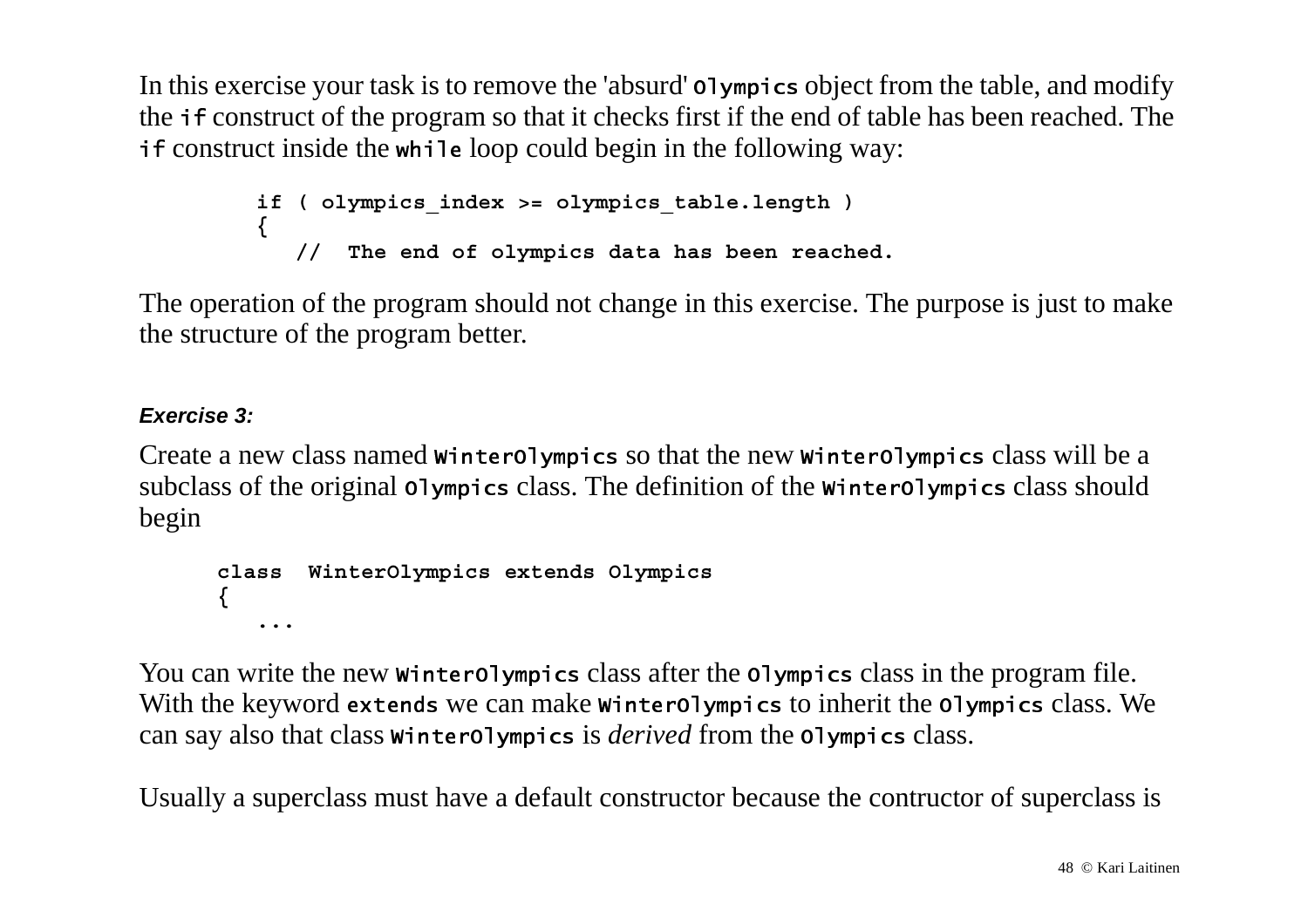executed automatically before the constructor of the derived class. Therefore, you must add the constructor

 **public Olympics() {} // Empty default constructor**

to class olympics.

In this exercise you can make the winterolympics class such that it behaves in the same way as its superclass olympics. You just need a new constructor inside the the new class. You can make it easily by copying the constructor of class olympics and renaming it. The constructor of a class has the same name as the class itself.

In this exercise the winterolympics class will be such that it contains only the constructor.

You can test your new class by adding the following object to the table

```
 new WinterOlympics( 2006, "Torino", "Italia" )
```
 If your program can find the data of Torino olympics, you have successfully carried out this exercise.

#### *Exercise 4:*

Improve the new winterolympics class by writing a new version of method print\_olympics\_data() into it. The new method should print a text that contains the word 'winter'. The output of the method could look like the following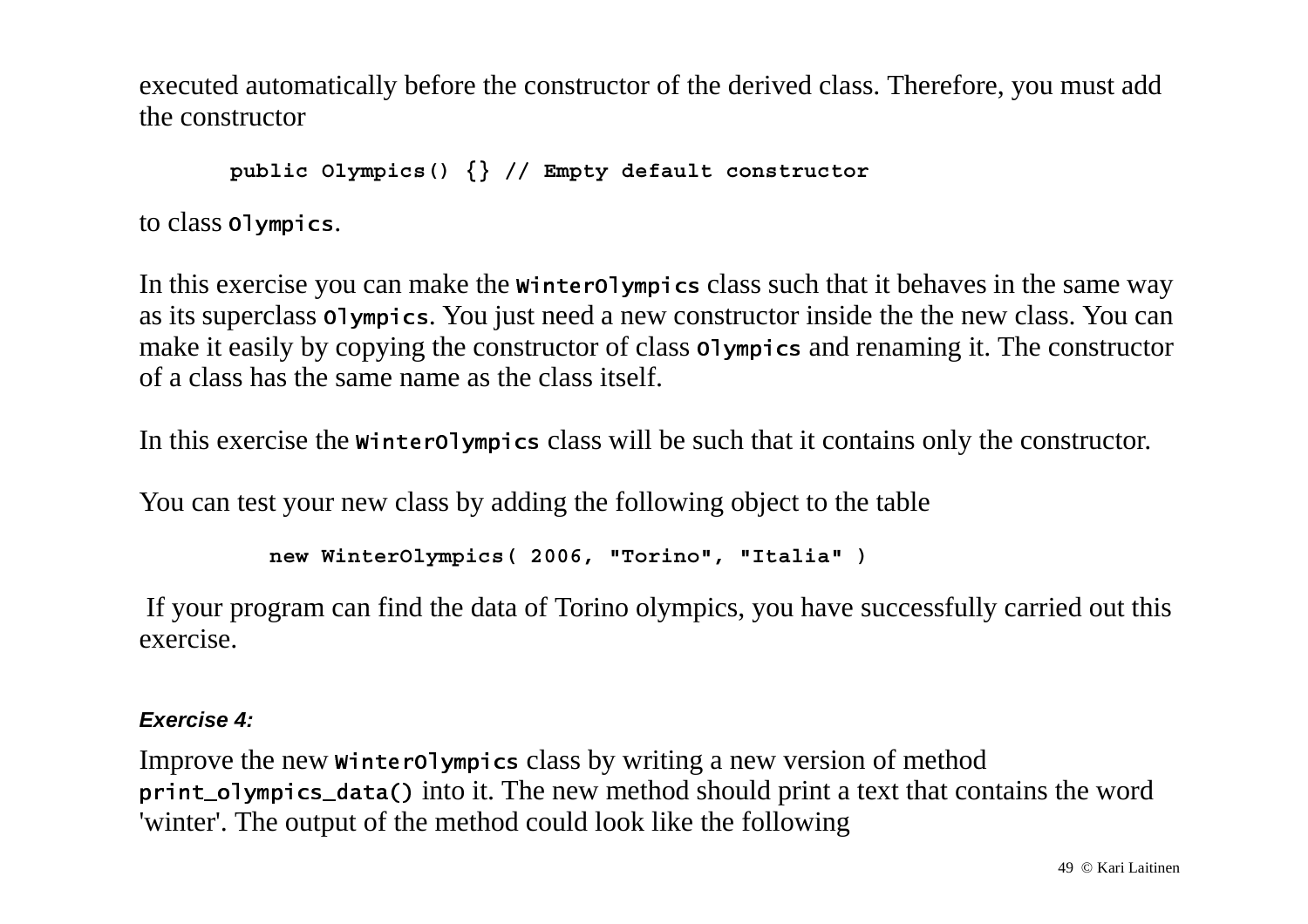**In 2006, Winter Olympics were held in Torino, Italy.**

In this exercise you can copy the corresponding method from class olympics, and modify the text that is generated by the method.

When a subclass contains a method that has the same name and similar parameters as a method in the superclass, we say that the method is *overridden* in the subclass. In this exercise we override the method  $\text{print_o1ympics_data}$  and the new version of the method will be automatically be used for winter<code>olympics</code> objects.

### *Exercise 5:*

Earlier the winter and summer olympics were orginized during the same year. For example, in 1984 the winter olympics were in Sarajevo, Yogoslavia, and the summer olympics were in Los Angeles, U.S.A.

If you add winterolympics objects that describe these earlier winter games to the olympics table of the program, there will be problems. The search algorithm finds only the first olympics that were held in the given year. If there are two objects for the same year, the latter object will not be found.

Modify the program so that it will always process all objects referenced from the olympics table, and print data of those objects that contain the given year.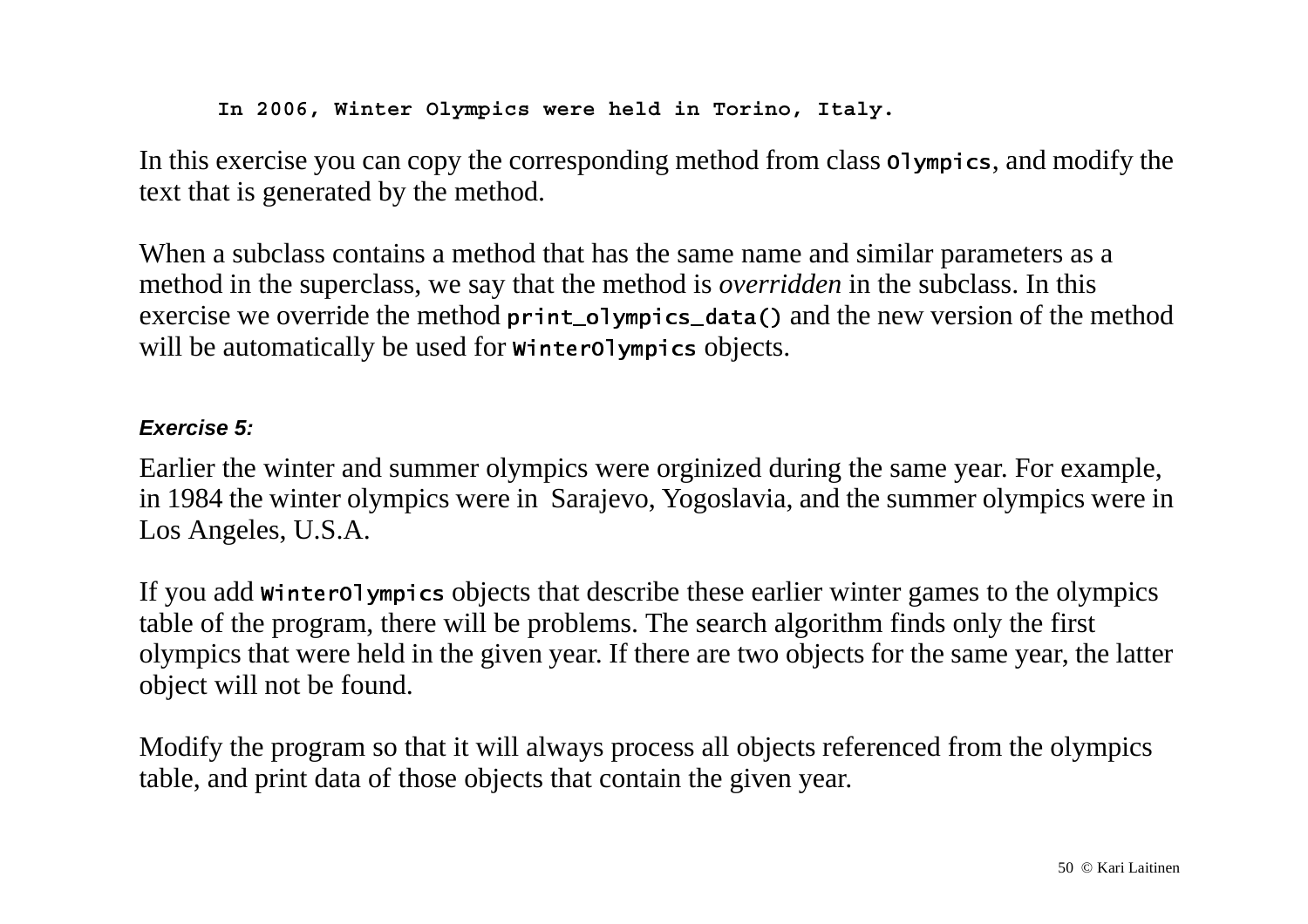After this modification there will be the problem that the program does not know whether or not it could find a suitable olympics object in the table. To solve this problem you might use the following variable

 **boolean olympics\_data\_was\_found = false ;**

You can give this variable the value true after a suitable olympics object is found. If the value of this variable is **false** in the end, it means that information for the given year was not found in the table.

To test the new version of the program you should add more winterolympics objects to the table.

#### *Exercise 6:*

Improve the program so that if the user types in 0 as the year, the program will print data of all summer olympic games. Then, if the user types in 1, the data of all winter games will be printed.

You can solve this problem by using the <code>instanceof</code> operator of Java. With the <code>instanceof</code> operator you can check whether an object in the olympics table is of type winter<code>olympics.</code> The boolean expression in the following  $\,$  if construct will be true if <code>olympics\_object</code> refers to an object that is of type winter<code>olympics</code> or of some subtype of winter<code>olympics</code>.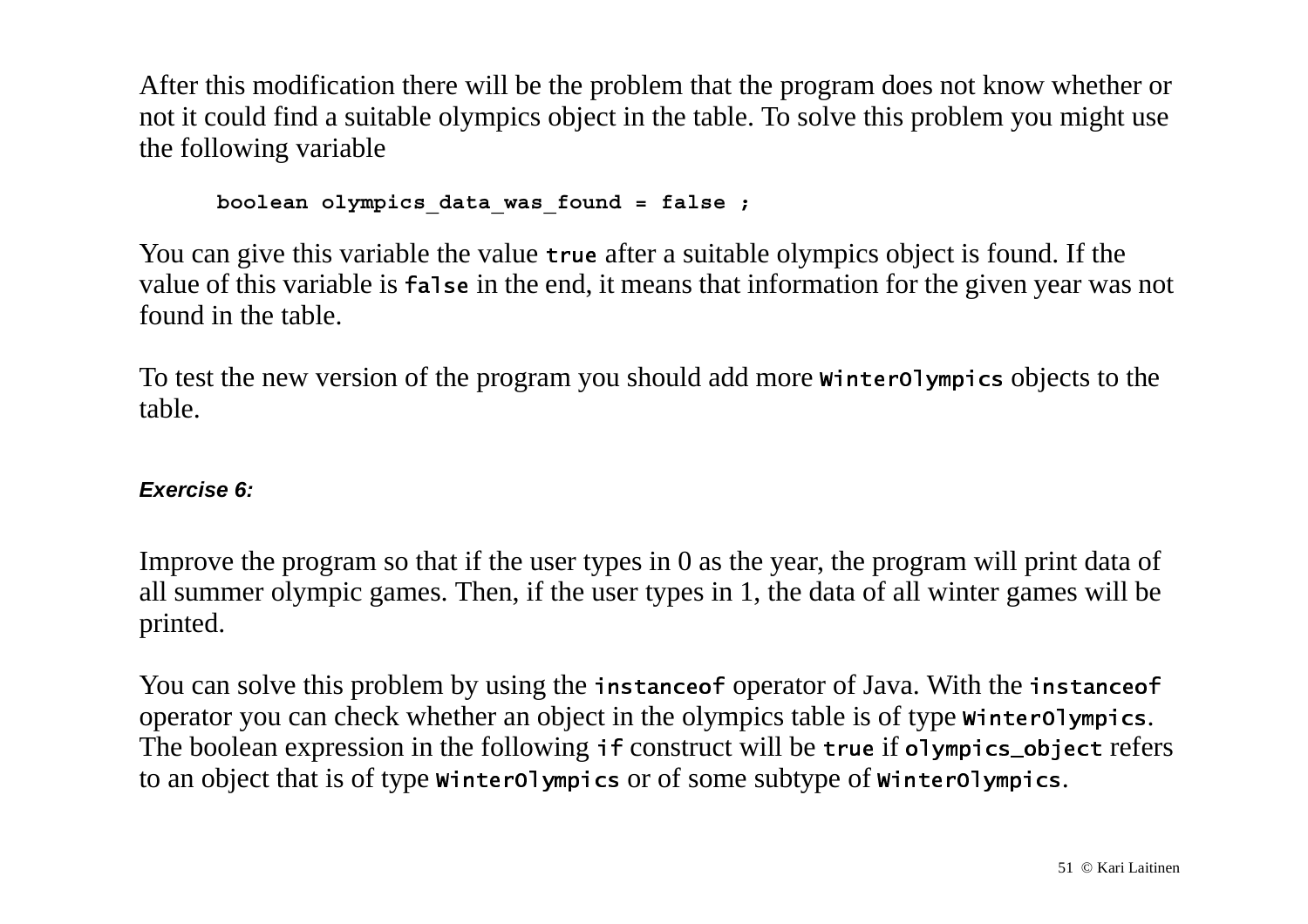```
 if ( olympics_object instanceof WinterOlympics )
 {
 ...
 }
```
Then, if you would like to know whether some olympics object is of type olympics, you can use an *if* construct such as

```
 if ( ! olympics_object instanceof WinterOlympics )
 {
             ... }
```
Note that you cannot use the instance of operator to test whether an object is of type olympics. The reason for this is that instanceof returns true also when the object on its left side is an object of some subclass of the class given on the right side of the operator.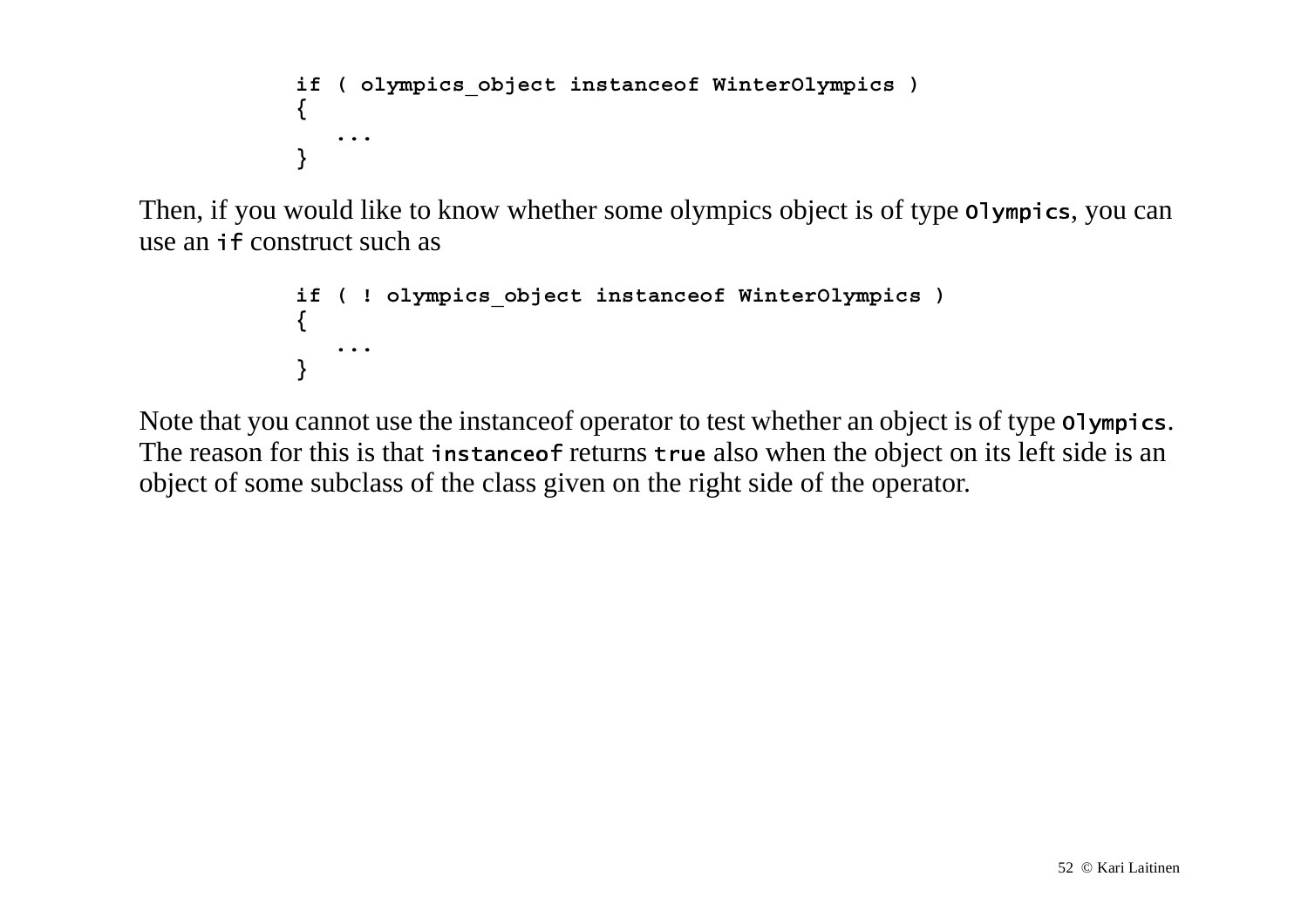## **EXERCISES WITH PROGRAM MonthCalendars.java**

A program named **MonthCalendars.java** can be found in the folder **http://www.naturalprogramming.com/javabookprograms/javafiles3new/** This program has a menu from which the user can select a few operations related to month calendars. The program contains a class named <code>EnglishCalendar</code>, which is inherited by another class called <code>spanishCalendar. Class <code>EnglishCalendar</code> contains, among other things,</code> a method named print() that prints the calendar of the month that is specified in data members. The print() method, that may look quite complicated, is inherited by the lower classes and does not need to be modified in these exercises.

Play first with the program and find out how it works.

#### *Exercise 1:*

At the beginning of the main() method two calendar objects are created. Modify the year and month parameters used in these definitions to find out how calendar objects are created.

#### *Exercise 2:*

By typing letter 'n' the user can now print the calendar of the next month. By typing 'p' the user can print the current calendar. Modify the program so that, instead of current calendar, the selection 'p' prints the calendar of the previous month.

To achieve this, you must add a new method named decrement\_calendar\_month() to class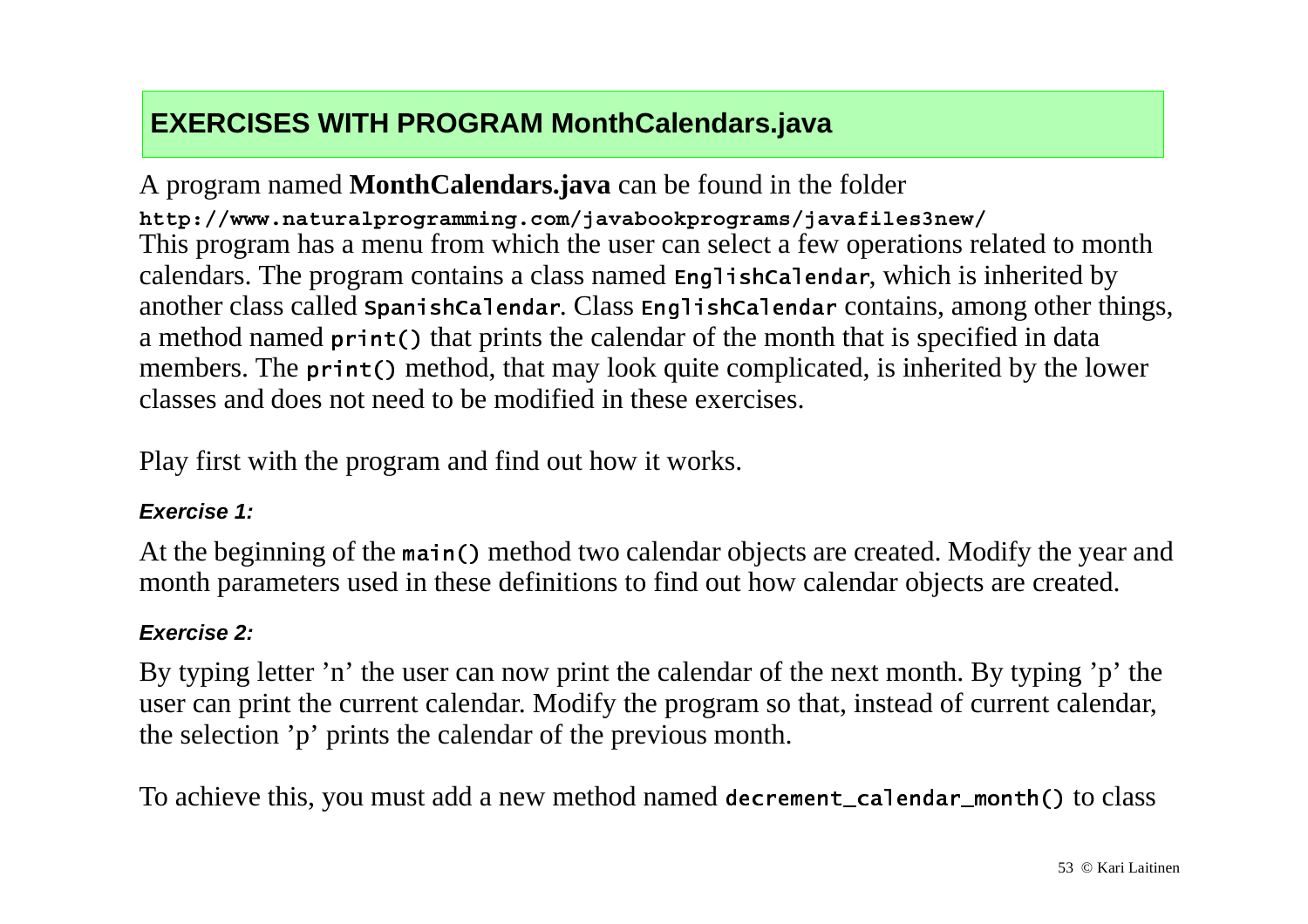<code>EnglishCalendar</code>. This can be done quite easily by first making a copy of the -- --  method.

#### *Exercise 3:*

Define a new class named **Germancalendar** into the program. You can make this new class a  $subclass$  of <code>EnglishCalendar</code>. The new class can be similar to the <code>spanishCalendar</code> class so that it only needs a new constructor as the methods are inherited from its superclass <code>Englishcalendar</code>. In the new <code>Germancalendar</code> class you can use the following definitions

```
 String[] german_names_of_months =
    { "Januar", "Februar", "Marz", "April",
      "Mai", "Juni", "Juli", "August",
      "September", "Oktober", "November", "Dezember" } ;
 String german_week_description =
      "Woche Mon Die Mit Don Fre Sam Son" ;
```
You should test your new class by defining a <code>Germancalendar</code> object and calling the <code>print()</code> method for it.

If you prefer, you can make, instead of a **Germancalendar** class, some other calendar class in this exercise. The important thing here is that the new class must be a subclass of EnglishCalendar.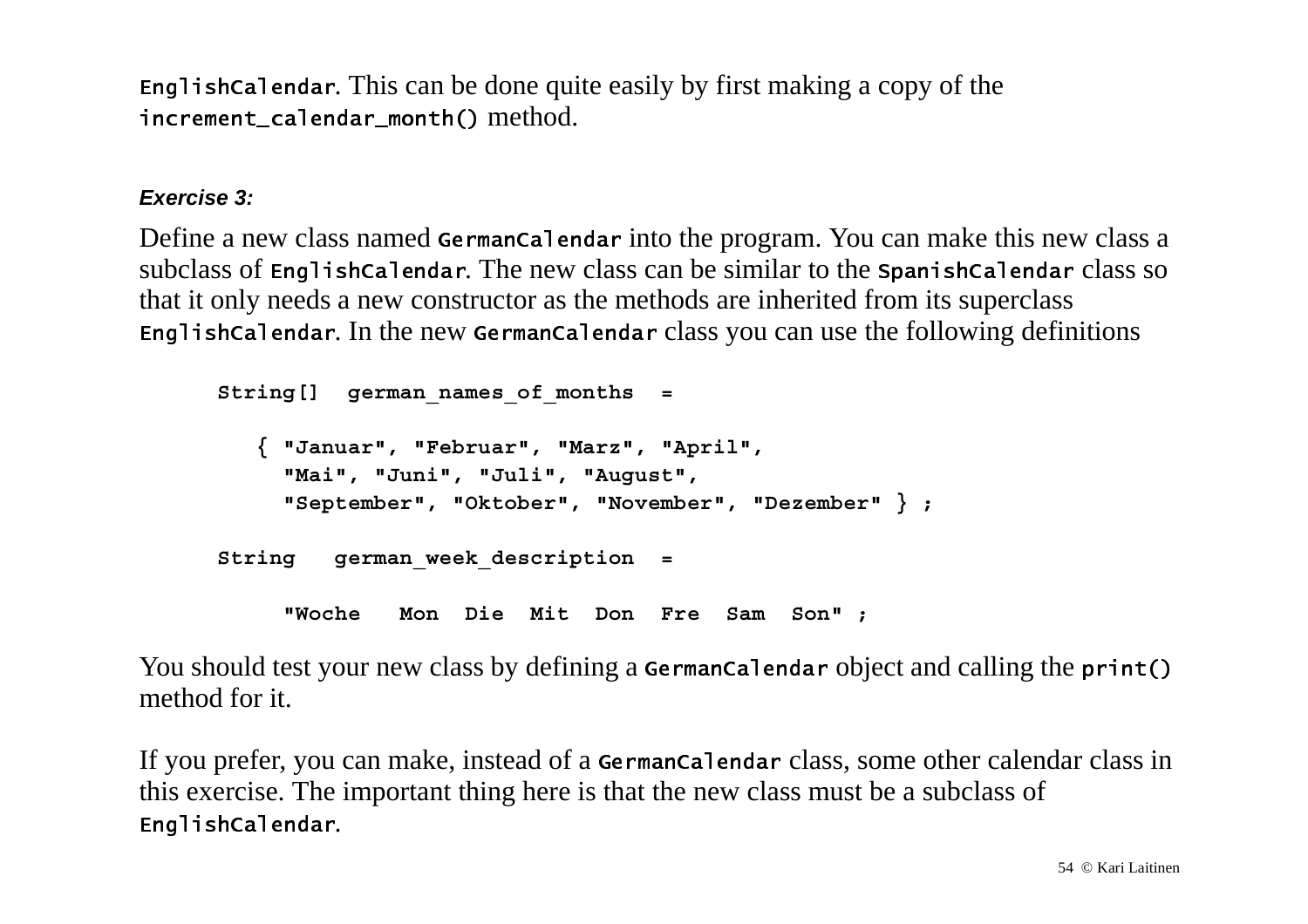#### *Exercise 4:*

Improve the program so that there will be a new selectable item in the menu of the program. When the user types 'g' the program should switch to the use of German calendars.

#### *Exercise 5:*

Add a new menu item so that by typing 'y' the user can see the calendar of the first month of the next year (in relation to the calendar that is currently shown).

#### *Exercise 6:*

Modify the program so that when it starts executing it shows the English calendar of the current month. This requires that you get the current year and month from the computer. This can be achieved with the following program lines.

```
 LocalDate current_system_date = LocalDate.now() ;
 int current_year = current_system_date.getYear() ;
 int current_month = current_system_date.getMonthValue() ;
```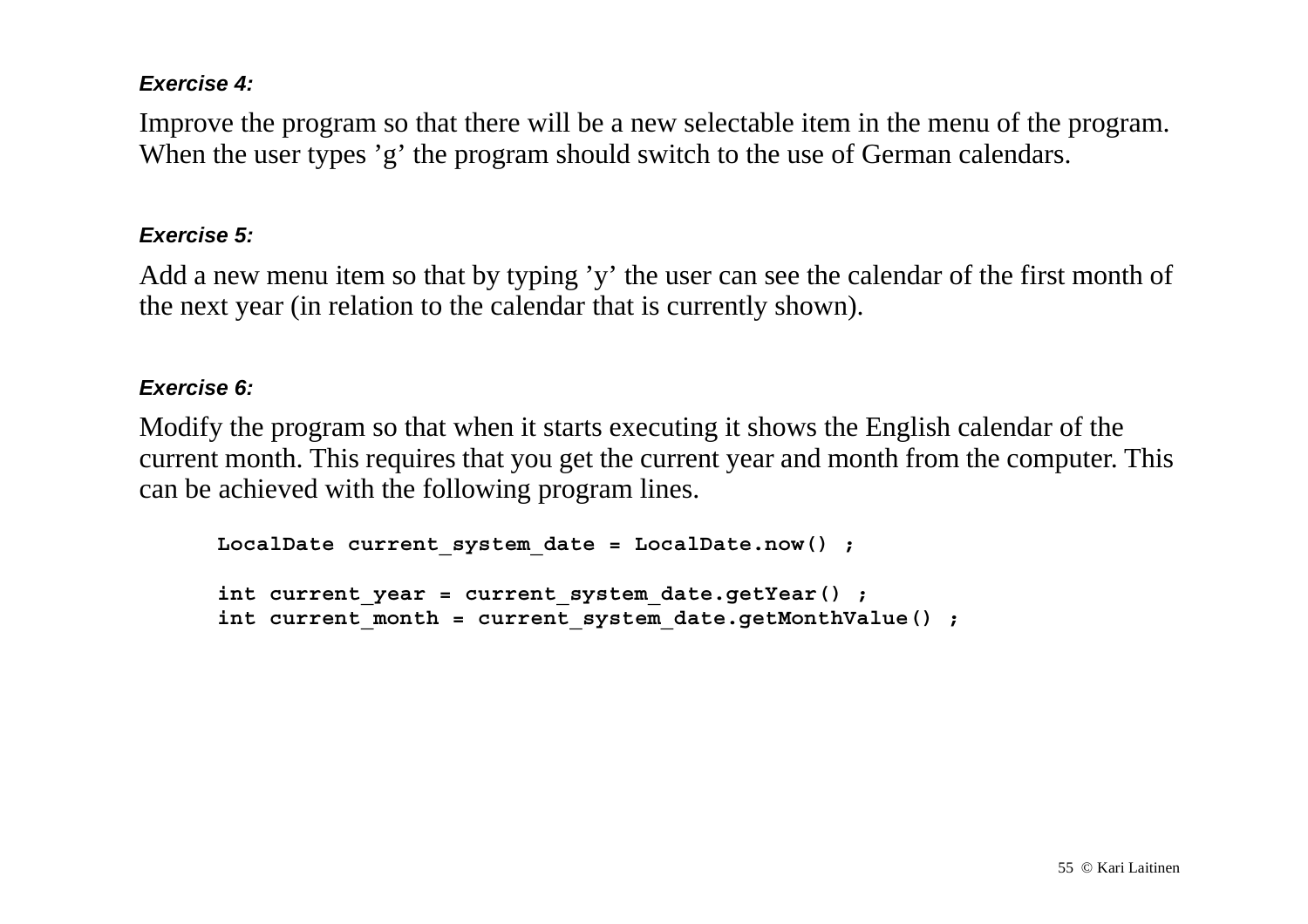## **EXERCISES RELATED TO CLASS ArrayList AND FILES**

With the following exercises we will learn to use the standard Java class named ArrayList. Objects of class Array<code>List</code> are dynamic arrays. Unlike conventional arrays, dynamic arrays can 'grow' when new objects are inserted to the array.

We will also study how a program can write text lines to a file. Java provides standard classes with which files can be handled.

The goal of these exercises is that you will build a kind of text editor program, i.e., you can produce a new text file by running your program.

#### *Exercise 1:*

To begin, write a program that inputs text lines from the keyboard and stores the text lines to an Array<code>List-b</code>ased array. The needed <code>ArrayList</code> can be specified with the statement

```
ArrayList<String> given_text_lines =
```

```
 new ArrayList<String>() ;
```
This statement creates an ArrayList array that can be used to store string objects, i.e., the text lines that will be given from the keyboard. You need the following import statement in your program

```
import java.util.* ; // ArrayList, Scanner, etc.
```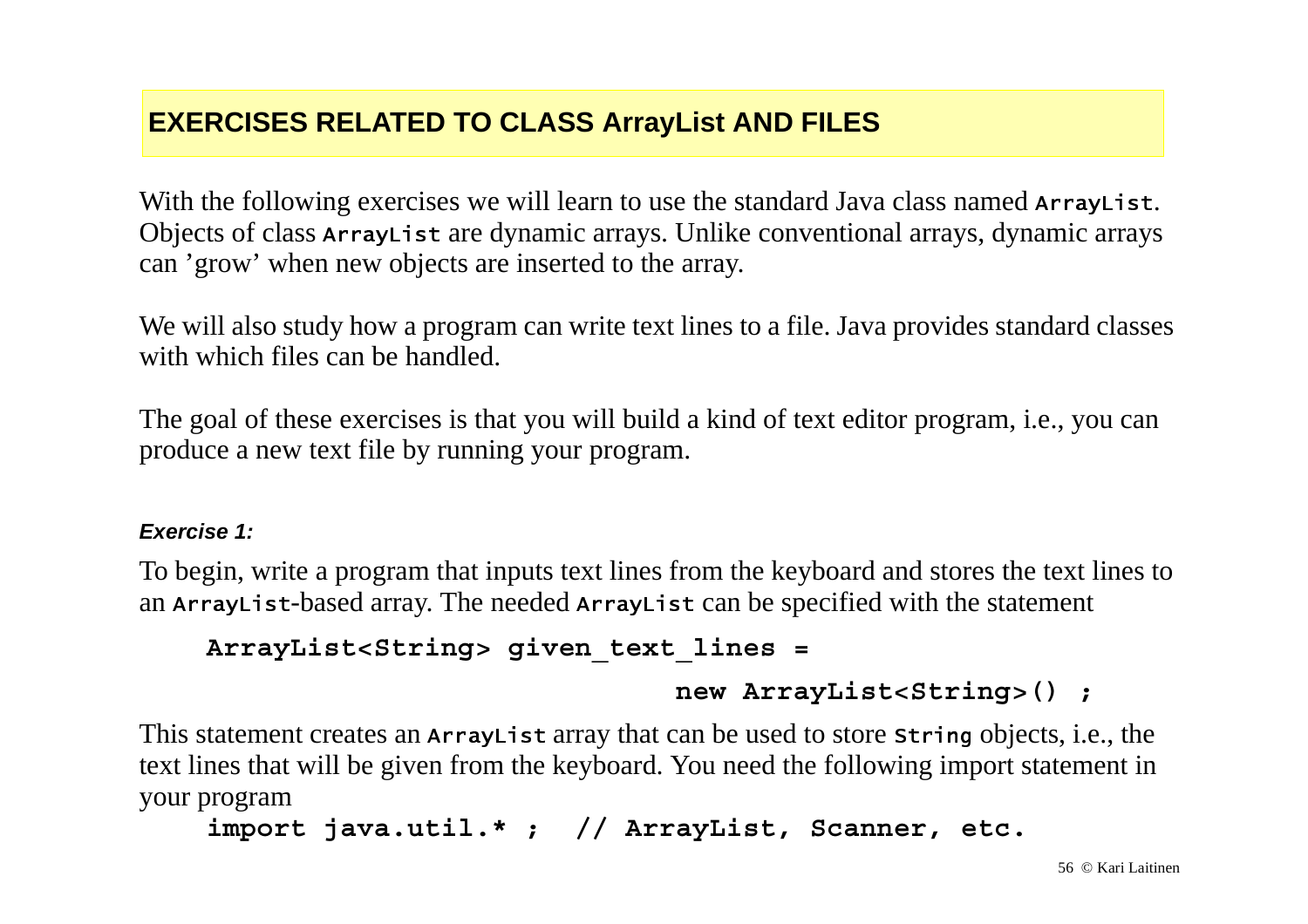Your program should work so that it reads text lines from the keyboard until the user gives a line that contains a full stop '.' as the first character of the text line. This kind of line is a sign for the program that it should stop reading more text lines. The following could be the structure of your loop.

```
 boolean user_wants_to_type_more = true ;
     while ( user wants to type more == true )
      {
         String text_line_from_user = keyboard.nextLine() ;
         if ( text_line_from_user.length() > 0 &&
              text_line_from_user.charAt( 0 ) == '.' )
 {
            user_wants_to_type_more = false ;
 }
         else {
            // Here you should add the string to the
            // ArrayList array.
 }
 }
```
Class Array<code>List</code> has a method named add() with which you can add a new element to the end of the array.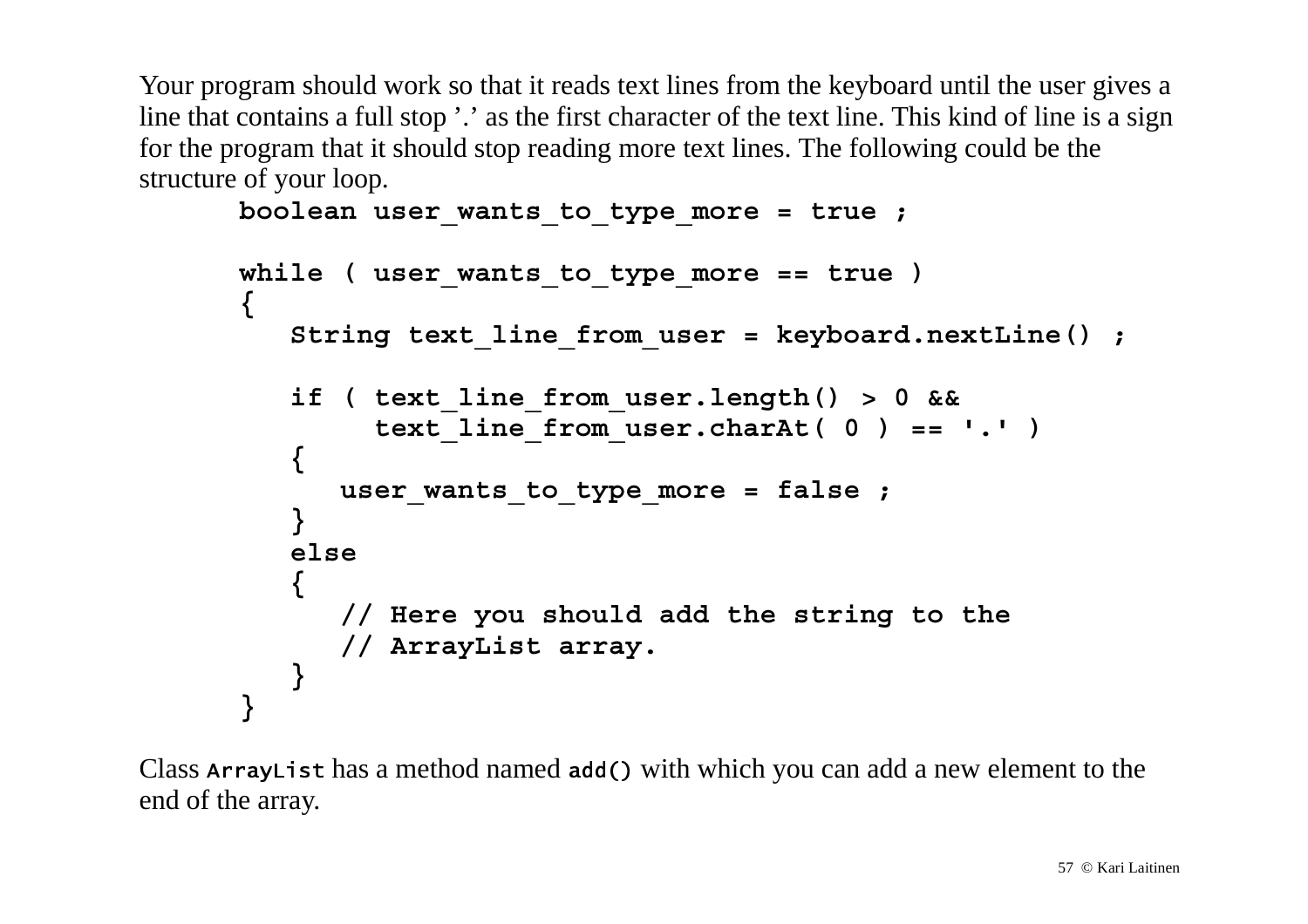To ensure that your input loop works, you can add the following loop to your program, after the input loop:

```
 System.out.print( "\nGIVEN LINES: \n" ) ;
 for ( String text_line : given_text_lines )
 {
    System.out.print( "\n" + text_line ) ;
 }
```
The above loop is a 'foreach' loop that prints all the text lines in the Array List array. When you have this loop in your program, it should output all the text lines that were input in the first loop.

### *Exercise 2:*

After having completed the previous exercise, you can be sure that you have the given text lines in an ArrayList array. Now your task is to store the text lines to a file. By studying the program **Findreplace.java** of the book, you will find out how the text lines of an **ArrayList** array can be stored to a file. In fact, **Findreplace.java** contains a ready-to-use method for this purpose. You can copy this method to your program, and call it to store the text lines of your Array List array. You can store the text lines to a file named **test.txt**. You need to have the following import statement in your program

**import java.io.\* ; // Classes for file handling.**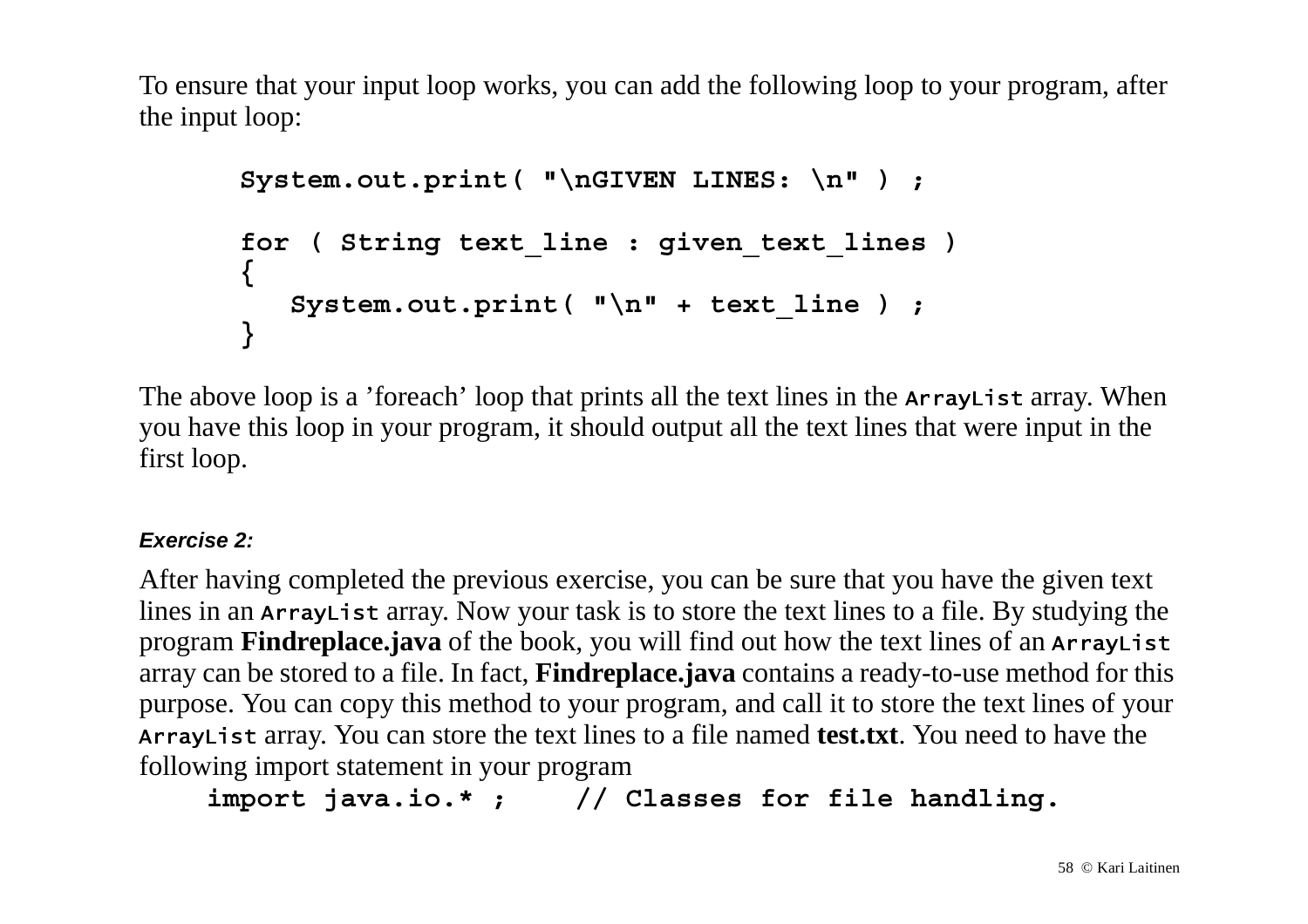To ensure that your text lines have indeed been stored to a file, you can use a text editor, or you can use the following command in a command prompt window

**type test.txt**

#### *Exercise 3:*

Improve your program so that after it has input the actual text lines, it will ask a file name to which the text will be stored, i.e., the text lines will no longer be automatically stored to a file named **test.txt**.

### *Exercise 4:*

Improve your program so that it will ensure the following things related to the given file name:

- If a file with the given name already exists, the program will ask a new file name.
- The program will not accept an empty string as a file name.
- The program accepts only file names that end with ".txt".

To test all these things you need a loop that begins in the following way (The first two tests are already written there.).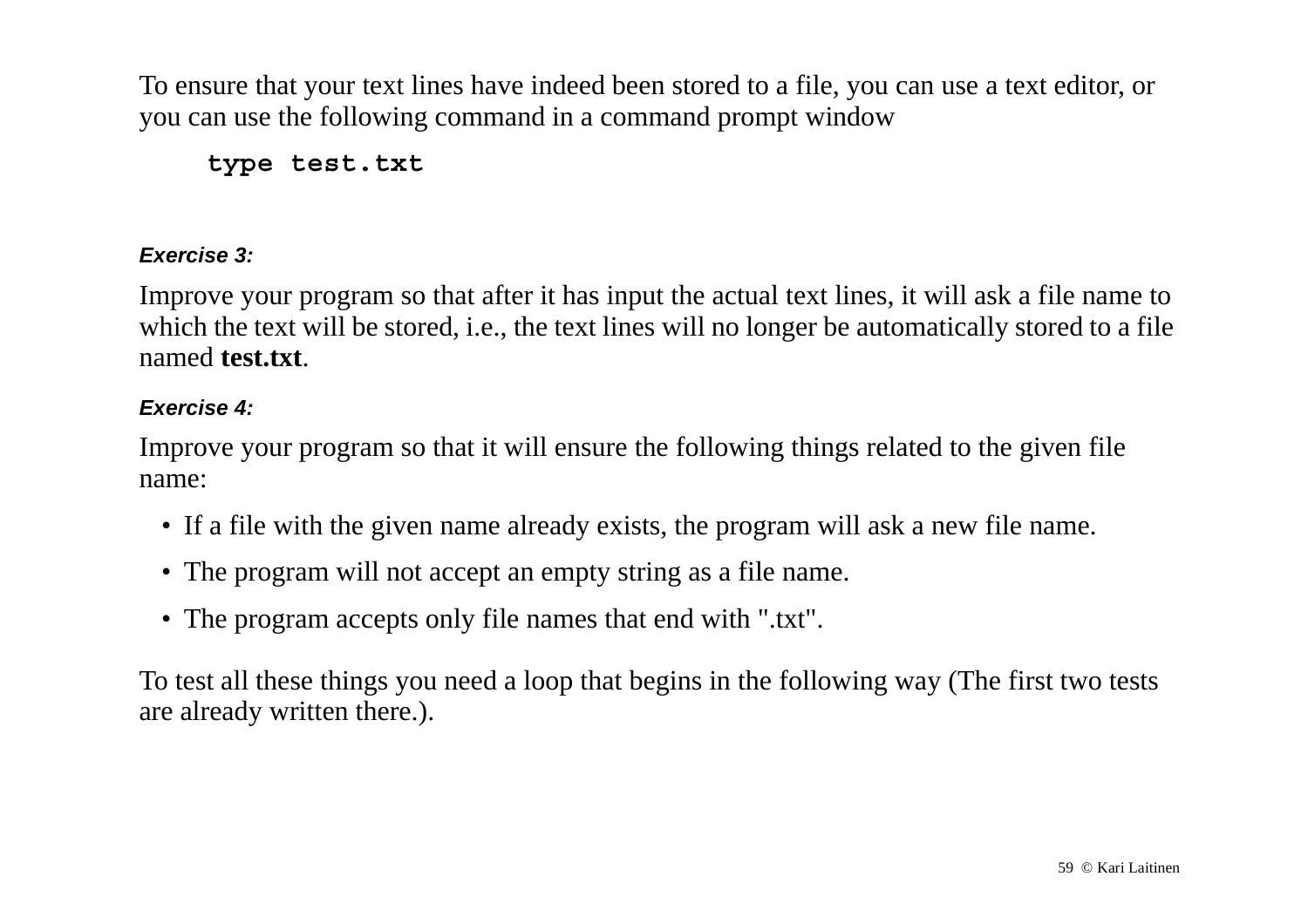```
 String given_file_name = "notknown.txt" ;
   boolean acceptable_file_name_given = false ;
   while ( acceptable_file_name_given == false )
   {
      System.out.print(
                "\nGIVE FILE NAME TO STORE THIS TEXT: " ) ;
      given_file_name = keyboard.nextLine() ;
      if ( new File( given_file_name ).exists() )
 {
         System.out.print( "\nThis file already exists!" ) ;
 }
      else if ( given_file_name.length() == 0 )
 {
```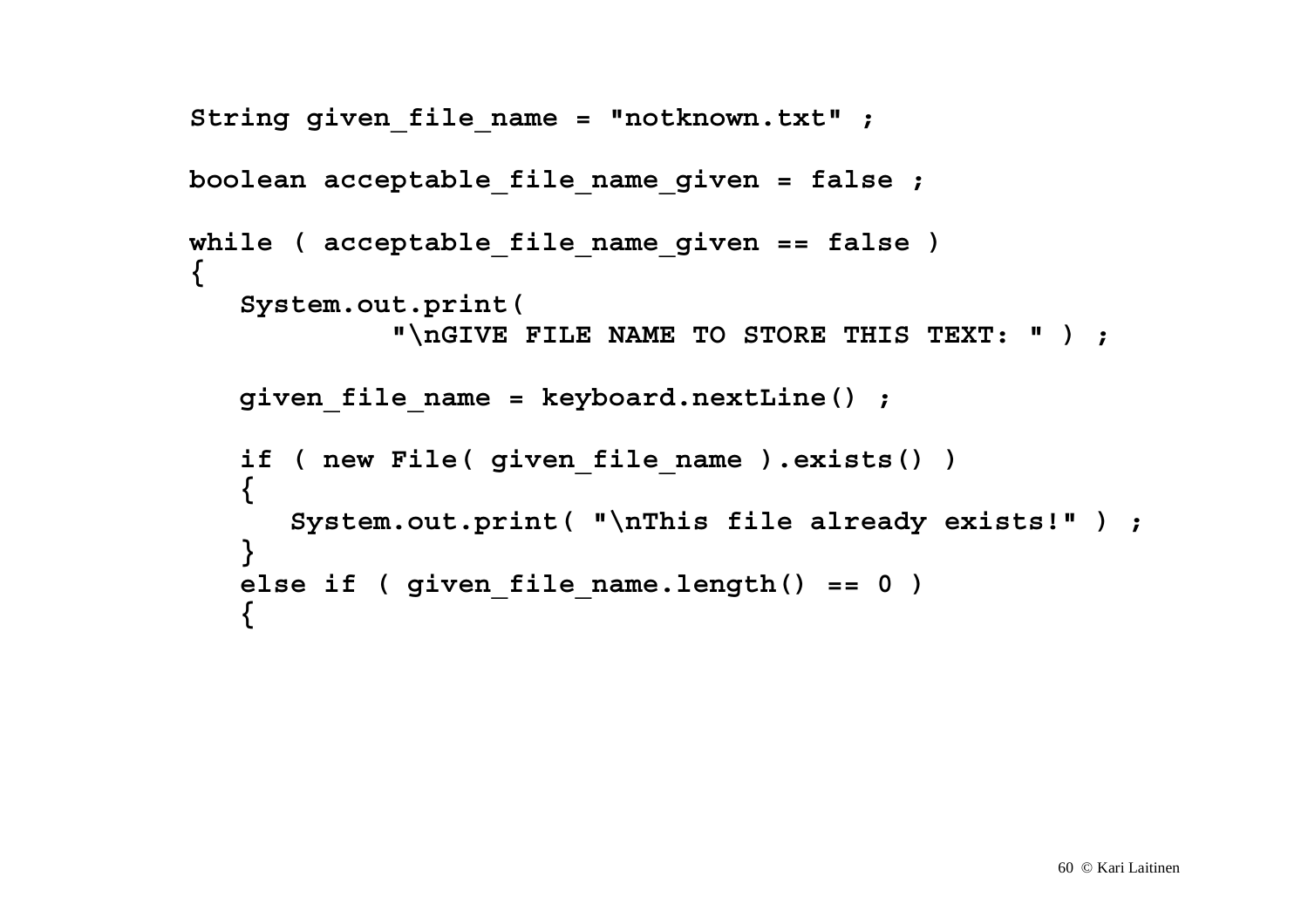#### *Exercise 5:*

To complete your program, make it such that it automatically prints the contents of the new created text file. You should write a method that can be called to print the contents of a text file. The method could be called in the following way at the end of your program:

```
 System.out.print( "\nTHE FOLLOWING IS YOUR NEW FILE:\n" );
print text file( given file name ) ;
```
By studying the example program **Fileprint.java**, you will find out how to write the needed method.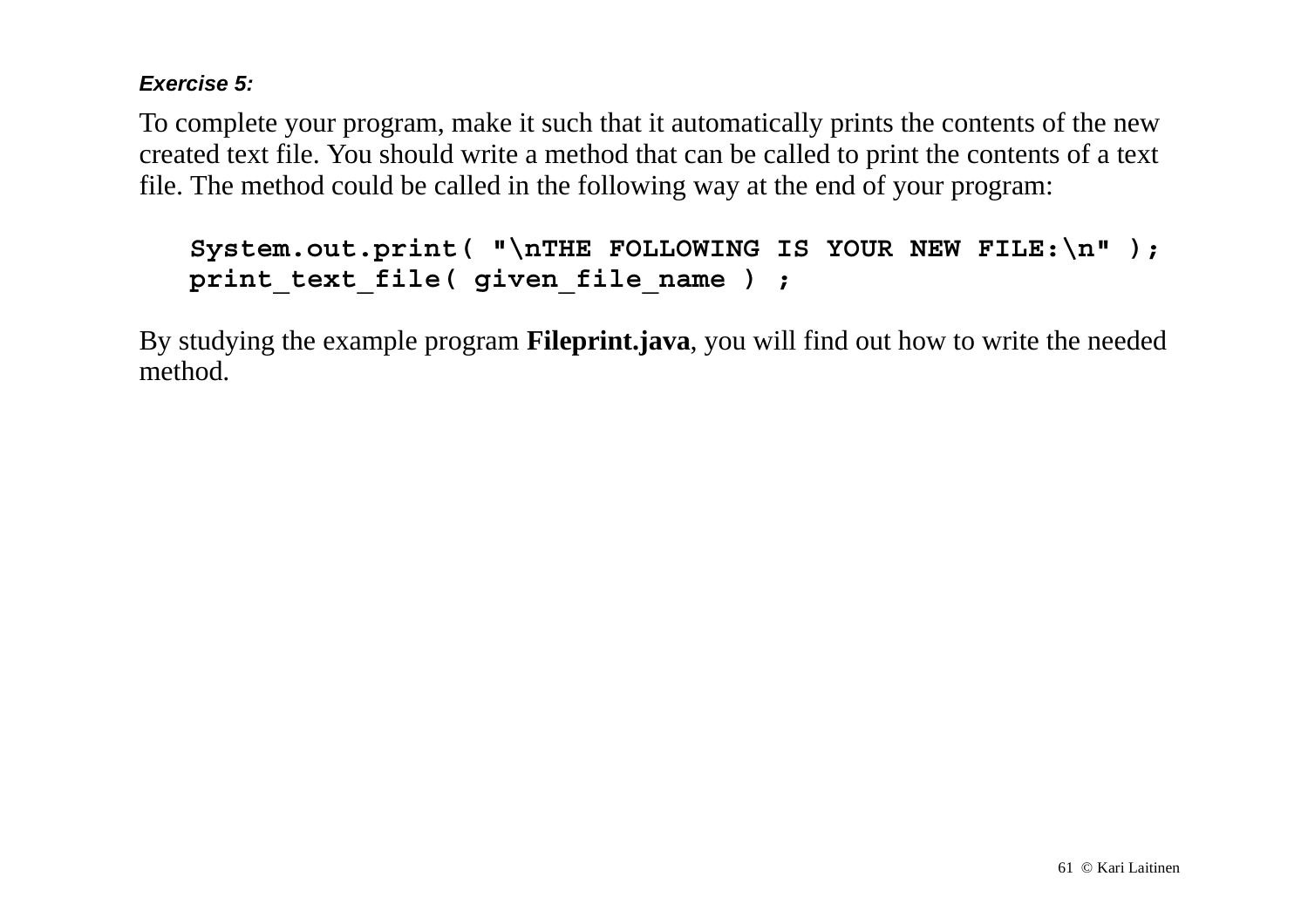### **EXERCISES RELATED TO GUI PROGRAMMING**

 The rest of the exercises in this document are related to GUI (Graphical User Interface) programming. That topic is not covered in *A Natural Introduction to Computer Programming with Java.*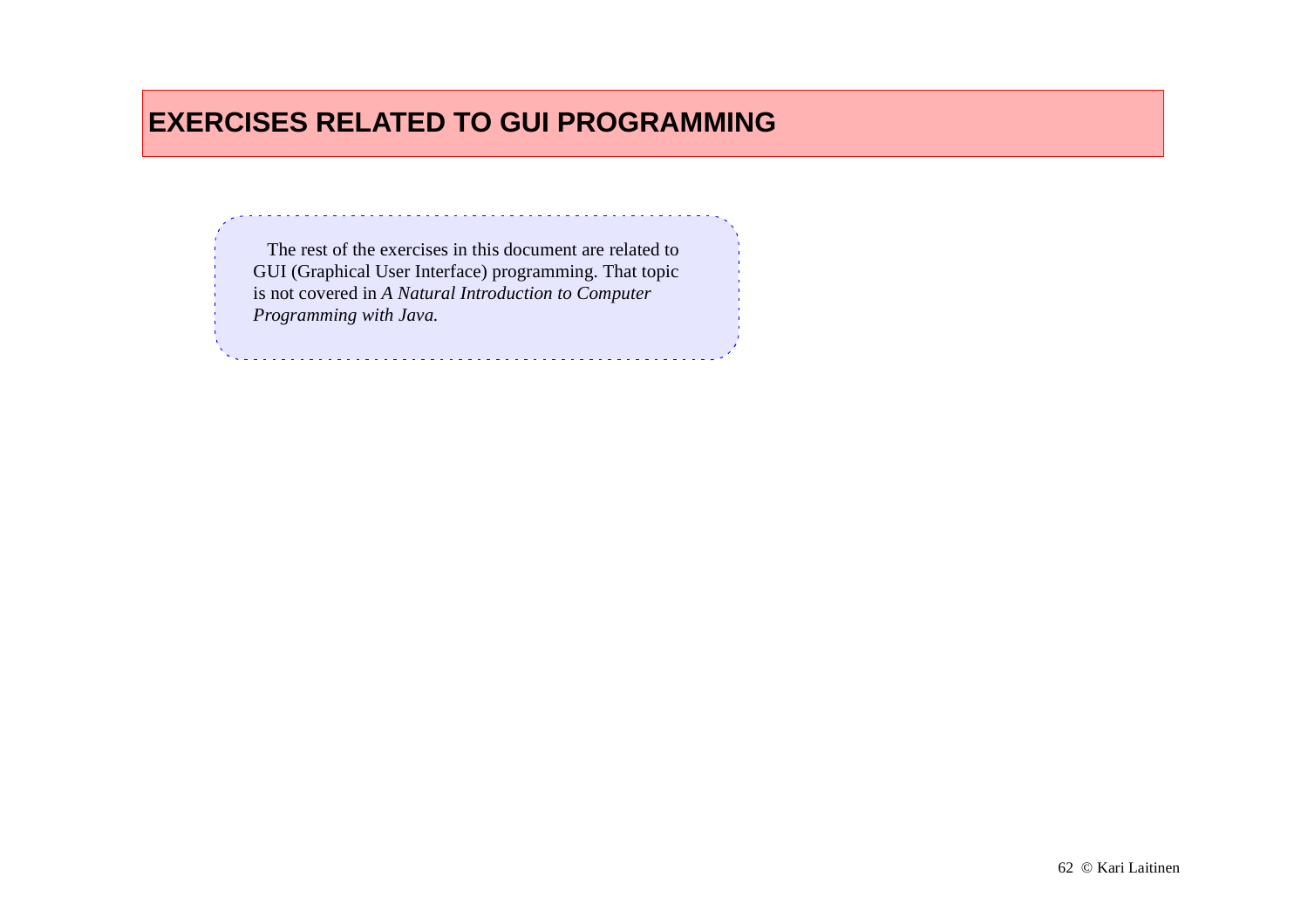### **EXERCISES WITH PROGRAM StepsFX.java**

**StepsFX.java** is a program that shows graphical steps that are constructed in two ways. Steps have been made by using objects of types <code>Rectangle</code> and <code>Line.</code> In these exercises you should make the program 'better', and learn how Java FX applications are built.

#### *Exercise 1:*

Currently the program shows ascending and descending steps if you look at it from left to right. Modify the program so that it shows descending and ascending steps in the following way.

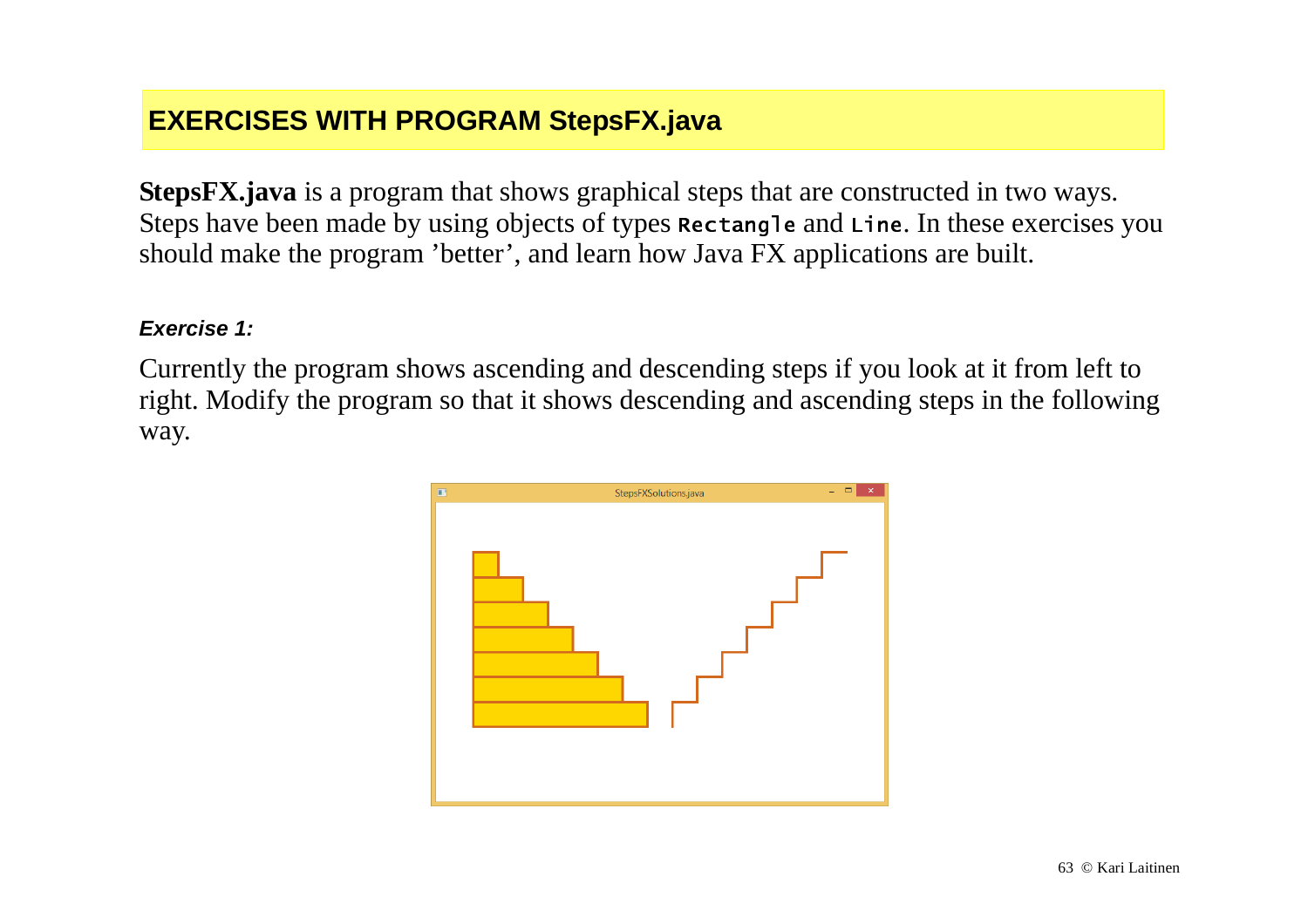#### *Exercise 2:*

Modify the program further so that you use different colors in the descending steps. You can do this, for example, so that you use the following array, and index it in the loop where you create the <code>Rectangle</code> objects.

```
 Color[] step_colors = { Color.DARKKHAKI, Color.AQUAMARINE, Color.LIGHTBLUE,
                         Color.KHAKI, Color.ORANGE, Color.ROSYBROWN,
                         Color.THISTLE, Color.TOMATO } ;
```
The steps could look like the following after this exercise is done.

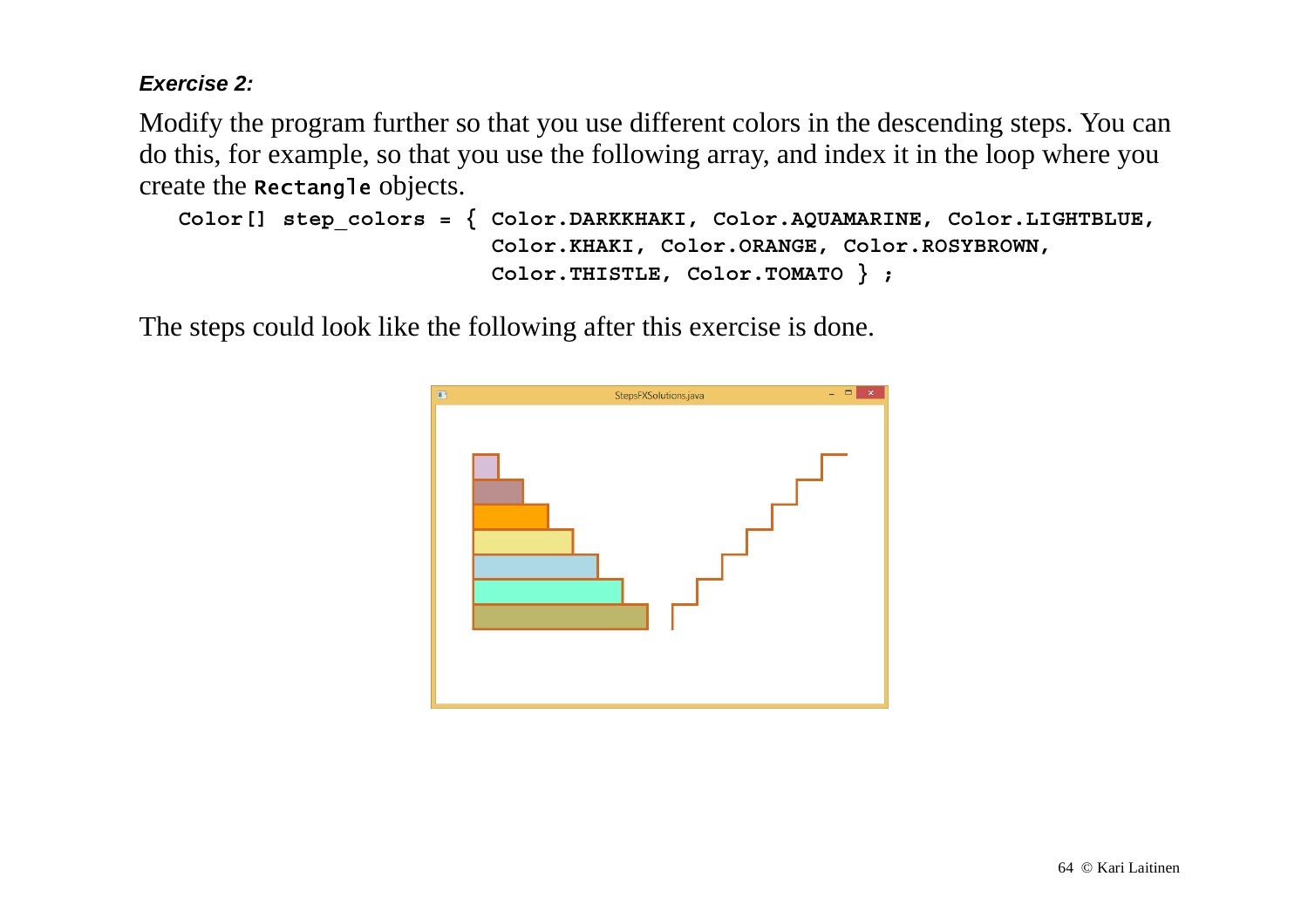#### *Exercise 3:*

Improve the program further so that you create a 'substructure' below the ascending steps. You should use randomly colored balls, i.e., circle objects, as shown in the following picture.



You can create the balls with a single for loop that you put inside the loop that creates the ascending steps. A random color can be created with a statement like

```
 Color random_color = Color.color( Math.random(), Math.random(),
                                   Math.random() ) ;
```